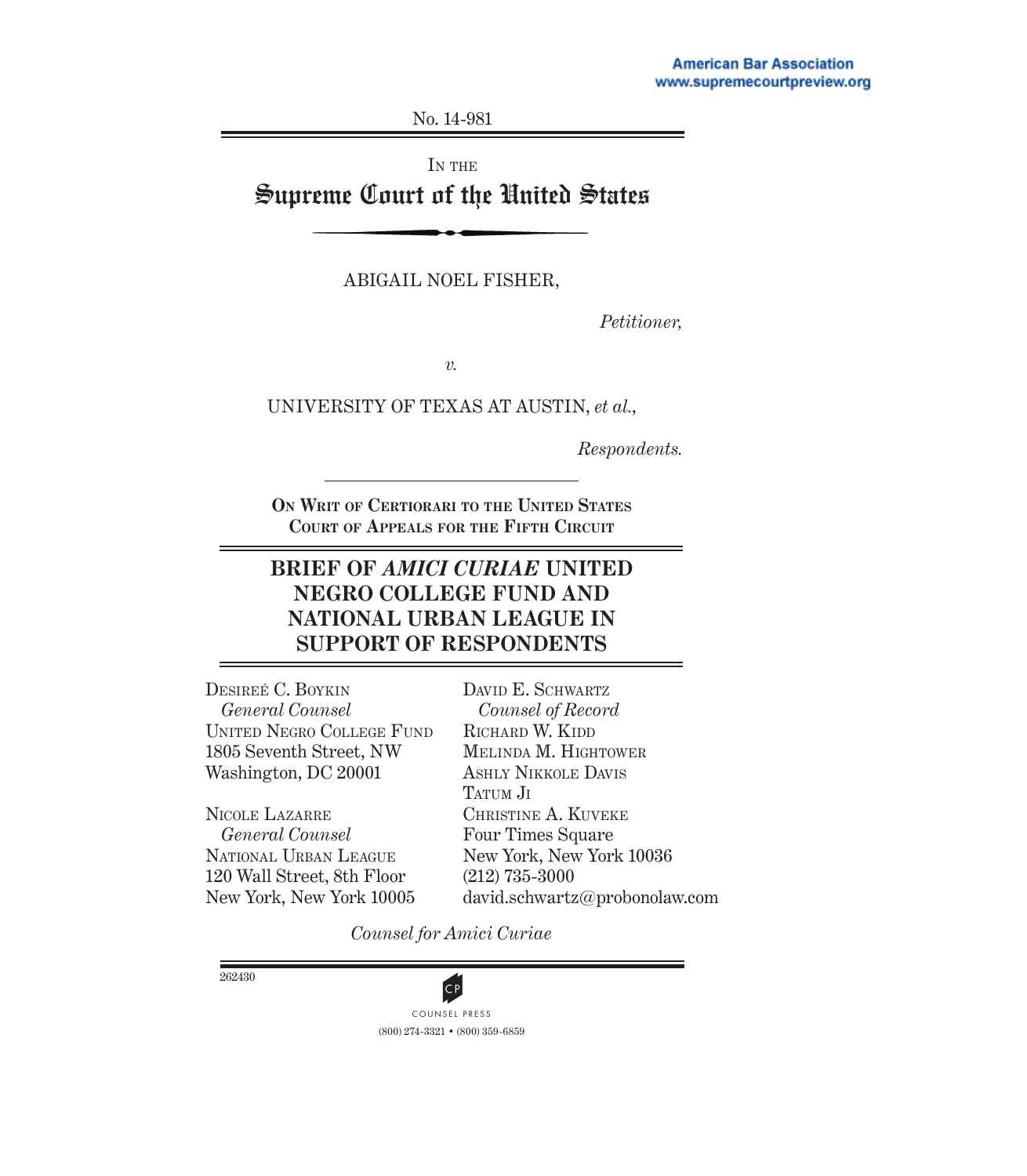## **TABLE OF CONTENTS**

|                                                                                                                             | Page                                 |
|-----------------------------------------------------------------------------------------------------------------------------|--------------------------------------|
| TABLE OF CONTENTS                                                                                                           |                                      |
| TABLE OF CITED AUTHORITIES  iv                                                                                              |                                      |
| INTEREST OF AMICI CURIAE 1                                                                                                  |                                      |
| United Negro College Fund 1                                                                                                 |                                      |
|                                                                                                                             |                                      |
|                                                                                                                             |                                      |
|                                                                                                                             |                                      |
| IT IS NOT IN THE NATION'S INTEREST<br>TO EXPLICITLY OR IMPLICITLY END<br>RACE-CONSCIOUS ADMISSIONS IN<br>HIGHER EDUCATION 9 |                                      |
| THE EFFECTS OF STATE-SPONSORED<br>$A_{\cdot}$<br>DISCRIMINATION ARE NOT MERE<br>HISTORICAL FOOTNOTES9                       |                                      |
| Lingering Effects of Discrimination:<br>1.                                                                                  | Limited Educational Opportunities 10 |
| Lingering Effects of Discrimination:<br>2.                                                                                  | Limited Employment Opportunities 12  |

*i*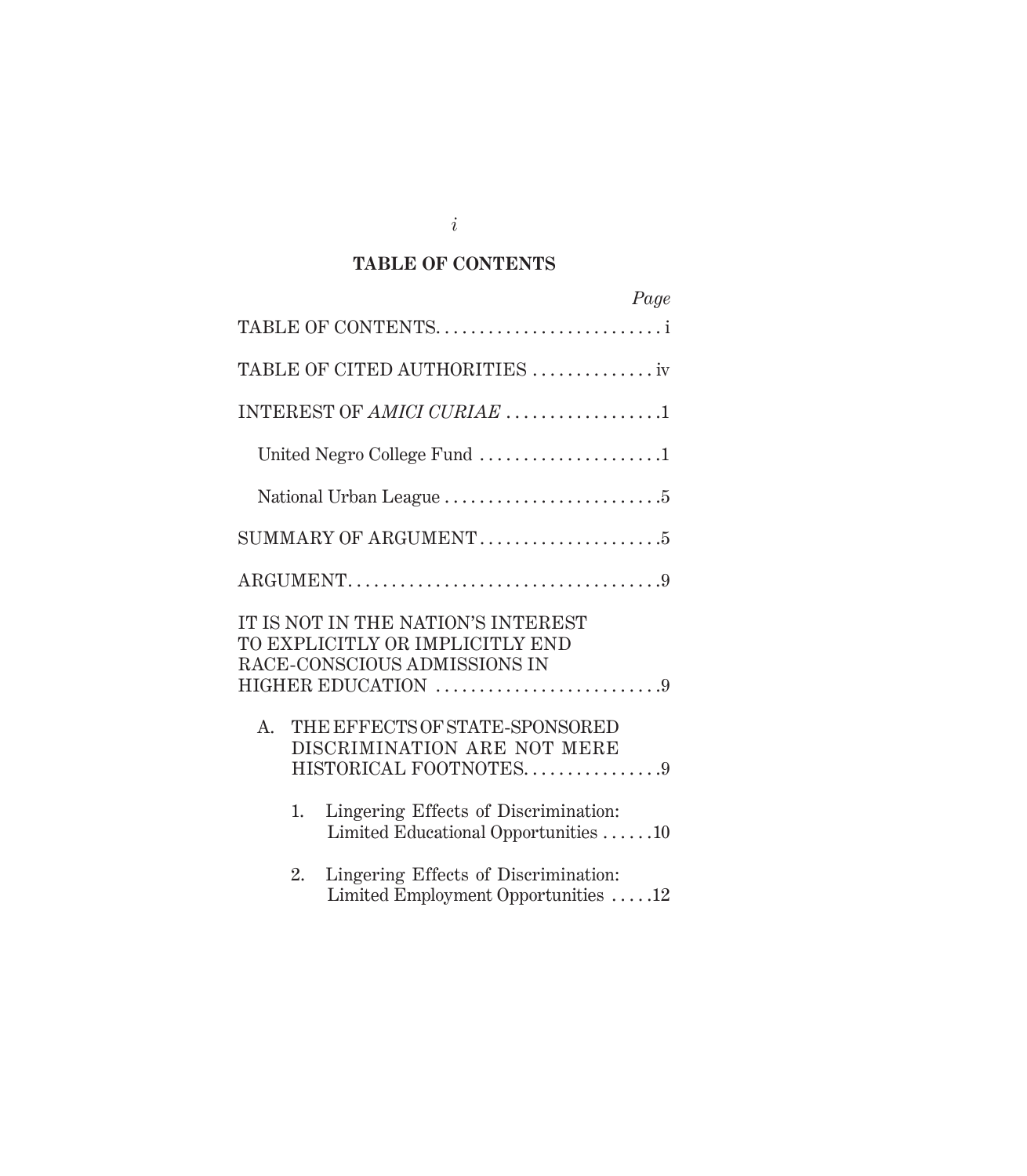# *Table of Contents*

|    |    | Page                                                                                                                                             |
|----|----|--------------------------------------------------------------------------------------------------------------------------------------------------|
|    | 3. | Lingering Effects of Discrimination:<br>Racially Biased Police and Judicial                                                                      |
|    | 4. | Lingering Effects of Discrimination:<br>Police Brutality and Extrajudicial                                                                       |
|    | 5. | Lingering Effects of Discrimination:<br>Violence Against Black Churches20                                                                        |
| В. |    | THE RAMIFICATIONS OF<br>EXPLICITLY OR IMPLICITLY<br>ELIMINATING RACE-CONSCIOUS<br>DECISION MAKING IN HIGHER<br>EDUCATION ARE SIGNIFICANT22       |
|    | 1. | Eliminating Race-Conscious Decision<br>Making Will Decrease Student Body<br>Diversity and the Quality of the<br>Educational Experience for All22 |
|    | 2. | Eliminating Race-Conscious<br>Decision Making Will Have Negative<br>Consequences for the Nation30                                                |
|    | 3. | Race-Conscious Decision Making<br>Positively Impacts Today's Minority<br>Students and Future Generation 33                                       |

*ii*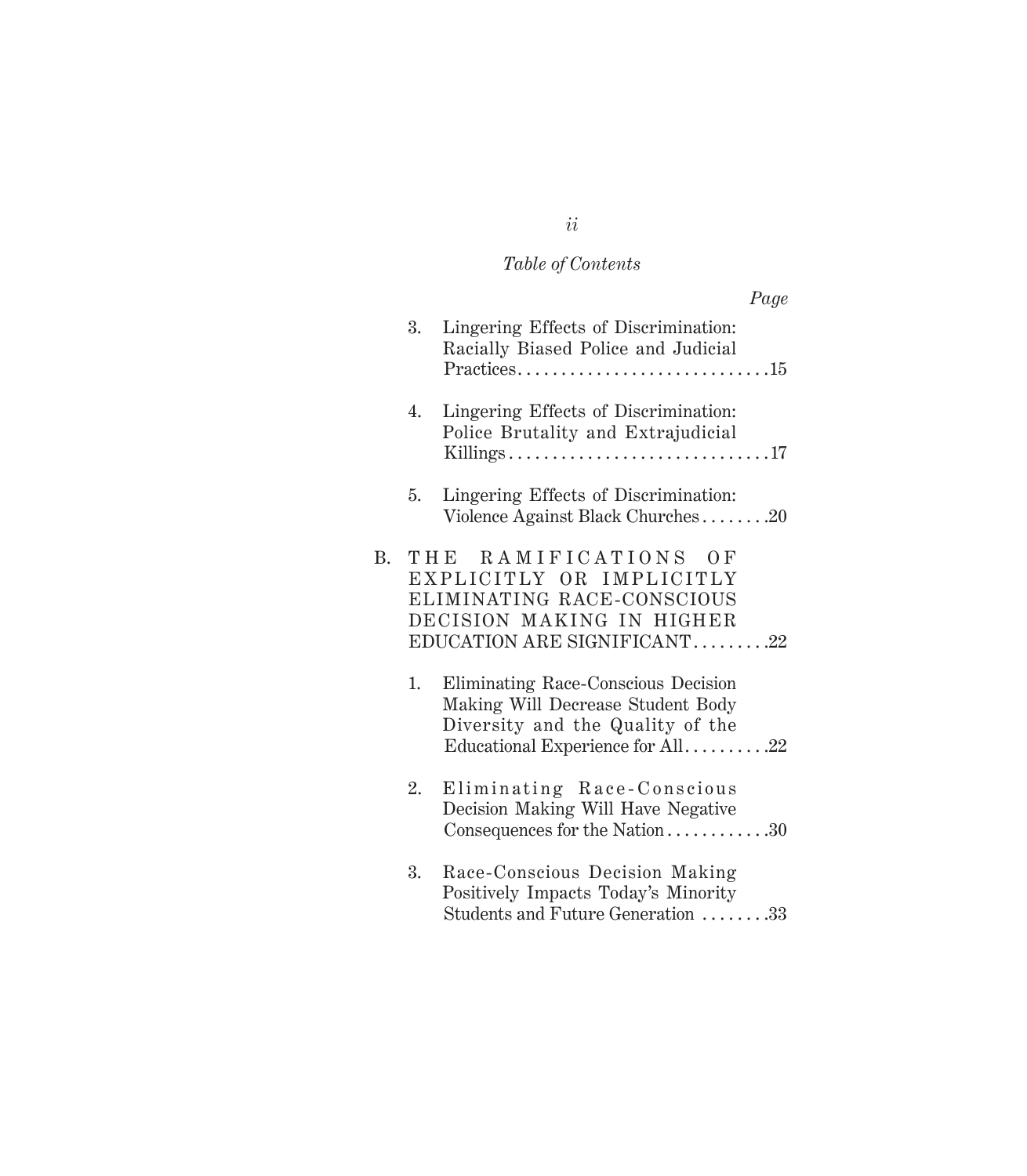# *Table of Contents*

*Page*

| C. A COURT RULING THAT<br>ENCOURAGES STATES TO ADOPT<br>"TOP TEN PERCENT" LAWS IS    |
|--------------------------------------------------------------------------------------|
|                                                                                      |
| D. THE FIFTH CIRCUIT SATISFIED<br>THE STANDARDS SET BY THIS                          |
| $CONCLUSION \dots \dots \dots \dots \dots \dots \dots \dots \dots \dots \dots \dots$ |

*iii*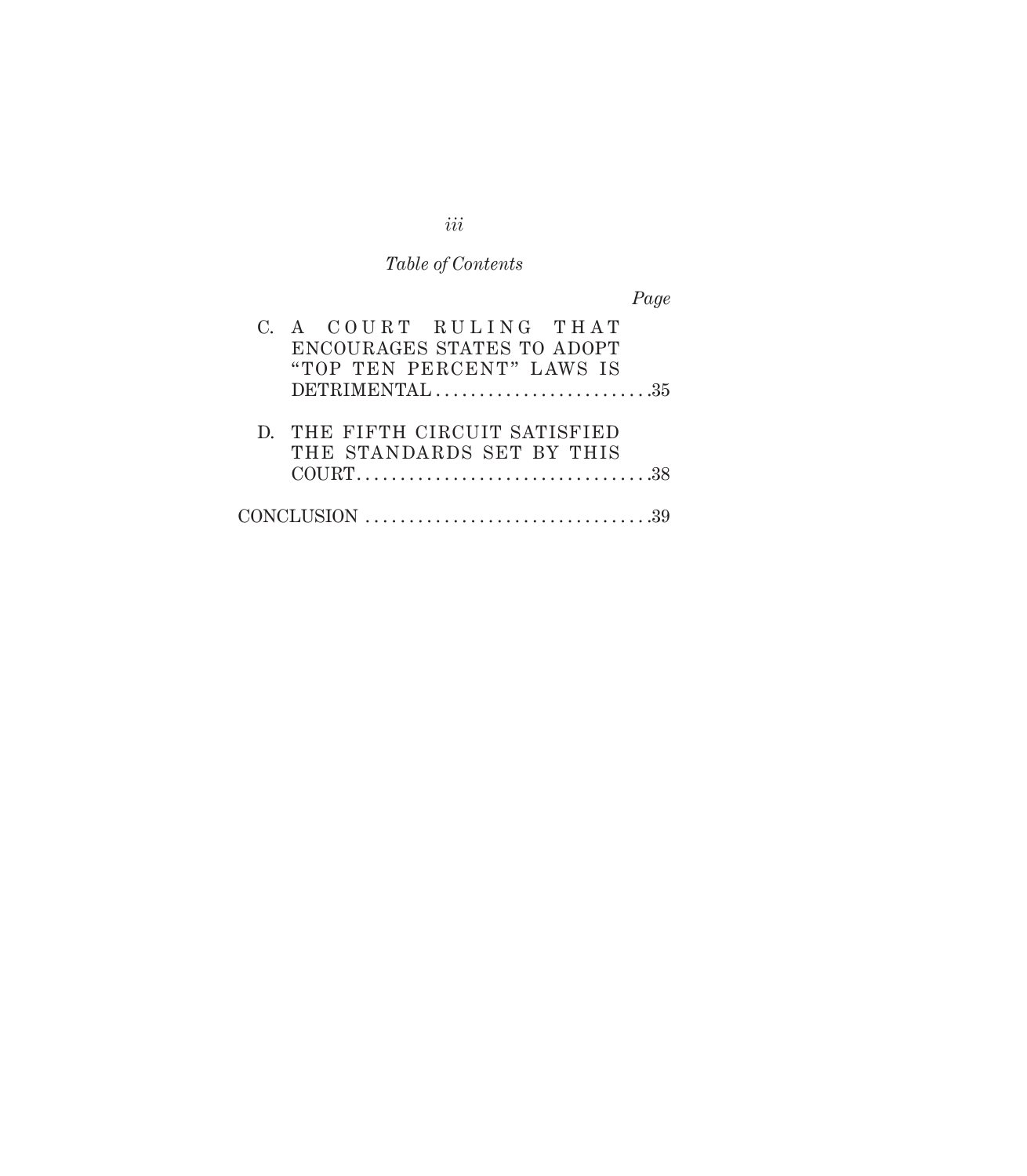## **TABLE OF CITED AUTHORITIES**

#### **CASES**

| Brown v. Board of Education,                                                                                                                                              |
|---------------------------------------------------------------------------------------------------------------------------------------------------------------------------|
| Fisher v.<br>University of Texas at Austin (Fisher I),                                                                                                                    |
| $Fisher v$ .<br>University of Texas at Austin (Fisher II),                                                                                                                |
| Grutter v. Bollinger,                                                                                                                                                     |
| Hopwood v. Texas,<br>78 F.3d 932 (5th Cir. 1996), abrogated by Grutter v.<br><i>Bollinger</i> , 539 U.S. 306 (2003) $\ldots \ldots \ldots \ldots \ldots \ldots \ldots 26$ |
| Keyishian v. Board of Regents,                                                                                                                                            |
| Parents Involved in Community Schools v.<br>Seattle School District No. 1,                                                                                                |
| Plyler v. Doe,                                                                                                                                                            |

*iv*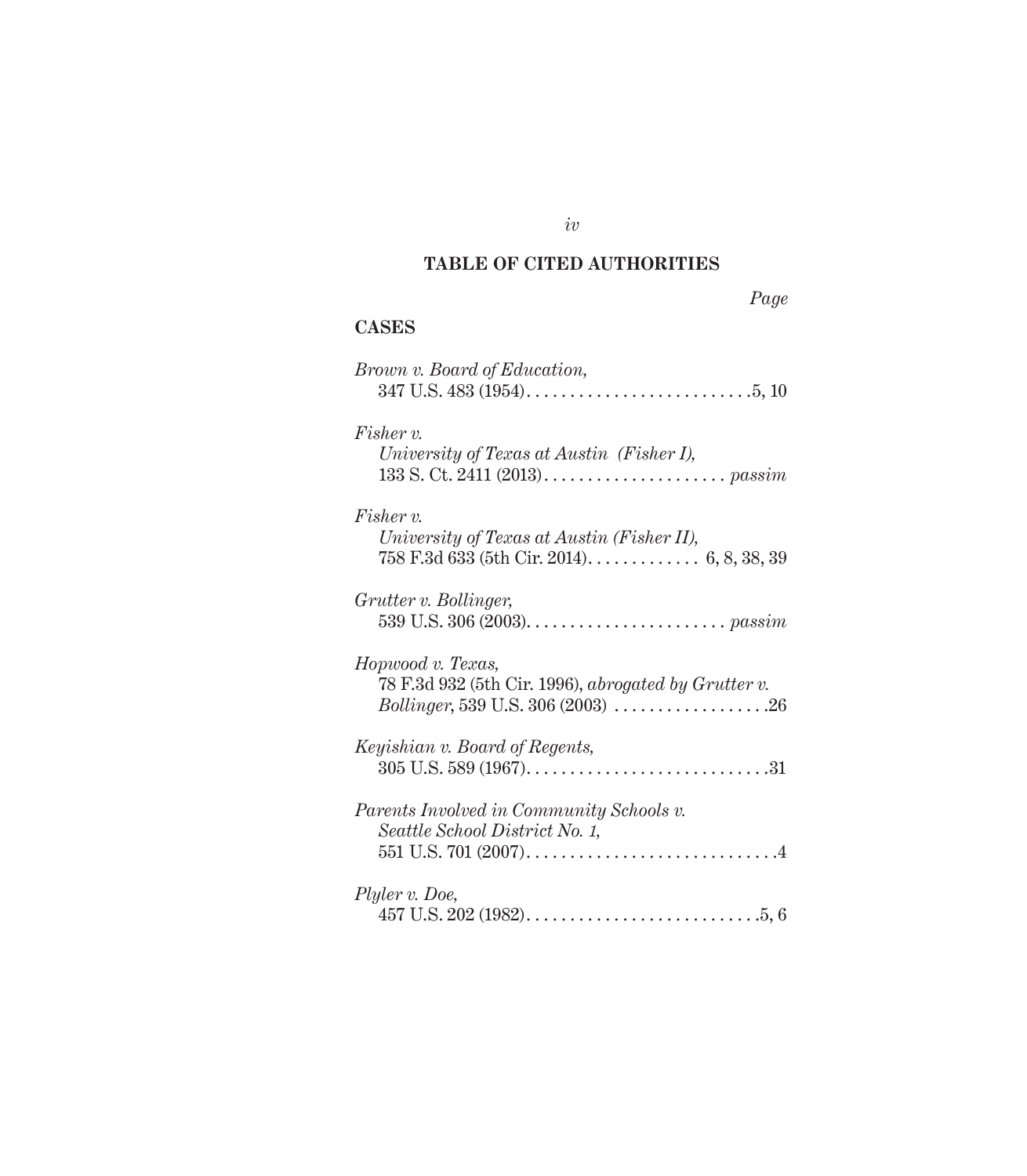|                                               | Page |
|-----------------------------------------------|------|
| Regents of University of California v. Bakke, |      |
| United States v. Fordice,                     |      |

## **StatuTes and Rules**

| FLA. ADMIN. CODE ANN. R. 6C-6.0029(c)(5) $(2012)$ 35 |  |
|------------------------------------------------------|--|
|                                                      |  |

## **Other Authorities**

| 2 ABC-CLIO, PHILANTHROPY IN AMERICA: A                |
|-------------------------------------------------------|
| COMPREHENSIVE HISTORICAL ENCYCLOPEDIA 480             |
| (Dwight F. Burlingame ed., $2004$ ) 3                 |
| ABA, Lawyer Demographics, <i>available at</i> http:// |
| www.americanbar.org/content/dam/aba/                  |
| administrative/market research/lawyer-                |
| demographics-tables-2014.authcheckdam.pdf             |
|                                                       |
| Alan Binder and Manny Fernandez, North                |
| Charleston Set for Weekend of Mourning and            |
| Protest, N.Y. Times, Apr. 11, 201518                  |

*v*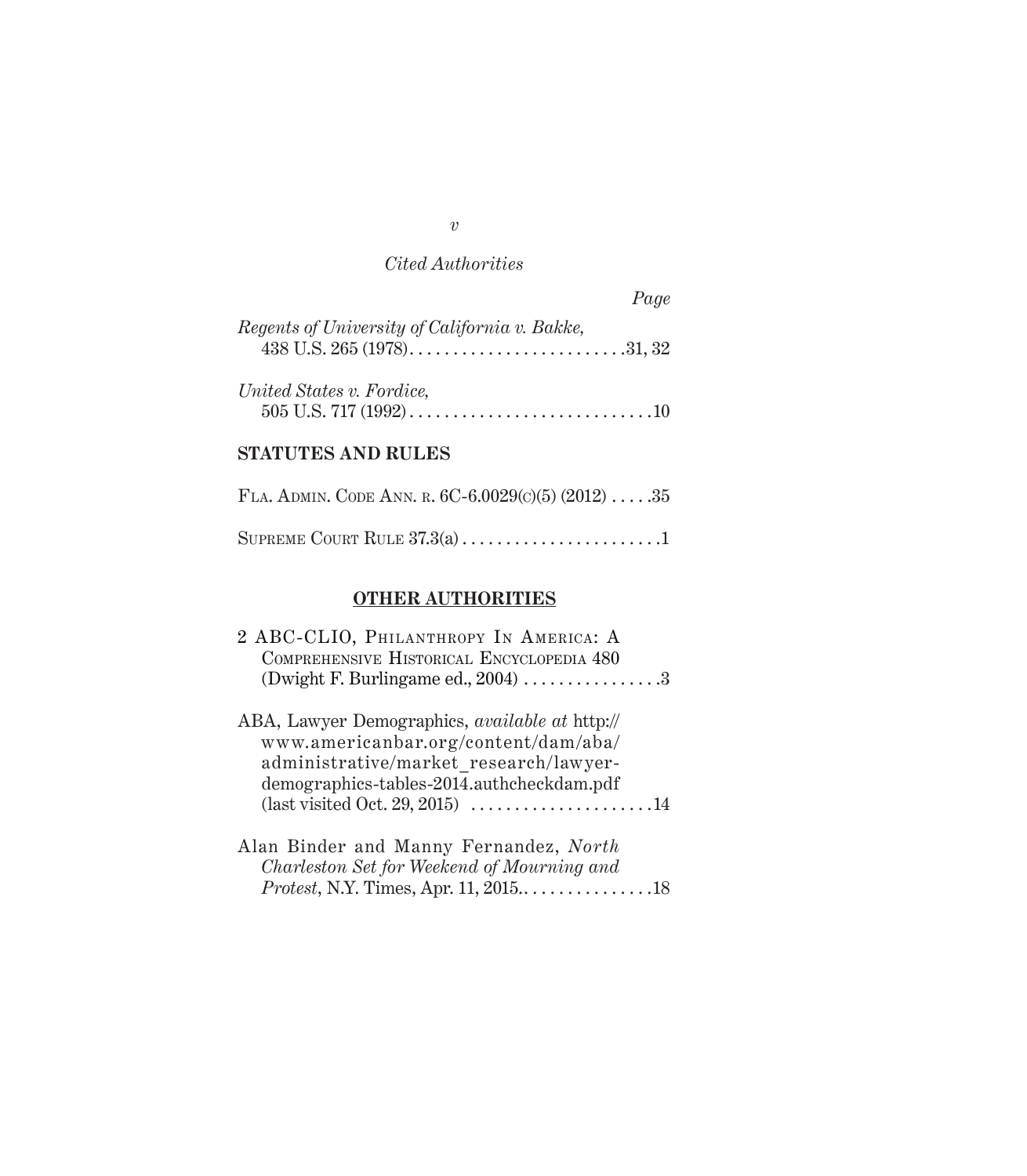| ALLIANCE FOR BD. DIVERSITY CENSUS, MISSING<br>PIECES: WOMEN AND MINORITIES ON FORTUNE<br>500 BOARDS 9 app. 2 (2011), http://theabd.org/<br>Missing Pieces Women_and_Minorities_<br>on Fortune 500 Boards.pdf14                 |
|--------------------------------------------------------------------------------------------------------------------------------------------------------------------------------------------------------------------------------|
| AMA, PHYSICIAN CHARACTERISTICS AND<br>DISTRIBUTION IN THE US $(2012)$ 14                                                                                                                                                       |
| Becky Supiano, Why Comparing Lots of<br>Colleges Might Not Help as Many Students<br>as You'd Think, CHRON. HIGHER EDUC. (Dec<br>19, 2014), http://chronicle.com/article/Why-<br>Comparing-Lots-of-Colleges/150937/ $\ldots$ 26 |
| Ben Backes, Do Affirmative Action Bans<br>Lower Minority College Enrollment and<br>Attainment? Evidence from Statewide<br>Bans, 47 J. HUM. RESOURCES 435.447 (2012) 24, 31, 36                                                 |
| Brian Montopoli, Obama Donates Nobel Prize<br>Money to 10 Charities, CBS News (Mar.<br>11, 2010), http://www.cbsnews.com/8301-<br>$503544$ 162-20000311-503544.html4                                                           |
| Brief for Lt. Gen. Julius W. Becton, Jr., et al. as                                                                                                                                                                            |

*Amici Curiae* Supporting Respondents, *Grutter v. Bollinger*, 539 U.S. 306 (2003) (No. 02-241)  $\dots$  .13

*vi*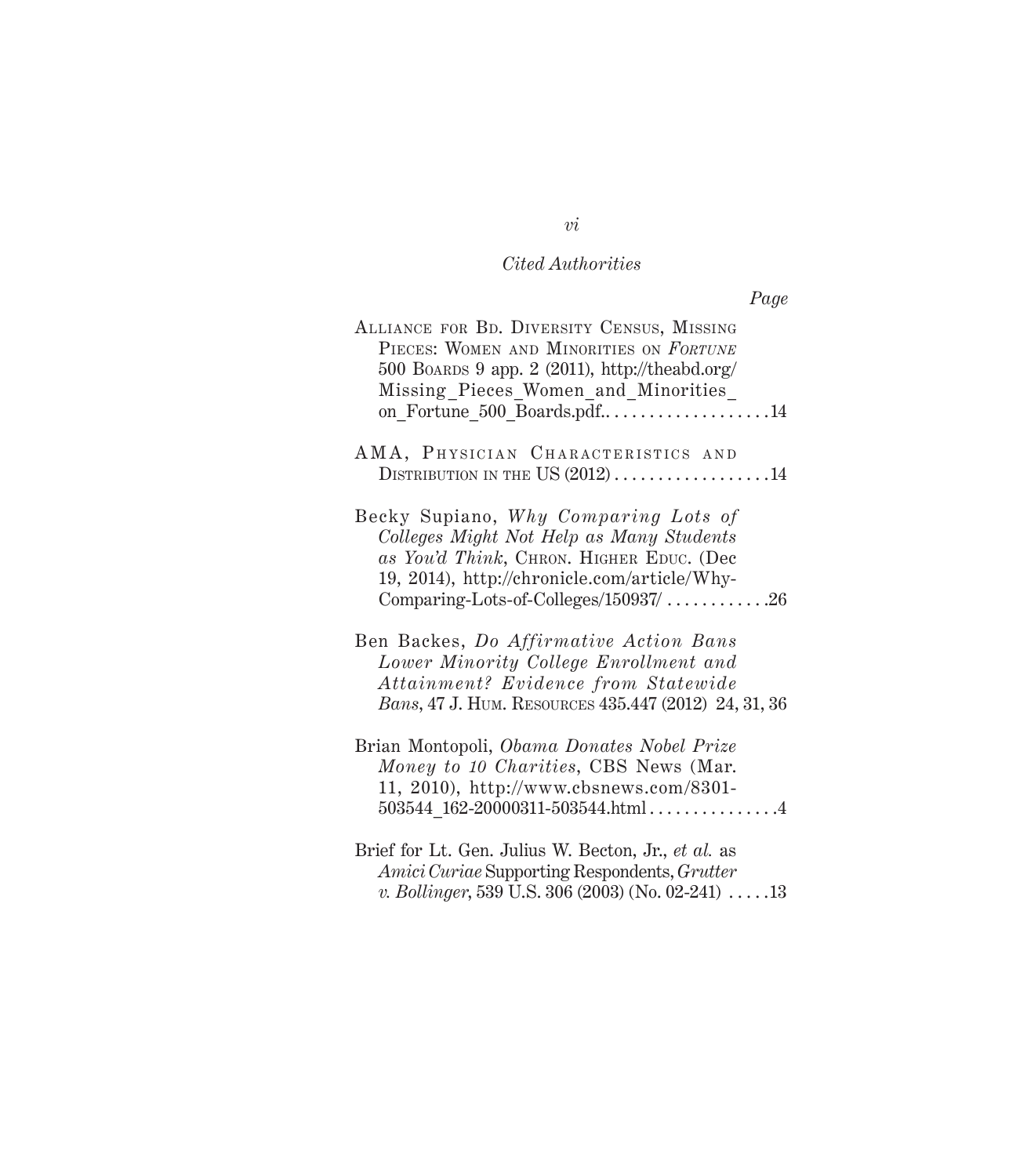|--|

| Bruce Weber et al., Education's Effect on<br>Poverty: The Role of Migration, 29 REV.<br>AGRIC. ECON. 437, 437 (2007), http://naldc.<br>nal.usda.gov/download/3970/PDF34                                                                                                                                                                 |
|-----------------------------------------------------------------------------------------------------------------------------------------------------------------------------------------------------------------------------------------------------------------------------------------------------------------------------------------|
| Bureau of Labor Statistics, U.S. Department of<br>Labor, Earnings and unemployment rates<br>by educational attainment (Apr. 2, 2015),                                                                                                                                                                                                   |
| <i>Charleston Church Shooting, https://</i><br>en.wikipedia.org/wiki/Charleston church<br>shooting#Victims (last visited Oct. 29, 2015). $\dots$ .21                                                                                                                                                                                    |
| Church Fires In the Southeast, Hearing Before<br>the Committee on the Judiciary, House of<br>Representatives, 104th Congress, (1996),<br>(Statement of Hon. Sheila Jackson Lee, a<br>Representative in Congress from the State of<br>Texas), http://www.justice.gov/sites/default/files/<br>$jmd/legacy/2014/06/03/hear-98-1996.pdf$ 21 |
| Conor Friedersdorf, Thugs and Terrorists Have<br>Plagued Black Churches for Generations,<br>THE ATLANTIC (June 18, 2015), http://www.<br>theatlantic.com/politics/archive/2015/06/<br>thugs-and-terrorists-have-plagued-black-<br>churches-for-generations/ $396212/$ 20, 21                                                            |

## *vii*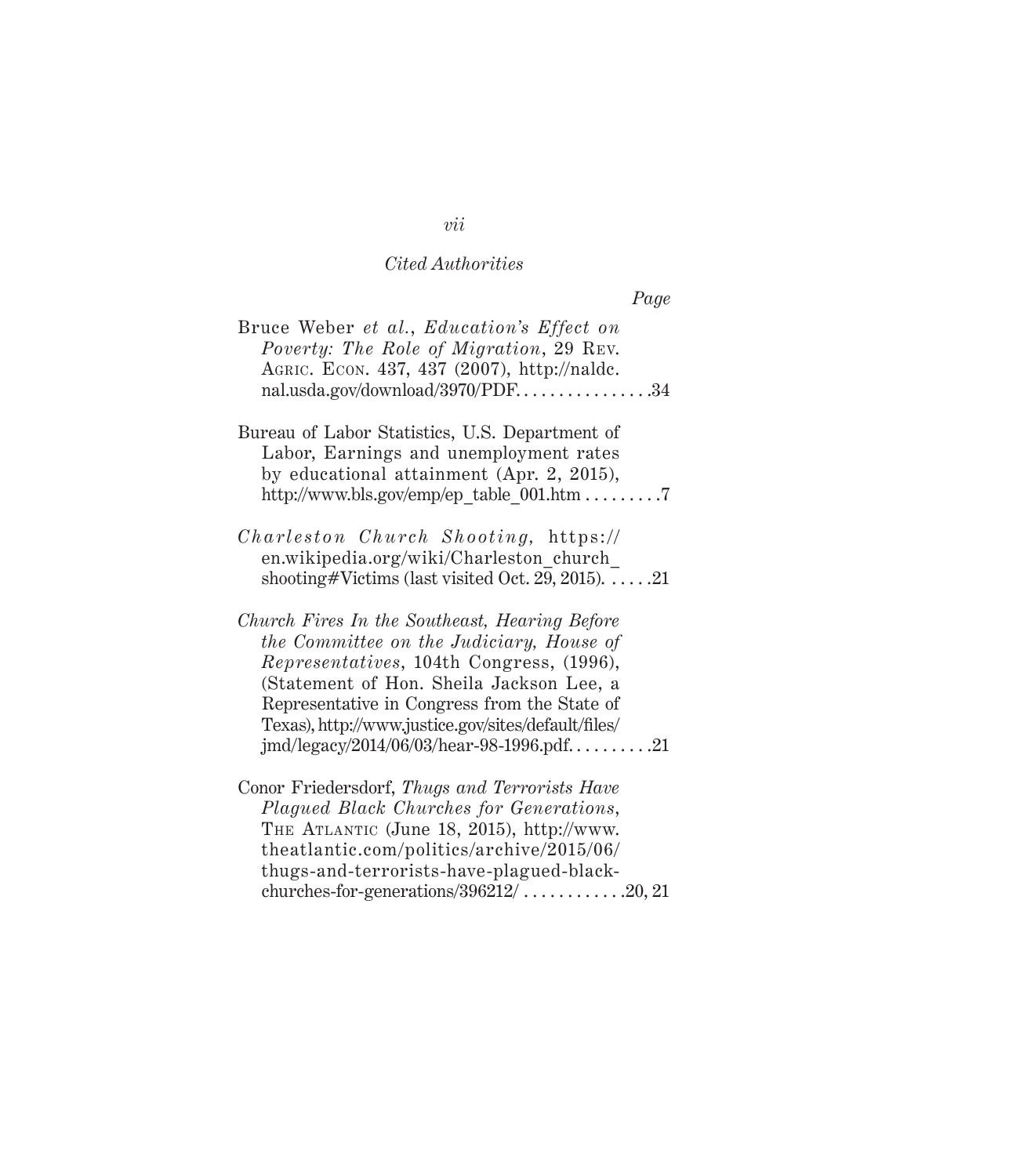*Page*

| David Card & Alan B. Krueger, Would the<br>Elimination of Affirmative Action Affect<br><b>Highly Qualified Minority Applicants?</b><br>Evidence from California and Texas,<br>58 INDUS. & LAB. REL. REV., 416, 420-21 (2005) 25, 26               |
|---------------------------------------------------------------------------------------------------------------------------------------------------------------------------------------------------------------------------------------------------|
| David Thomas, Making Diversity Part of the<br>Organization, in What do leaders need to<br><i>understand about diversity?</i> , Q8: PUBLICATION<br>YALE SCH. MGMT., Winter 2011, at 90, 92. 32                                                     |
| Dominic J. Brewer, Eric R. Eide & Ronald<br>G. Eherenberg, Does it Pay to Attend an<br>Elite Private College? Cross-Cohort<br>Evidence on the Effects of College Type on<br><i>Earnings</i> , 34 J. HUMAN RES. 104 (1999). $\dots \dots \dots 33$ |
| Dr. Elizabeth Culhane, Annual Demographic Profile<br>of the Department of Defense and United States<br>Coast Guard Fiscal Year 2013; http://www.<br>deomi.org/downloadableFiles/DOD USCG<br>Deomographics FY 2013 Final 201406021.pdf             |
| ERIC FONER, RECONSTRUCTION: AMERICA'S<br>UNFINISHED REVOLUTION 1863-1877, 365-368                                                                                                                                                                 |

## *viii*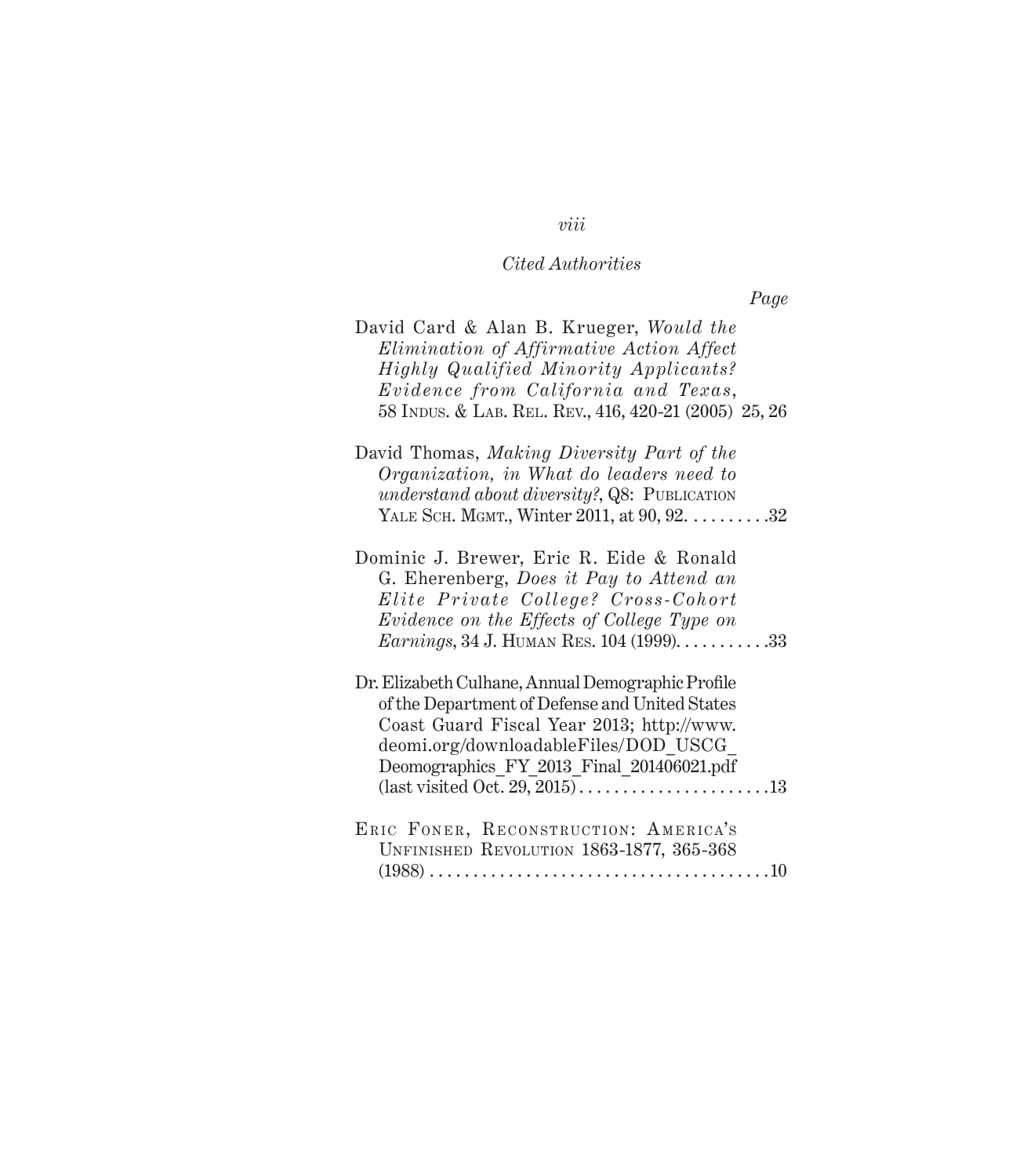| Page                                                                                                                                                                                                                                                                                                                             |  |
|----------------------------------------------------------------------------------------------------------------------------------------------------------------------------------------------------------------------------------------------------------------------------------------------------------------------------------|--|
| Erica Perez, Despite diversity efforts, UC minority<br>enrollment down since Prop. 209, CALIFORNIA<br>WATCH, Feb. 24, 2012, http://californiawatch.<br>org/dailyreport/despite-diversity-efforts-uc-<br>minority-enrollment-down-prop-209-1503136                                                                                |  |
| Federal Bureau of Investigation, "Persons Arrested,"<br>Crime in the United States 2014, available<br>at https://www.fbi.gov/about-us/cjis/ucr/<br>crime-in-the-u.s./2014/crime-in-the-u.s.-2014/<br>tables/table-43 (last visited Oct. 29, 2015) $\dots \dots 16$                                                               |  |
| Federal Bureau of Investigation, Uniform Crime<br>Reports - 2013 Hate Crime Statistics, https://<br>www.fbi.gov/about-us/cjis/ucr/hate-crime/2013/<br>topic-pages/victims/victims_final 19                                                                                                                                       |  |
| Federal Bureau of Prisons, "State of the Bureau<br>2010," http://www.bop.gov/resources/pdfs/                                                                                                                                                                                                                                     |  |
| Former Presidents Bush and Clinton Honored at<br>UNCF's 63rd Anniversary Dinner for Their<br>Philanthropic Work, PR Newswire (Mar.<br>10, 2007), http://www.prnewswire.com/news-<br>releases/former-presidents-bush-and-clinton-<br>honored-at-uncfs-63rd-anniversary-dinner-for-<br>their-philanthropic-work- $51665102.html$ 4 |  |
| JOHN HOPE FRANKLIN & ALFRED A. MOSS, JR., FROM<br>SLAVERY TO FREEDOM: A HISTORY OF AFRICAN<br>AMERICANS 445-55 (8th Ed. 2000). 10                                                                                                                                                                                                |  |

*ix*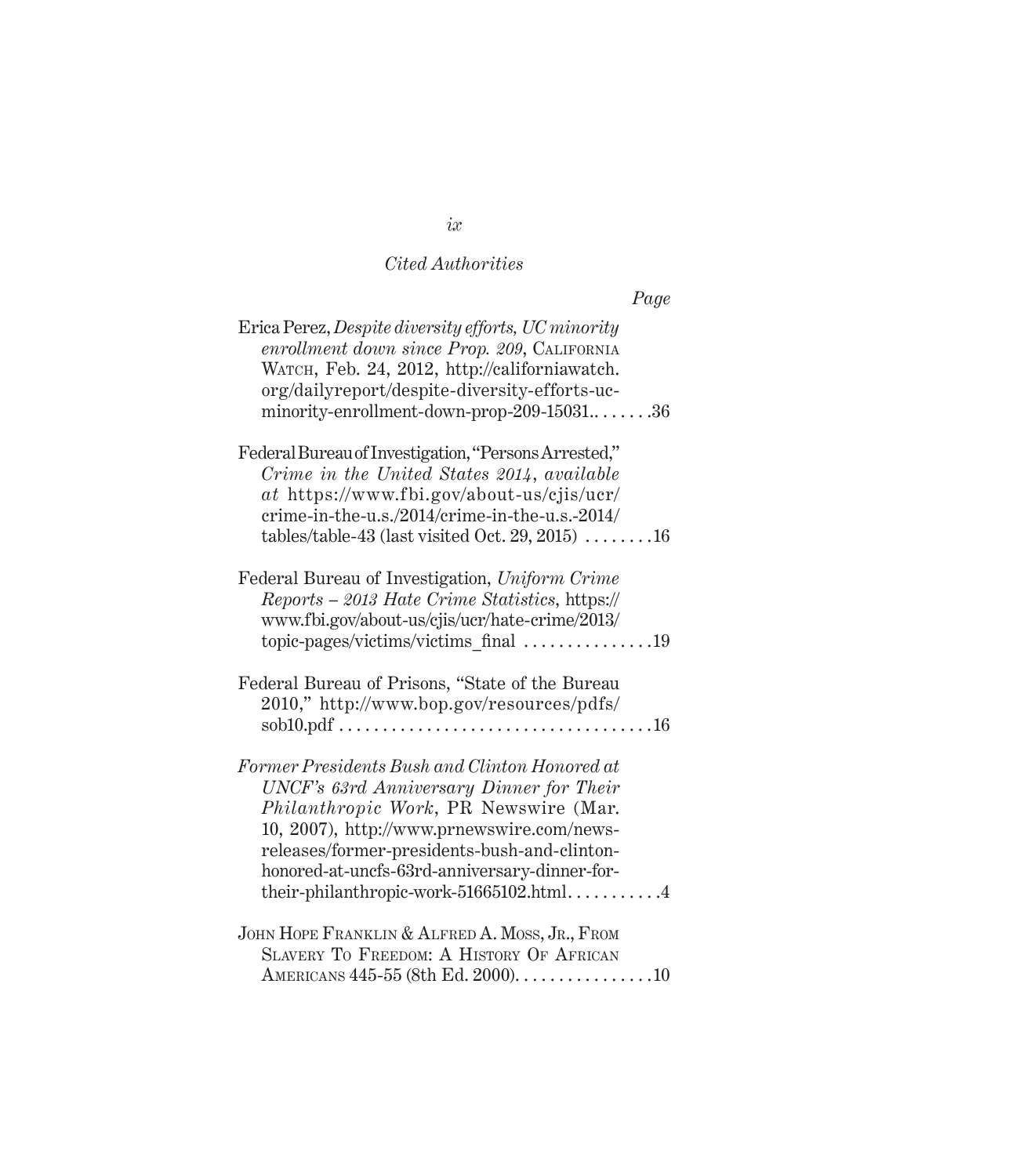|--|

| Gary Orfield, Reviving the Goal of an Integrated<br>Society: A 21 <sup>st</sup> Century Challenge (Los Angeles,<br>CA: Civil Rights Project/Proyecto Derechos<br>Civiles at UCLA, 2009), http://civilrightsproject.<br>ucla.edu/research/k-12-education/integration-<br>and-diversity/reviving-the-goal-of-an-<br>integrated-society-a-21st-century-challenge/<br>orfield-reviving-the-goal-mlk-2009.pdf. 11 |
|--------------------------------------------------------------------------------------------------------------------------------------------------------------------------------------------------------------------------------------------------------------------------------------------------------------------------------------------------------------------------------------------------------------|
| The Gates Millennium Scholars, About GMS: The<br>Gates Millennium Scholars Program, http://<br>www.gmsp.org/publicweb/aboutus.aspx2                                                                                                                                                                                                                                                                          |
| Grant H. Blume and Mark C. Long, Changes<br>in Levels of Affirmative Action in College<br>Admissions in Response to Statewide Bans<br>and Judicial Rulings, 36 EDUC. EVALUATION<br>& POL'Y ANALYSIS 228-252, 244-45 (2014)26-27                                                                                                                                                                              |
| Grant H. Blume and Mark C. Long, When Affirmative<br>Action is Banned, Minority Applicants Have<br>a Harder Time - Even in Neighboring States,<br>SCHOLARS STRATEGY NETWORK (2014), http://www.<br>scholarsstrategynetwork.org/sites/default/files/<br>ssn key findings blume and long on post-<br>affirmative action admissions effects.pdf 27                                                              |
| Jennifer Manning, Membership of the 114th<br>Congress: A Profile (Congressional Research<br>Service, 2015) available at https://www.fas.org/                                                                                                                                                                                                                                                                 |

*x*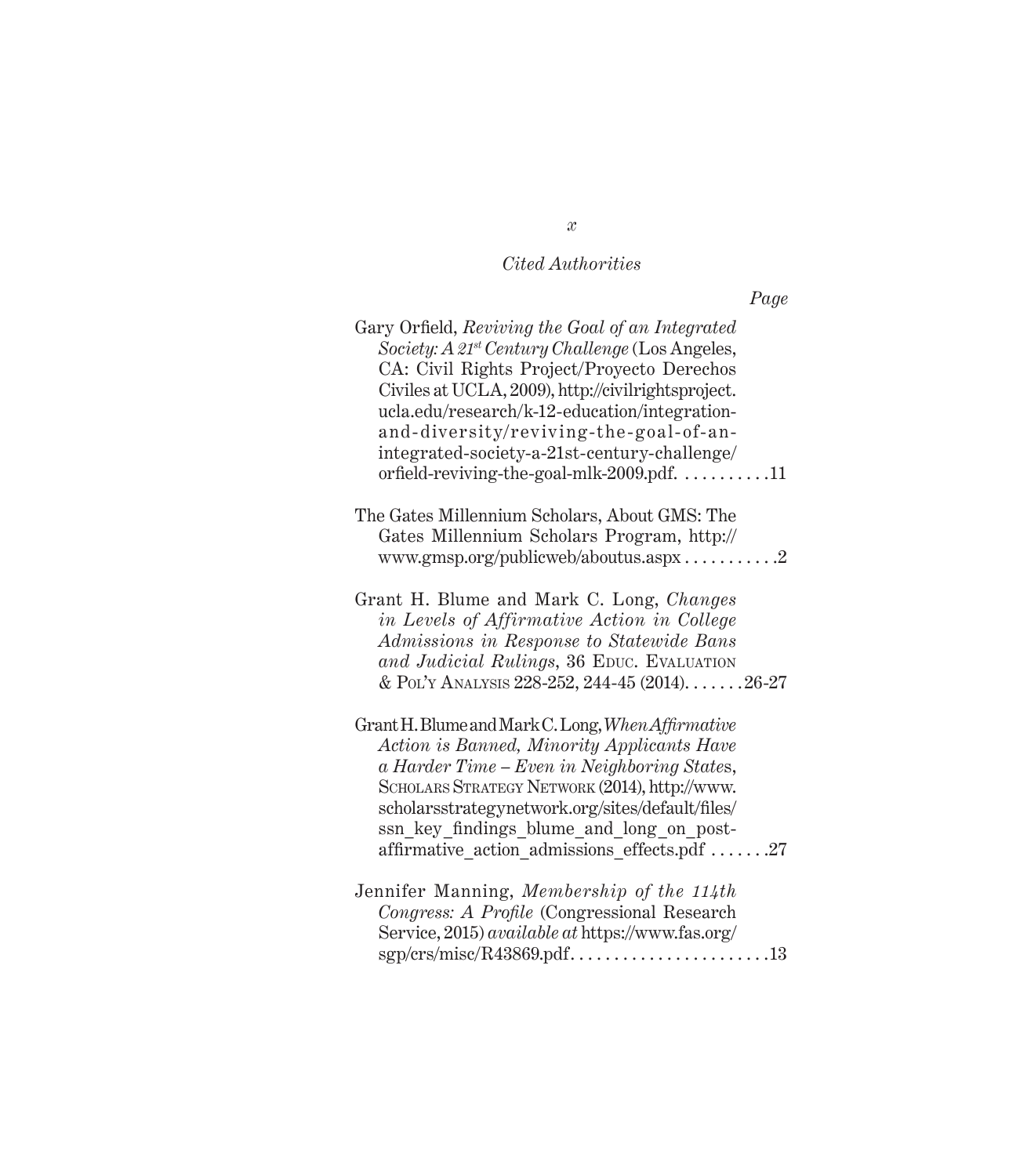*Page*

| Jessie Howell, Assessing the Impact of<br>Eliminating Affirmative Action in Higher<br>$Education$ , 28 J. LAB. STAT., 113, 116 (2010) 27, 35                                                                                                                                                                                                           |  |
|--------------------------------------------------------------------------------------------------------------------------------------------------------------------------------------------------------------------------------------------------------------------------------------------------------------------------------------------------------|--|
| John Roman, Race, Justifiable Homicide, and Stand<br>Your laws: Analysis of FBI Supplementary<br>Homicide Report Data, URBAN INSTITUTE<br>(July 2013), http://www.urban.org/research/<br>publication/race-justifiable-homicide-and-<br>stand-your-ground-laws/view/full_report20                                                                       |  |
| John Wihbey and Leighton Walter Kille, <i>Excessive</i><br>or reasonable force by police? Research<br>on law enforcement and racial conflict,<br>Journalist's Resource, July 1, 2015, http://<br>journalistsresource.org/studies/government/<br>criminal-justice/police-reasonable-force-<br>brutality-race-research-review-statistics. $\dots$ 17, 18 |  |
| Julie Berry Cullen, Mark C. Long, and Randall<br>Reback, Jockeying for Position: Strategic<br>High School Choice Under Texas' Top Ten<br>Percent Plan 3 (Nat'l Bureau of Econ.<br>Research, Working Paper No. 16663 2011),<br>http://www.nber.org/papers/w16663.pdf. $\dots \dots 37$                                                                  |  |
| Kalena E. Cortes, Do bans on affirmative action<br>hurt minority students? Evidence from<br>the Texas Top 10% Plan, 29 ECON. EDUC.                                                                                                                                                                                                                     |  |

*xi*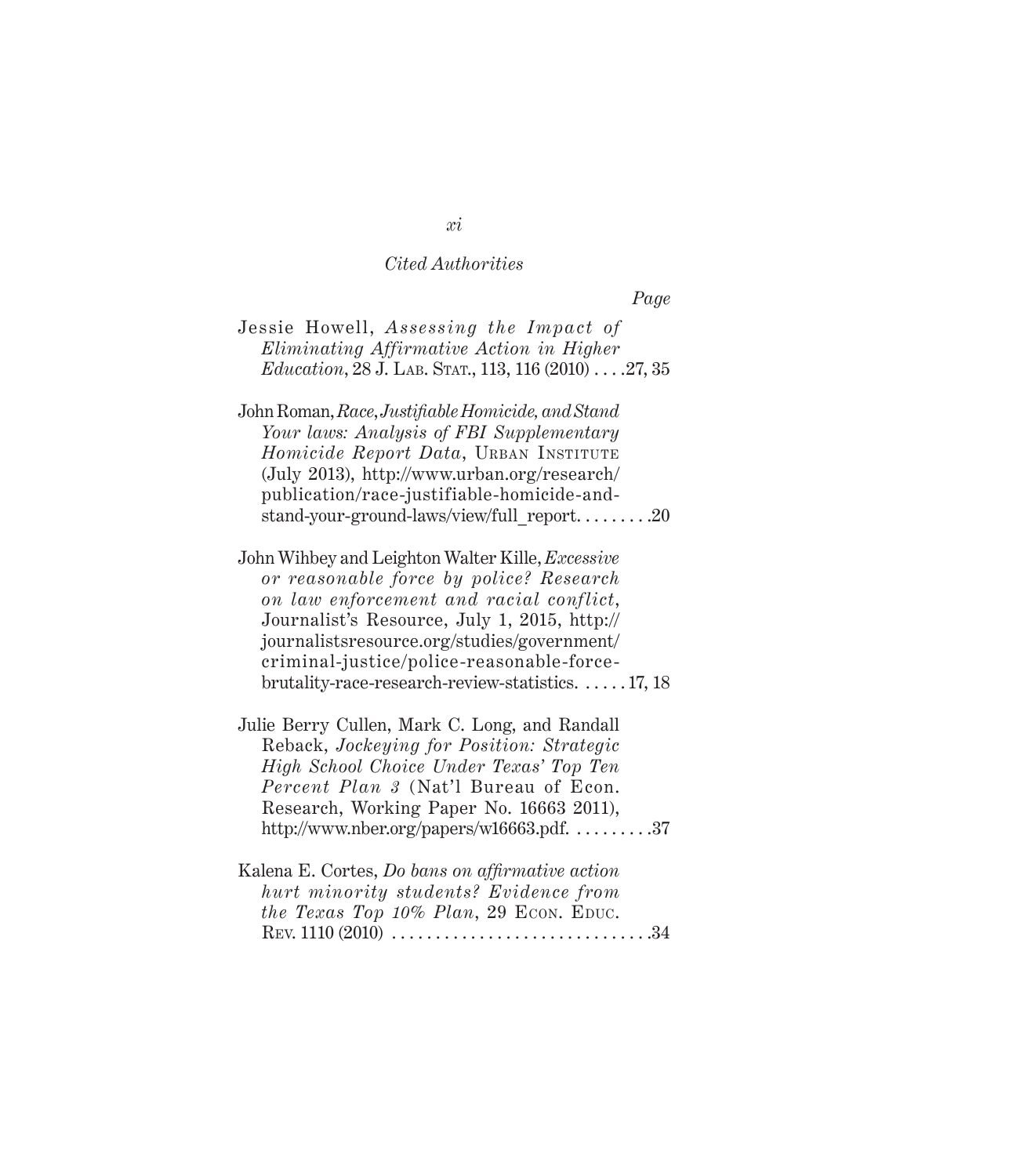|--|

| LAURA LIPPMAN, SHELLEY BURNS & EDITH<br>MCARTHUR, NAT'L CTR. FOR EDUC. STATISTICS,<br>URBAN SCHOOLS: THE CHALLENGE OF<br>LOCATION AND POVERTY V-XII, 75-80 (1996),<br>http://nces.ed.gov/pubs/96184all.pdf10                                          |
|-------------------------------------------------------------------------------------------------------------------------------------------------------------------------------------------------------------------------------------------------------|
| The Leadership Conference, Justice On Trial:<br>Racial Disparities in the American Criminal<br>Justice System, available at http://www.<br>civilrights.org/publications/justice-on-trial/                                                             |
| Liliana M. Garces and David Mickey-Pabello, Racial<br>Diversity in the Medical Profession: The Impact<br>of Affirmative Action Bans on Underrepresented<br>Student of Color Matriculation in Medical<br>Schools, 86 J. HIGHER EDUC. 264, 287 (2015)25 |
| Liliana M. Garces, Racial Diversity,<br>Legitimacy and the Citizenry: The Impact of<br>Affirmative Action Bans on Graduate School<br><i>Enrollment</i> , 36 REV. HIGHER EDUC. 99, 122(2012). .24                                                      |
| Liliana M. Garces, Understanding the<br>Impact of Affirmative Action Bans in<br>Different Fields of Studies, 50 AM. EDUC.                                                                                                                             |
| Lisa M. Dickson, Does Ending Affirmative Action<br>in College Admissions Lower the Percent of<br>Minority Students Applying to College? 25<br>ECON. EDUC. REV. 109, 114-16 $(2006)$ 28                                                                |

*xii*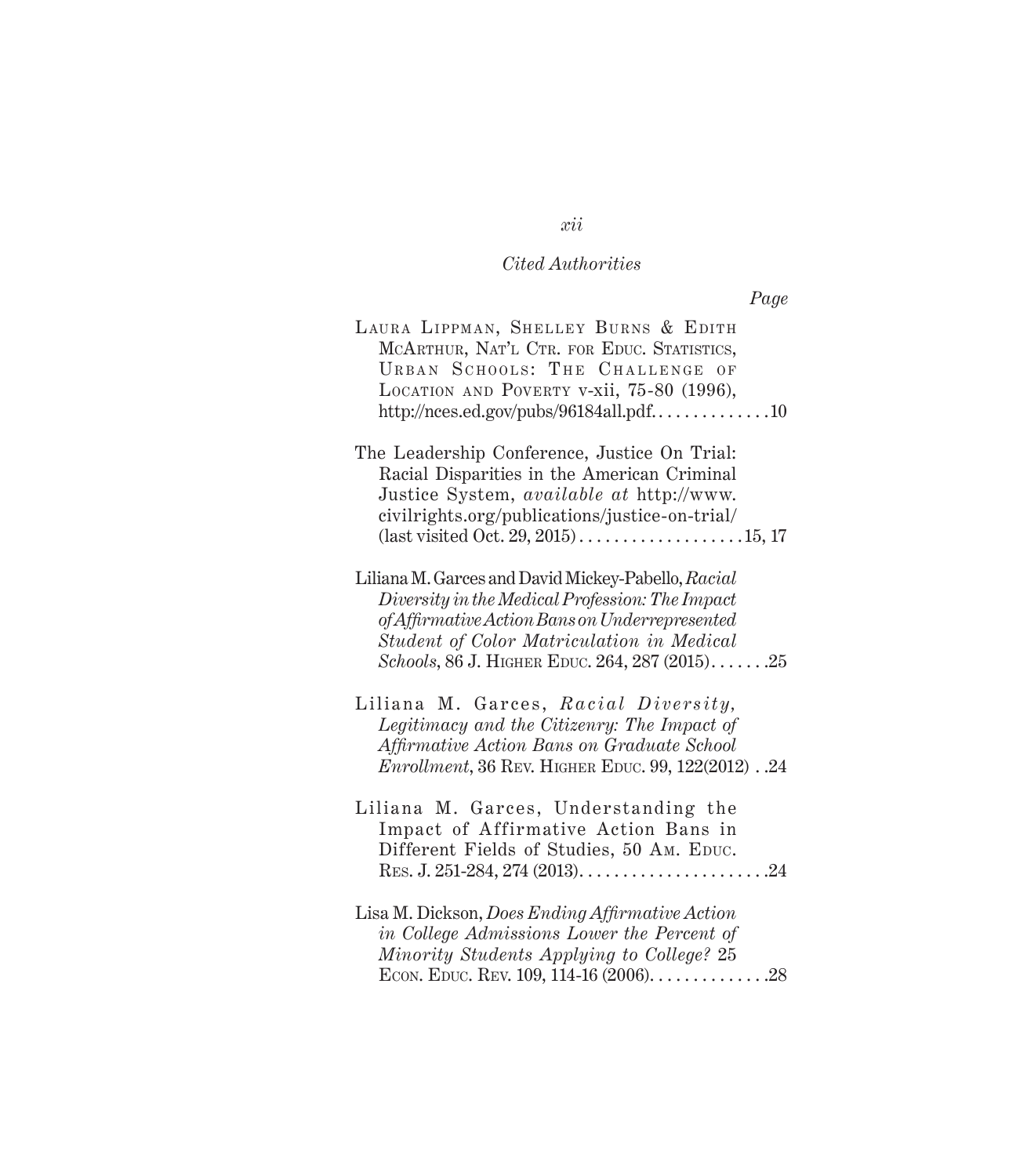| Page                                                                                                                                                                                                                                                        |
|-------------------------------------------------------------------------------------------------------------------------------------------------------------------------------------------------------------------------------------------------------------|
| Mark C. Long, Changes in the Returns to<br><i>Education and College Quality, 29 Econ.</i>                                                                                                                                                                   |
| Mark C. Long, College Applications and<br>the Effect of Affirmative Action, 121 J.<br>ECONOMETRICS 319, 325 (2004). $\ldots \ldots \ldots \ldots \ldots \ldots$ .28                                                                                         |
| MICHELLE ALEXANDER, THE NEW JIM CROW:<br>MASS INCARCERATION IN THE AGE OF<br>COLORBLINDNESS $123$ (The New Press, $2010$ ) 15                                                                                                                               |
| MONIQUE W. MORRIS, BLACK STATS: AFRICAN<br>AMERICANS BY THE NUMBERS IN THE TWENTY-<br>FIRST CENTURY 7 (The New Press, 2014) passim                                                                                                                          |
| NANCY KOBER, NAOMI CHUDOWSKY & VICTOR<br>CHUDWOSKY, CTR. ON EDUC. POLICY, STATE<br>TEST SCORE TRENDS THROUGH 2008-2009,<br>PART 2: SLOW AND UNEVEN PROGRESS IN<br>NARROWING GAPS 4 (2010), http://www.cep-dc.<br>$org/displayDocument.cfm?DocumentID=33412$ |
| National Center for Education Statistics,<br>"Fast Facts: Degrees Conferred by Sex<br>and Race," Institute of Education Sciences,<br>U.S. Department of education, 2012, http://                                                                            |

nces.ed.gov/fastfacts/display.asp?id=72  $\,\ldots\ldots\ldots\,12$ 

## *xiii*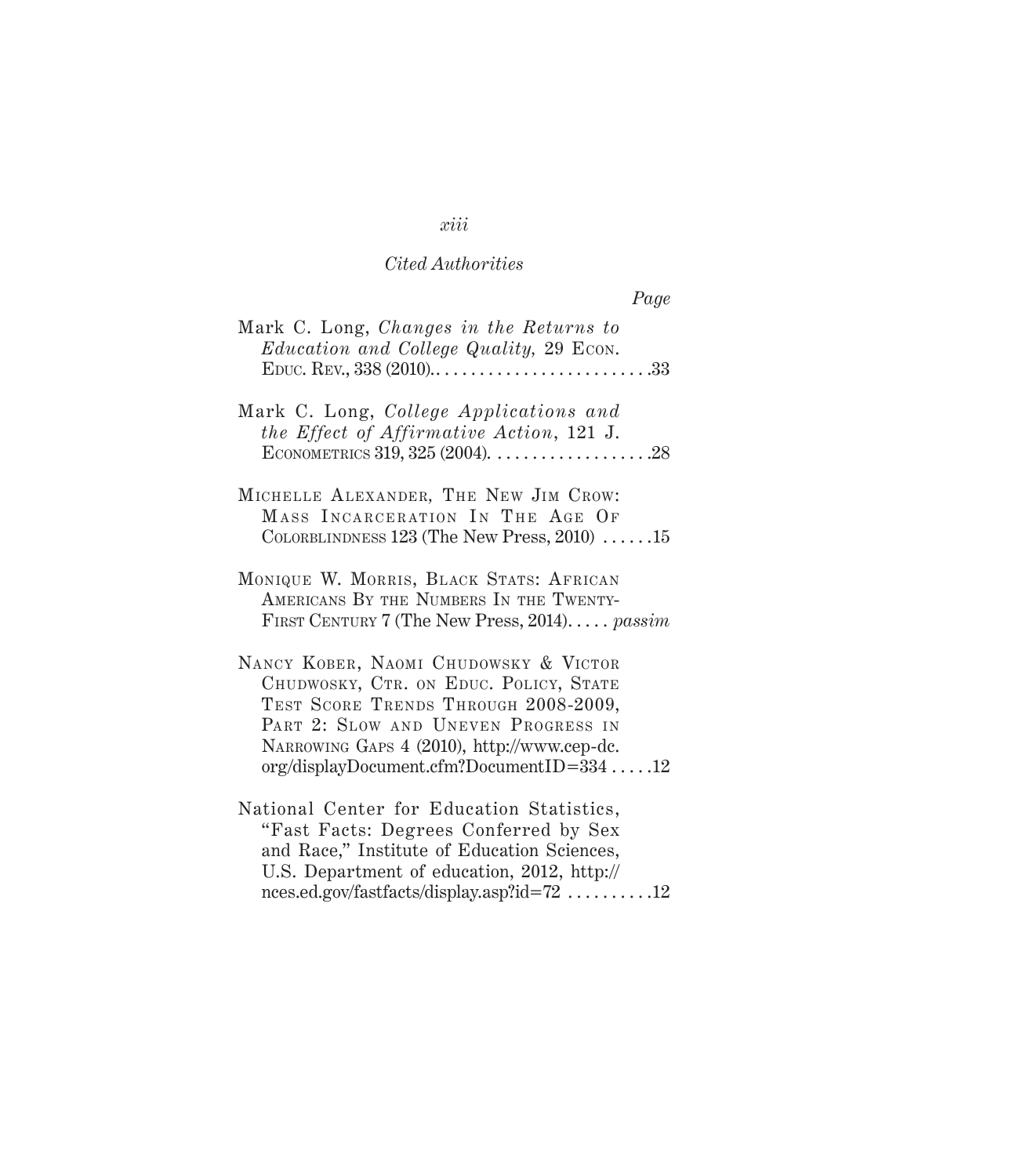| Patricia Gurin, Expert Report of Patricia Gurin:<br>The Compelling Need for Diversity in Higher<br><i>Education</i> , Gratz et al. v. Bollinger et al.<br>No. 97-75231 (E.D. Mich.), Grutter et al. v.<br>Bollinger et al. No. 97-75928 (E.D. Mich.), 5<br>МІСН. Ј. КАСЕ & L. 363, 366 (1999)29, 30 |
|-----------------------------------------------------------------------------------------------------------------------------------------------------------------------------------------------------------------------------------------------------------------------------------------------------|
| Peter Hinrichs, Affirmative Action<br>Bans and College Graduation Rates,                                                                                                                                                                                                                            |
| Peter Hinrichs, The Effects of Affirmative Action<br>Bans on College Enrollment, Educational<br>Attainment, and the Demographic Composition<br>of Universities, 94 REV. ECON. & STAT. $(2012)$ 23                                                                                                   |
| President: Full Results, CNN, http://www.cnn.<br>com/election/2012/results/race/president/#exit-                                                                                                                                                                                                    |
| Press Release, Bill & Melinda Gates Foundation,<br>Gates Millennium Scholars Program to Announce<br>Inaugural Class of Gates Millennium Scholars<br>(June 8, 2000), http://www.gatesfoundation.<br>org/media-center/press-releases/2000/06/<br>inaugural-class-of-gates-millennium-scholars $2$     |
| Press Release, Bureau of Labor Statistics, U.S.<br>Department of Labor, Volunteering in the<br>United States - 2014 (Feb. 25, 2015), http://<br>www.bls.gov/news.release/pdf/volun.pdf 6                                                                                                            |

*xiv*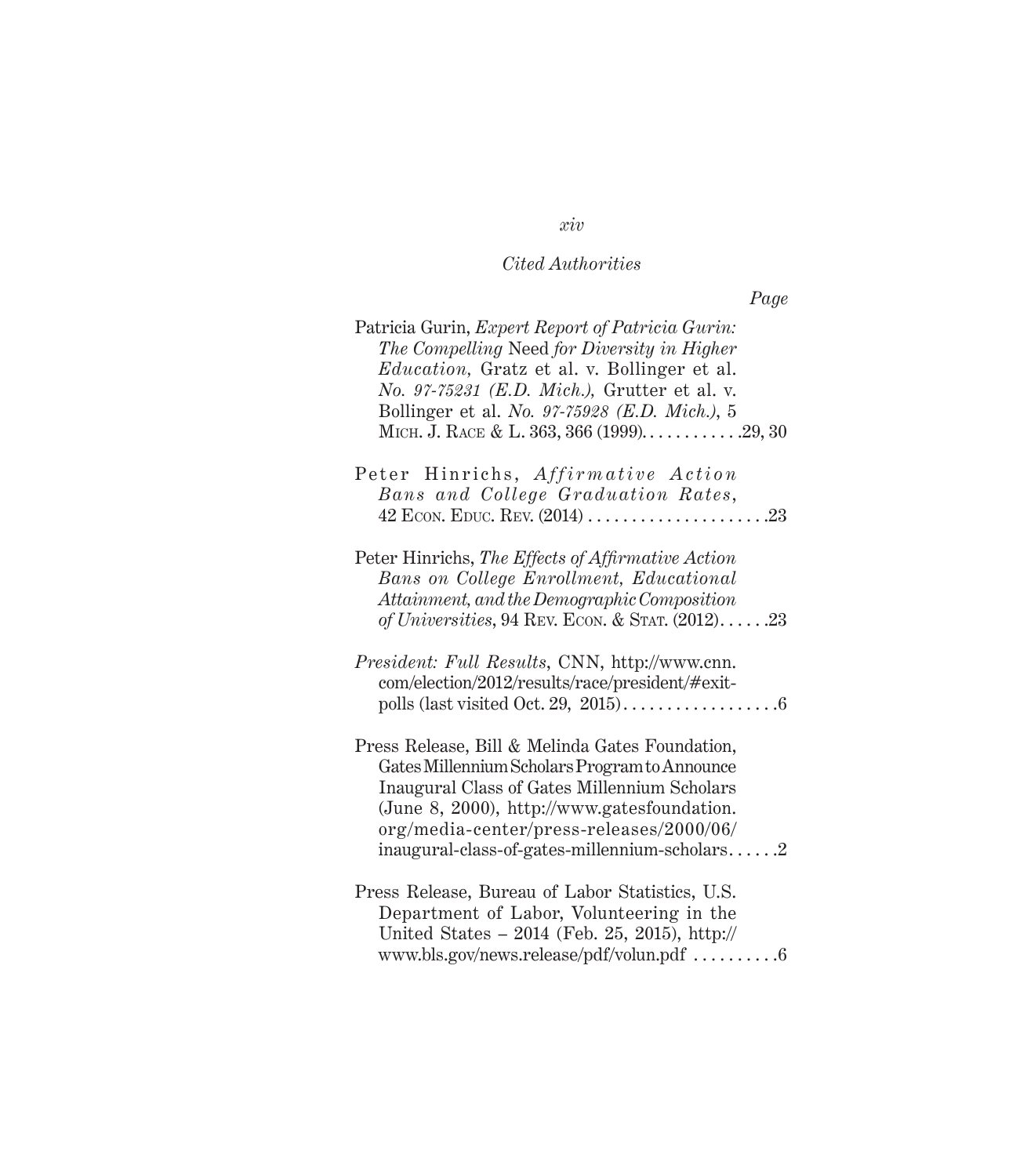| Page                                                                                                                                                                                                                                                                                                             |
|------------------------------------------------------------------------------------------------------------------------------------------------------------------------------------------------------------------------------------------------------------------------------------------------------------------|
| Regents of the Univ. of Cal., Minutes for the Regents<br>of the University of California, attach. 8 at C(2)<br>(Feb. 5, 2009), http://www.universityofcalifornia.<br>edu/regents/minutes/2009/board2.pdf35                                                                                                       |
| "Respondents' Perceptions of Police Brutality<br>in Their Area," Sourcebook of Criminal<br>Justice Statistics, 2005, www.albany.edu/<br>sourcebook/pdf/t200022005.pdf. 17                                                                                                                                        |
| Richard O. Lempert, David L. Chambers & Terry<br>K. Adams, Michigan's Minority Graduates<br>in Practice: The River Runs Through Law<br>School, 25 L. & Soc. Inquiry 395, 502-03<br>$(2000)$ .                                                                                                                    |
| Samuel R. Sommers, On Racial Diversity<br>and Group Decision Making: Identifying<br>Multiple Effects of Racial Composition<br>on Jury Deliberations, 90 J. PERSONALITY<br>& Soc. PSYCHOL. 597, 607 (2006), http://<br>papers.ssrn.com/sol3/papers.cfm?abstract<br>id=940788 (click "Open PDF in Browser"). 32-33 |
| Scott E. Page, THE DIFFERENCE: HOW THE POWER<br>OF DIVERSITY CREATES BETTER GROUPS, FIRMS,<br>SCHOOLS, AND SOCIETIES $(2007)$ 32                                                                                                                                                                                 |
| Sharon LaFraniere and Andrew W. Lehren,<br>The Disproportionate Risk of Driving                                                                                                                                                                                                                                  |

*xv*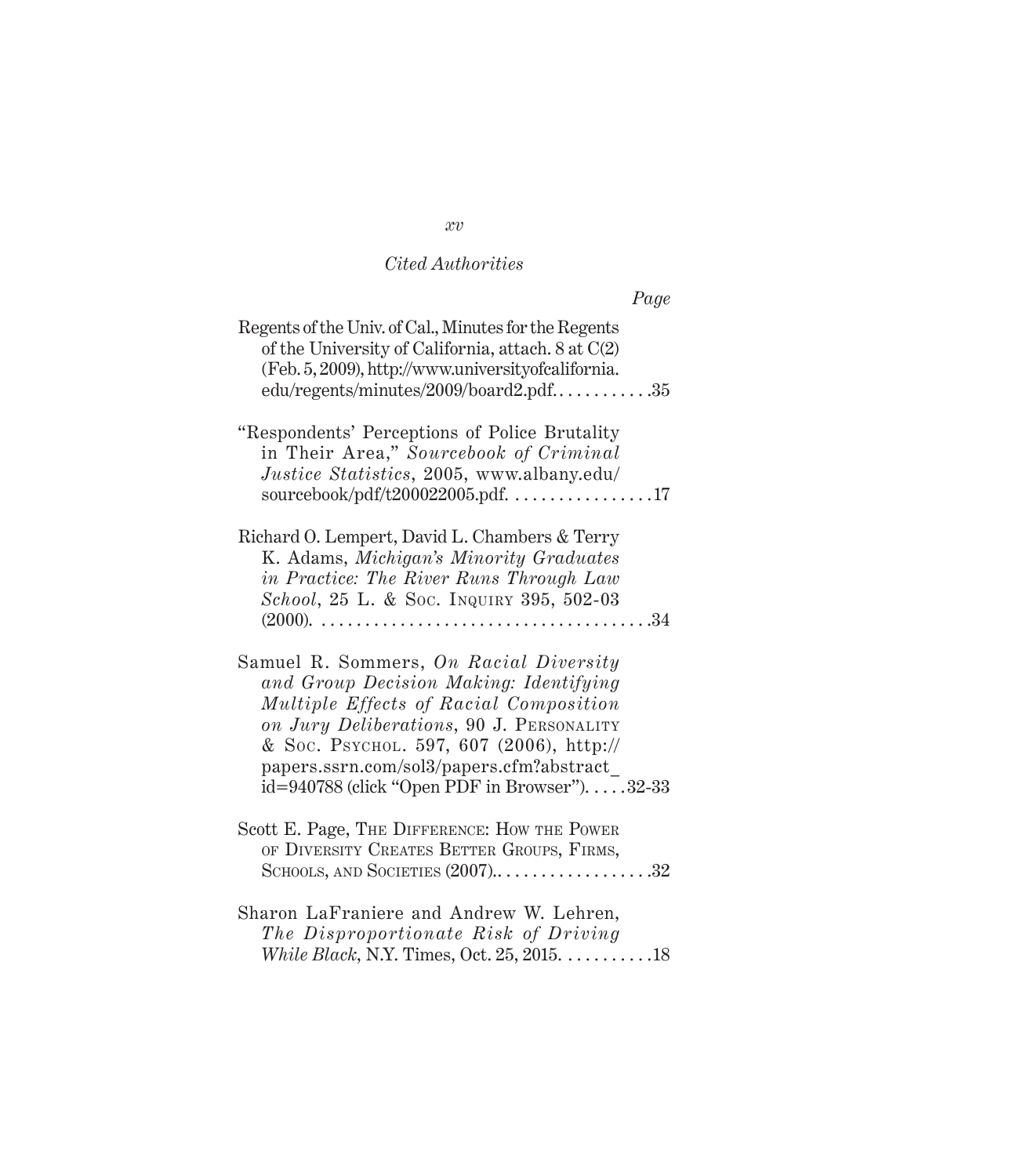## *Page*

| Stacy Berg Dale & Alan B. Krueger, <i>Estimating</i><br>the Payoff to Attending a More Selective College:<br>An Application of Selection on Observables and<br><i>Unobservables</i> , 117 Q.J. Econ. 1491 (2002). $\dots \dots 34$             |
|------------------------------------------------------------------------------------------------------------------------------------------------------------------------------------------------------------------------------------------------|
| Statement of Hon. Earl F. Hilliard, a Representative<br>in Congress from the State of Alabama21                                                                                                                                                |
| Taryn Finley, The Charleston Shooting Was At Least<br>The 91st Violent Attack on A Black Church Since<br>1956, HUFF POST BLACKVOICES (June 23, 2015),<br>http://www.huffingtonpost.com/2015/07/01/<br>black-church-attacks n $7618022.html$ 22 |
| Terris Ross, Grace Kena, Amy Rathburn, et al.,<br>Higher Education: Gaps in Access and<br>Persistence Study, NCES 2012-046<br>(Washington, D.C.: National Center for<br>Education Statistics, 2012), https://nces.ed.gov/                      |
| United States Census Bureau, "State and County<br>Quick Facts," http://quickfacts.census.gov/qfd/<br>states/00000.html (last visited Oct. 29, 2015)16                                                                                          |
| U.S. Department of Education, College<br>Scoreboard, https://collegescorecard.ed.gov/7                                                                                                                                                         |
| U.S. Department of Education, Institute of Education<br>Sciences, National Center for Education<br>Statistics, Table 311.15, https://nces.ed.gov/<br>$programs/digest/d14/tables/dt14$ 311.15.asp                                              |

## *xvi*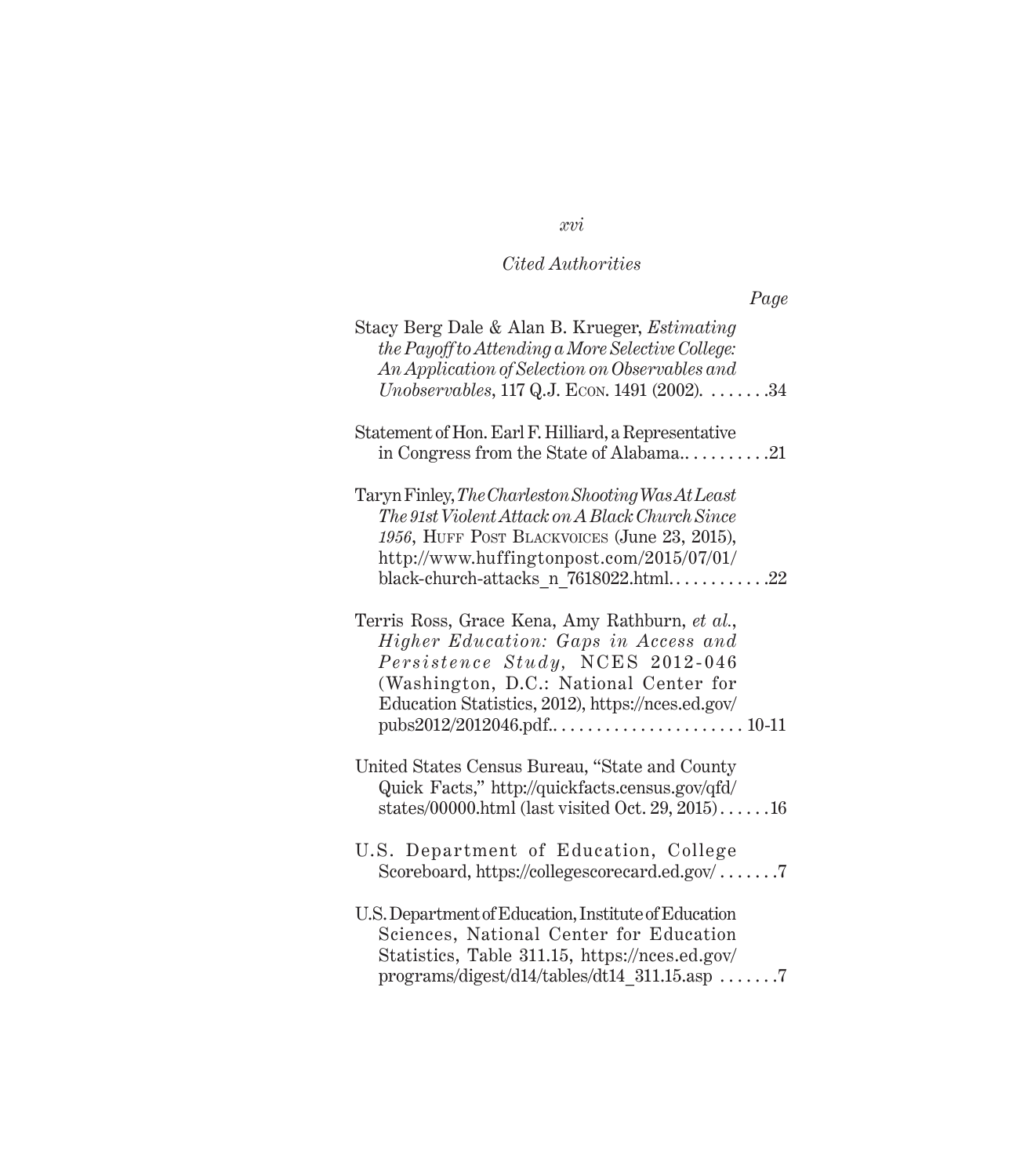## *xvii*

## *Cited Authorities*

| rage |                                                                                                                                                                                                                                        |
|------|----------------------------------------------------------------------------------------------------------------------------------------------------------------------------------------------------------------------------------------|
|      | U.S. Department of Justice, Bureau of Justice<br>Statistics, "Jail Inmates at Midyear 2014,"<br>http://www.bjs.gov/content/pub/pdf/jim14.pdf                                                                                           |
|      | UNITED STATES DEPARTMENT OF JUSTICE, CIVIL<br>RIGHTS DIVISION, THE FERGUSON REPORT<br>vii (Introduction by Theodore M. Shaw)<br>(The New Press, 2015). $\dots \dots \dots \dots \dots \dots 17, 18, 19$                                |
|      | U.S. Senate, "Breaking New Ground – African<br>American Senators," http://www.senate.gov/<br>pagelayout/history/h_multi_sections and<br>teasers/Photo Exhibit African American<br>Senators.htm (last visited Oct. 29, 2015) $\dots$ 13 |
|      | Victor B. Saenz, <i>Breaking the Segregation</i><br>Cycle: Examining Students' Precollege<br>Racial Environments and College<br>Diversity Experiences, 34 REV. HIGHER                                                                  |
|      | William C. Kidder, Struggle for Access from<br>Sweatt to Grutter: A History of African<br>American, Latino, and American Indian<br>Law School Admissions, 1950-2000<br>19 HARVARD BLACKLETTER LAW J., 1-42 (2003) .25                  |

## $\overline{p}_\ell$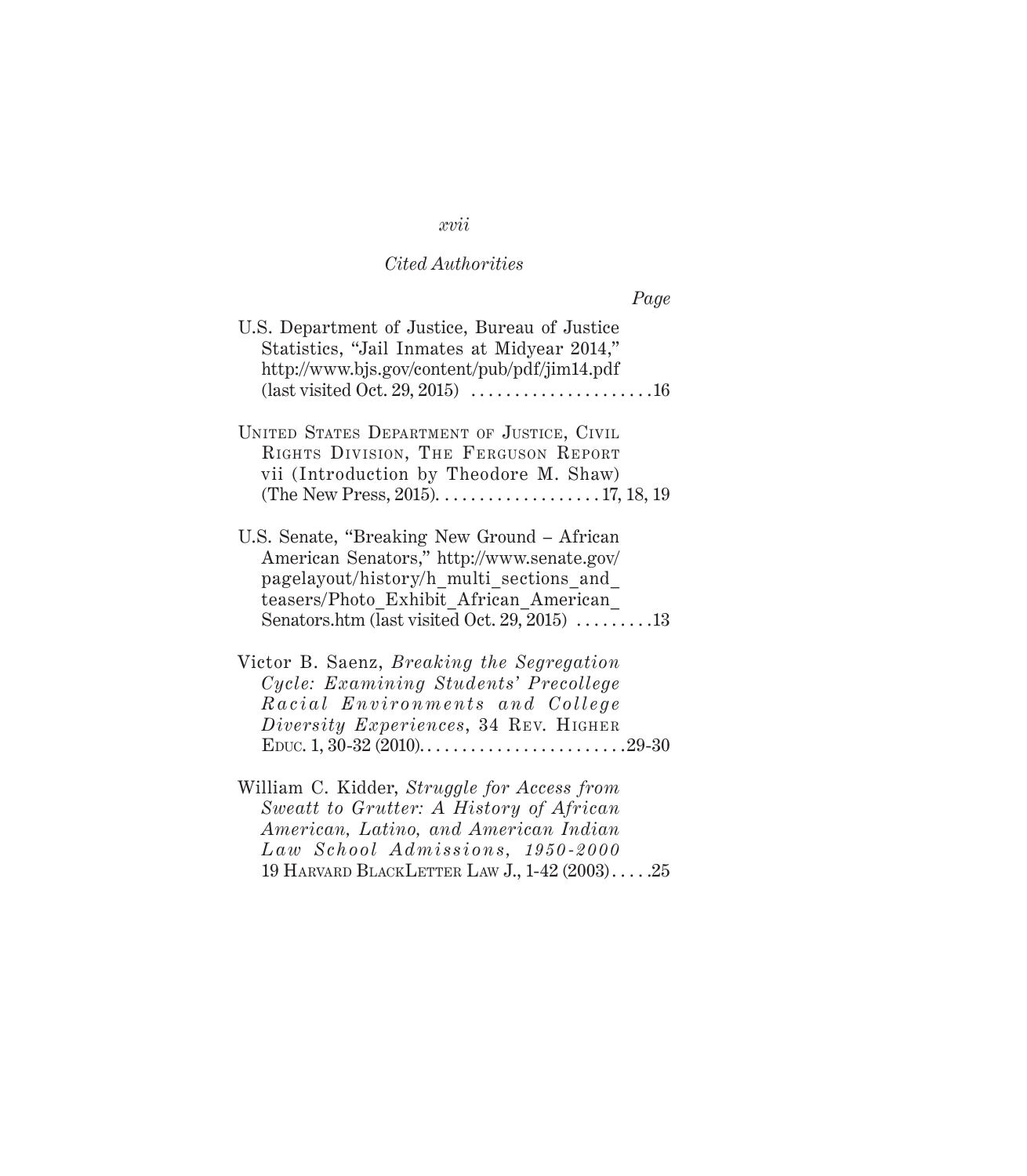#### **INTEREST OF** *AMICI CURIAE***<sup>1</sup>**

#### **United Negro College Fund**

*Amicus* United Negro College Fund ("UNCF") was founded in 1944 to increase educational opportunities for blacks. It is currently the Nation's largest and most successful African American education organization and its steadfast commitment to higher education cannot be overstated. UNCF is most often associated with the slogan for its public awareness campaigns – "A Mind Is A Terrible Thing To Waste®" – which serves as a stark reminder of the consequences of failing to meet the educational needs of a significant portion of the population.

UNCF's founding purpose was to raise general operating funds for its member colleges and universities to lower tuition costs.<sup>2</sup> UNCF has been enormously successful in this regard. Since its founding, UNCF has raised nearly \$4.5 billion to support its member colleges and universities, and tuition and fees at UNCF members are at least 26% lower than comparable institutions. Over time, UNCF has expanded its mission to more than

2. To become a member of UNCF, an institution must be a historically black, private, accredited, four-year college or university in the United States, founded prior to 1945, and operated solely for educational or scientific purposes. There are currently thirty-seven UNCF members in eleven southern states, including Texas, and Ohio.

<sup>1.</sup> The parties have filed letters, pursuant to Supreme Court Rule 37.3(a), consenting to the blanket filing of *amicus curiae*  briefs. No counsel for a party authored this brief in whole or in part, and no person or entity, other than UNCF or the National Urban League, their members or their counsel, made a monetary contribution to the preparation or submission of this brief.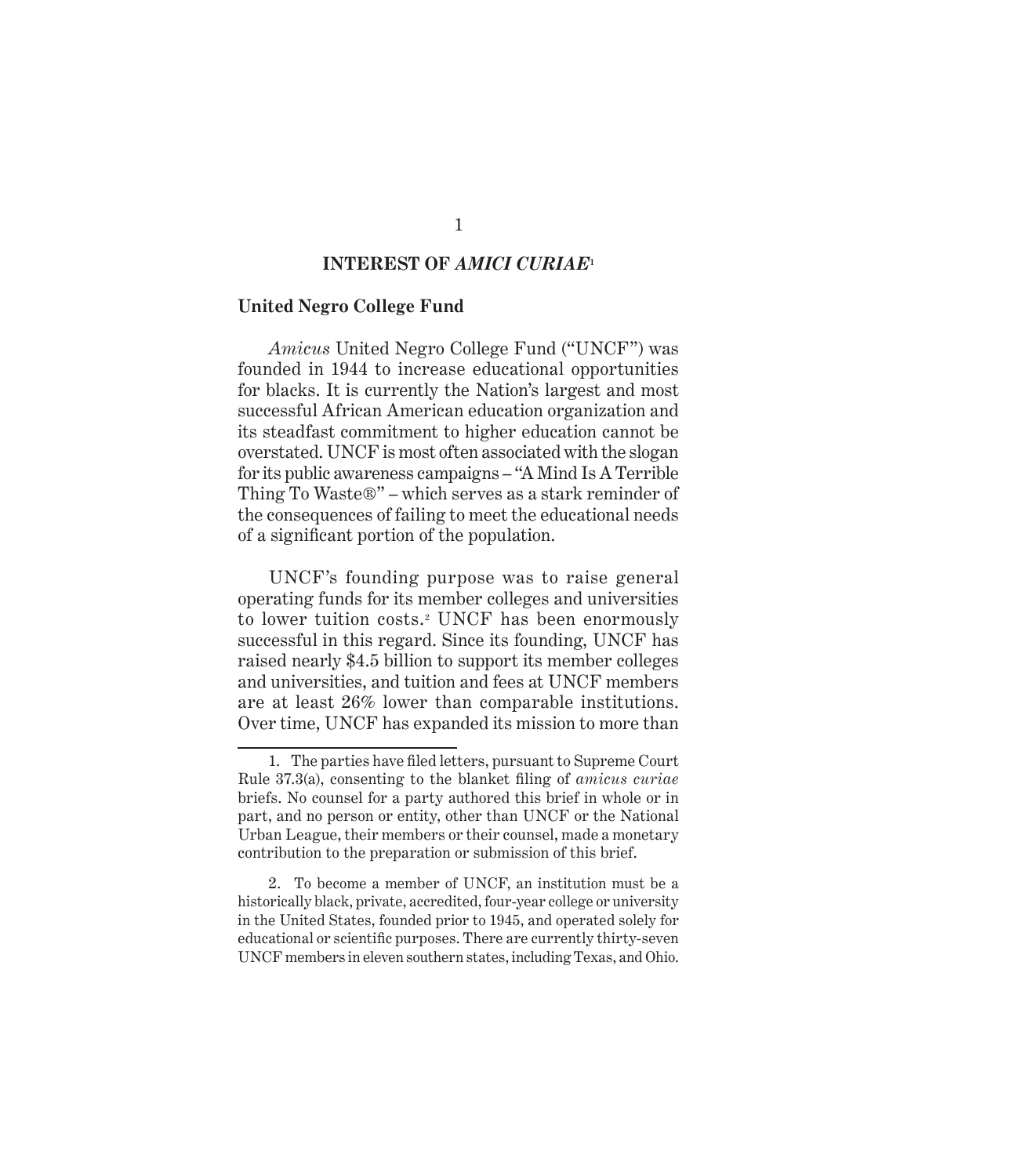400 programs at a variety of public and private colleges and universities throughout the United States, offering scholarship programs, mentoring, summer enrichment, curriculum and faculty development, and leadership development. To date, UNCF has helped more than 400,000 students earn undergraduate and graduate degrees.

In 1999, UNCF was honored to become the administrator of the Gates Millennium Scholars Program, which was founded by Bill and Melinda Gates. The program's twenty-year goal is to provide 20,000 African American, Hispanic, Native American and Asian American students, who show academic promise, significant unmet financial needs and demonstrated leadership skills, with the opportunity to attend undergraduate, graduate and professional schools.<sup>3</sup> Between the 2000 and 2014 academic years, the Gates Millennium Scholars Program funded more than 17,000 scholars and awarded more than \$800 million toward higher education costs.<sup>4</sup>

In recent years, UNCF has implemented many exciting new initiatives and programs. By way of example, the UNCF/Koch Scholars Program is an educational initiative that explores how entrepreneurship,

<sup>3.</sup> Press Release, Bill & Melinda Gates Foundation, Gates Millennium Scholars Program to Announce Inaugural Class of Gates Millennium Scholars (June 8, 2000), http://www. gatesfoundation.org/media-center/press-releases/2000/06/ inaugural-class-of-gates-millennium-scholars.

<sup>4.</sup> The Gates Millennium Scholars, About GMS: The Gates Millennium Scholars Program, http://www.gmsp.org/publicweb/ aboutus.aspx (last visited Oct. 29, 2015).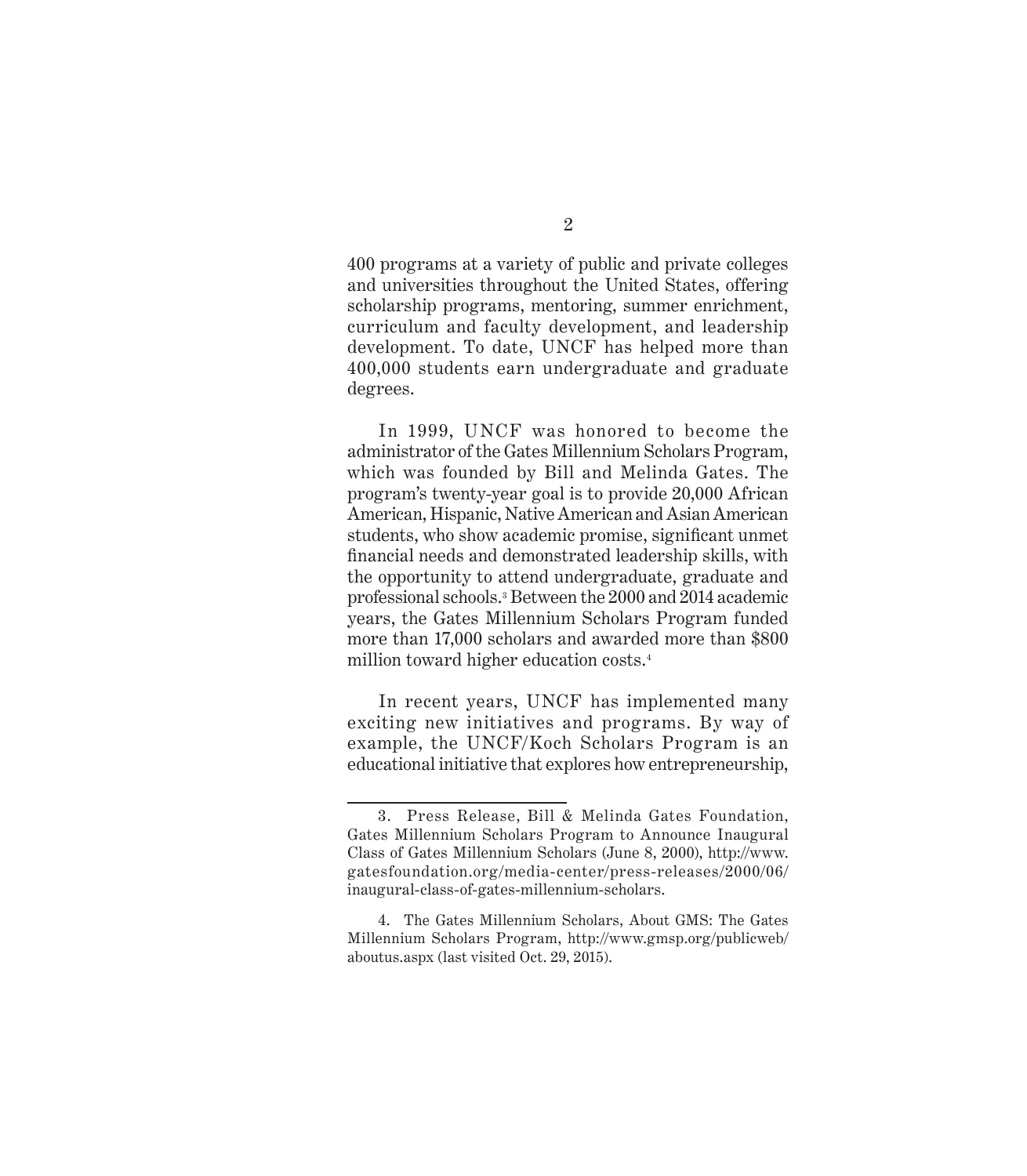economics and innovation contribute to the well-being of individuals, communities and society. The program offers scholarship opportunities to exemplary students and combines academic support, mentoring and networking opportunities to yield a comprehensive student learning experience for the next generation of entrepreneurs and community leaders. Similarly, the UNCF Career Pathways Initiative was designed to meaningfully assist affiliated institutions in aligning their curricula with local and national workforce needs and strengthening career service operations to increase the number of undergraduates who immediately transition to meaningful jobs in their chosen fields upon graduation. These are just a few examples of the many ways in which UNCF is paving the way for bright young minority students.

Throughout its history, UNCF has enjoyed widespread support by Americans of all races and backgrounds. Significantly, it has been honored by a tradition of support from Presidents of the United States, including President Franklin D. Roosevelt, who supported the first annual fundraising campaign;<sup>5</sup> President John F. Kennedy, who donated his Pulitzer Prize funds awarded for his book, *Profiles in Courage*, to UNCF;<sup>6</sup> Presidents Bill Clinton and George W. Bush, who helped raise \$3.8 million to support the rebuilding efforts of several UNCF-member colleges and universities along the Gulf Coast that were

<sup>5. 2</sup> ABC-CLIO, Philanthropy In America: A Comprehensive HISTORICAL ENCYCLOPEDIA 480 (Dwight F. Burlingame ed., 2004).

<sup>6.</sup> *Id*.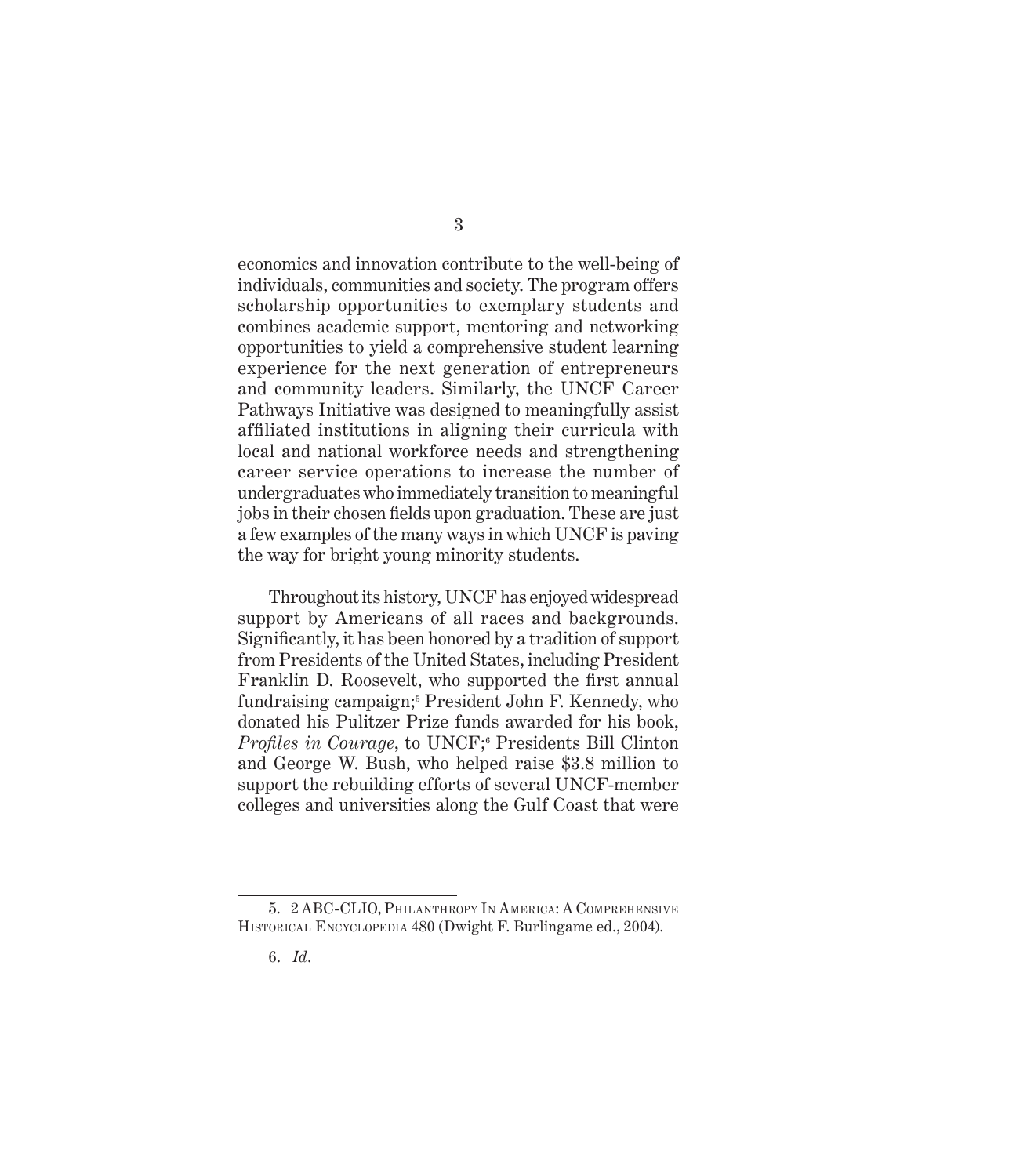destroyed by Hurricane Katrina;<sup>7</sup> and President Barack Obama, who donated to UNCF part of the \$1.4 million he received in conjunction with his 2009 Nobel Peace Prize.<sup>8</sup>

UNCF has always played a critical role in advocating nationally for the importance of education and college readiness. In particular, UNCF has sought to remain active before this Court when significant issues relating to education have arisen. UNCF filed an *amicus curiae* brief in *Grutter v. Bollinger*, 539 U.S. 306 (2003), urging this Court to sustain the constitutionality of the University of Michigan Law School's consideration of race in making admissions decisions. UNCF also joined an *amicus curiae* brief in *Parents Involved in Community Schools v. Seattle School District No. 1*, 551 U.S. 701 (2007), encouraging this Court to sustain the constitutionality of two local school boards' efforts to integrate their public schools. Most recently, UNCF filed an *amicus curiae* brief in *Fisher v. University of Texas at Austin*, 133 S. Ct. 2411 (2013) ("*Fisher I*"), in which this Court first confronted the question of whether the race conscious admissions process at University of Texas ("UT") passes constitutional muster.

#### 4

<sup>7.</sup> *Former Presidents Bush and Clinton Honored at UNCF's 63rd Anniversary Dinner for Their Philanthropic Work*, PR Newswire (Mar. 10, 2007), http://www.prnewswire.com/newsreleases/former-presidents-bush-and-clinton-honored-at-uncfs-63rd-anniversary-dinner-for-their-philanthropic-work-51665102. html.

<sup>8.</sup> Brian Montopoli, *Obama Donates Nobel Prize Money to 10 Charities*, CBS News, Mar. 11, 2010, http://www.cbsnews.com/8301- 503544\_162-20000311-503544.html.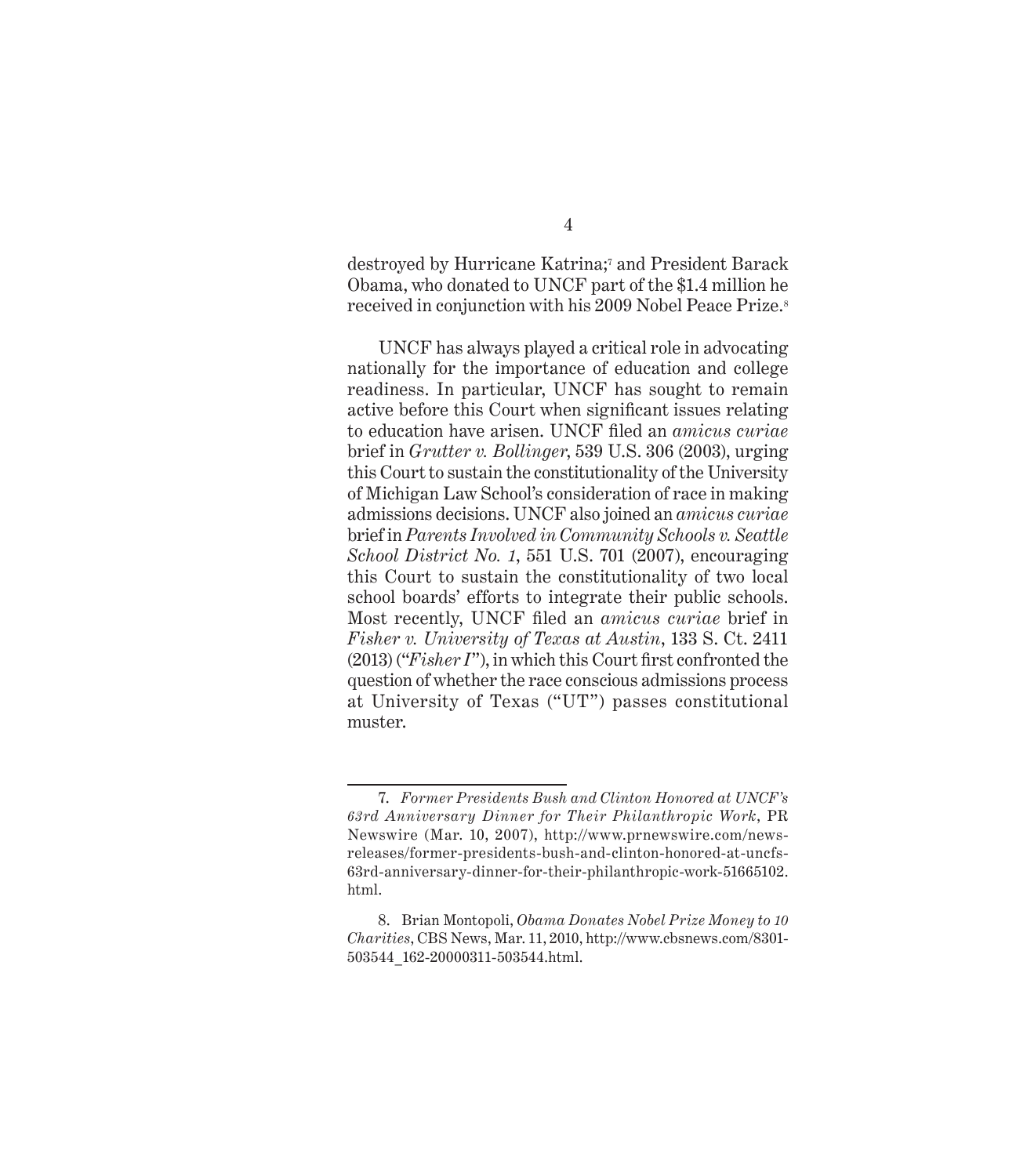#### **National Urban League**

*Amicus* National Urban League is a historic civil rights and urban advocacy organization dedicated to economic empowerment in historically underserved urban communities. Founded in 1910 and headquartered in New York City, the National Urban League improves the lives of more than two million people annually through direct service programs, including education, employment training and placement, housing and health, which are implemented locally by more than 90 National Urban League affiliates in 300 communities across 36 states and the District of Columbia. Recognizing that education is the key pipeline opportunity to full economic participation by its disadvantaged constituents, the organization has established the goal that by 2025 "every American is ready for college, work and life." Accessing a postsecondary education and ensuring college completion are at the core of the National Urban League's mission.

Given the historical mission of UNCF and the National Urban League, both organizations continue to have a strong interest in the proper resolution of the questions first presented in *Fisher I* and now again addressed by this Court.

#### **SUMMARY OF ARGUMENT**

As this Court has consistently recognized, education plays a unique role in the future of our great Nation. In *Brown v. Board of Education*, the Court noted that education "is the very foundation of good citizenship." *Brown v. Bd. of Educ.*, 347 U.S. 483, 493 (1954). In *Plyler v. Doe*, 457 U.S. 202 (1982), this Court referred to "the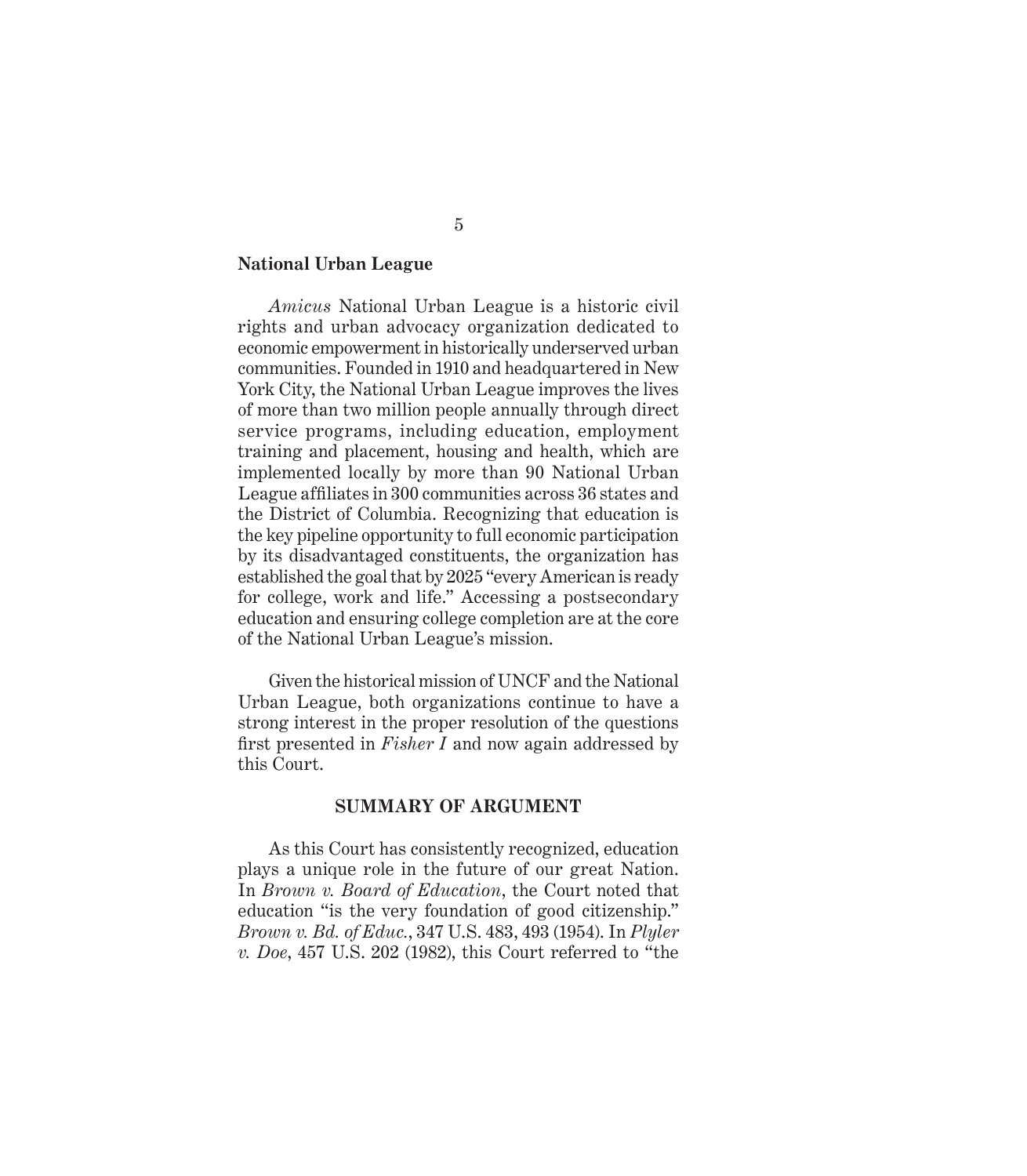pivotal role of education in sustaining our political and cultural heritage." *Id*. Most recently, in *Grutter*, this Court applied these principles to higher education, writing: "Effective participation by members of all racial and ethnic groups in the civic life of our Nation is essential if the dream of one Nation, indivisible, is to be realized." *Grutter*, 539 U.S. at 332. In upholding UT's admission process, the U.S. Court of Appeals for the Fifth Circuit similarly recognized that "university education is more the shaping of lives than the filling of heads with facts." *Fisher v. University of Texas at Austin*, 758 F.3d 633, 660 (5th Cir. 2014) ("*Fisher II*").

The Court's statements acknowledging the critical role of education in democracy, which is grounded in voting and community involvement, are supported by objective facts. In the 2012 presidential election, individuals with at least some college education made up 76% of all voters and individuals identifying as college graduates made up 47% of all voters.<sup>9</sup> Individuals with no high school education and individuals with a high school diploma made up only 24% of all voters.10 College graduates are also more likely to volunteer in their communities than high school graduates. In 2014, among people 25 years and over, 39.4% of college graduates volunteered, compared to only 16.4% of high school graduates.<sup>11</sup>

11. Press Release, Bureau of Labor Statistics, U.S. Department of Labor, Volunteering in the United States – 2014 (Feb. 25, 2015), http://www.bls.gov/news.release/pdf/volun.pdf.

<sup>9.</sup> *President: Full Results*, CNN, http://www.cnn.com/ election/2012/results/race/president/#exit-polls (last visited Oct. 29, 2015).

<sup>10.</sup> *Id.*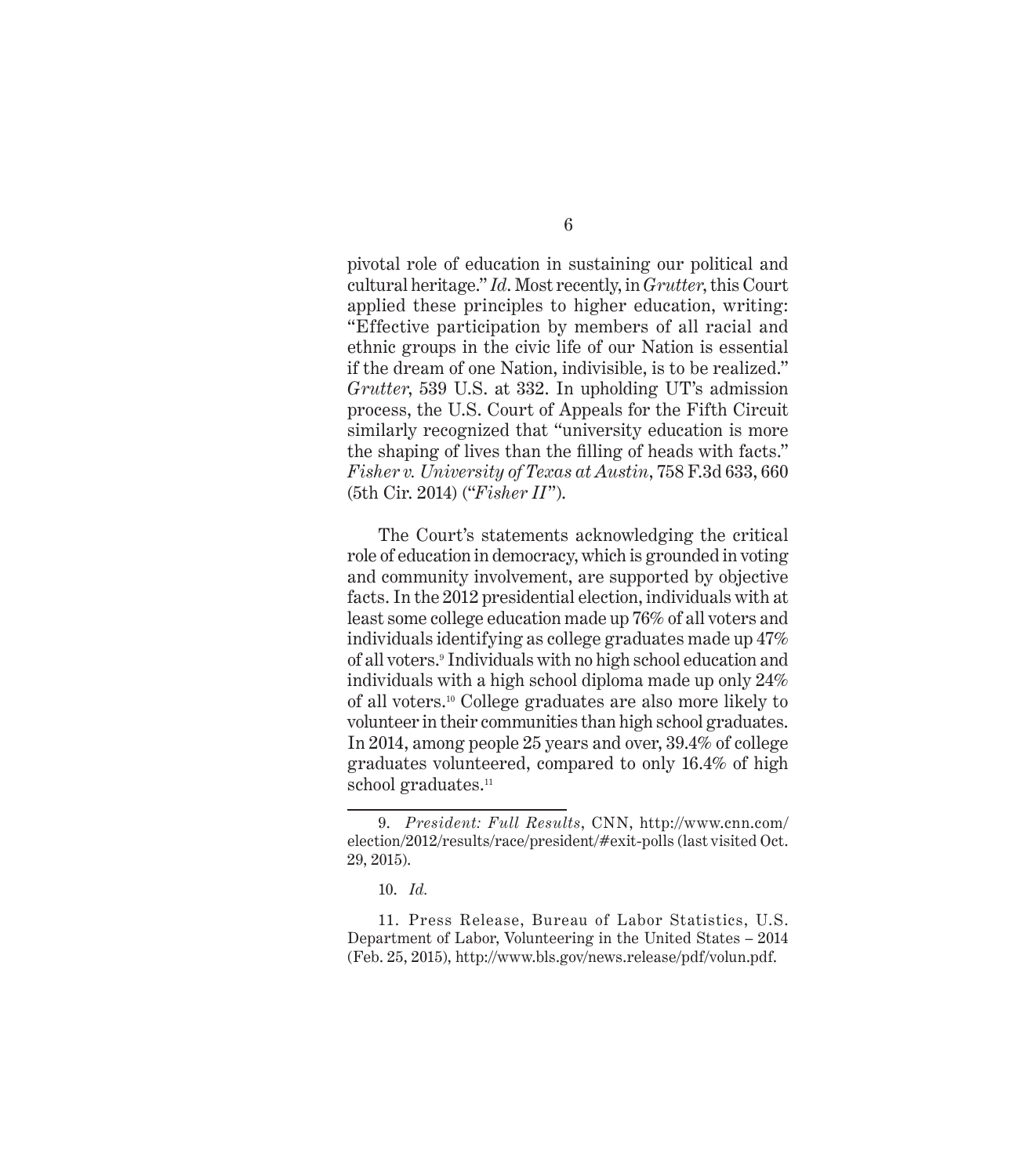7

It is also well established that educational attainment is a key driver of personal income. Median weekly earnings of bachelor's degree recipients working fulltime in 2014 were \$1,101, \$433 more than median weekly earnings of high school graduates.12 Over a lifetime, a typical college graduate earns \$1 million more than the typical high school graduate.13 Moreover, top-ranked public universities like UT are uniquely situated to play a role in increasing educational opportunities. In 2013, of the roughly ten million undergraduates enrolled in four year degree programs, 63.9% were enrolled at a public four year university.14 The Court's decision in this matter could potentially affect the ability of minority students to participate fully in our nation's political and economic life.

It is against this background of national importance that this Court must consider any attempts to roll back the progress of minorities and the progress of our Country under the guise of "equal" treatment. While African Americans have seized educational opportunity and grown the ranks of black college graduates, the promise of equity and opportunity in education and society at large remain unfulfilled. And for the betterment of our Nation, race-conscious admissions in higher education remain necessary to further the compelling state interest

<sup>12.</sup> Bureau of Labor Statistics, U.S. Dep't of Labor, Earnings and unemployment rates by educational attainment (Apr. 2, 2015), http://www.bls.gov/emp/ep\_table\_001.htm.

<sup>13.</sup> U.S. Dep't of Education, College Scoreboard, https:// collegescorecard.ed.gov/.

<sup>14.</sup> U.S. Dep't of Educ., Institute of Educ, Sci., Nat'l Ctr. for Educ. Statistics, Table 311.15, https://nces.ed.gov/programs/ digest/d14/tables/dt14\_311.15.asp.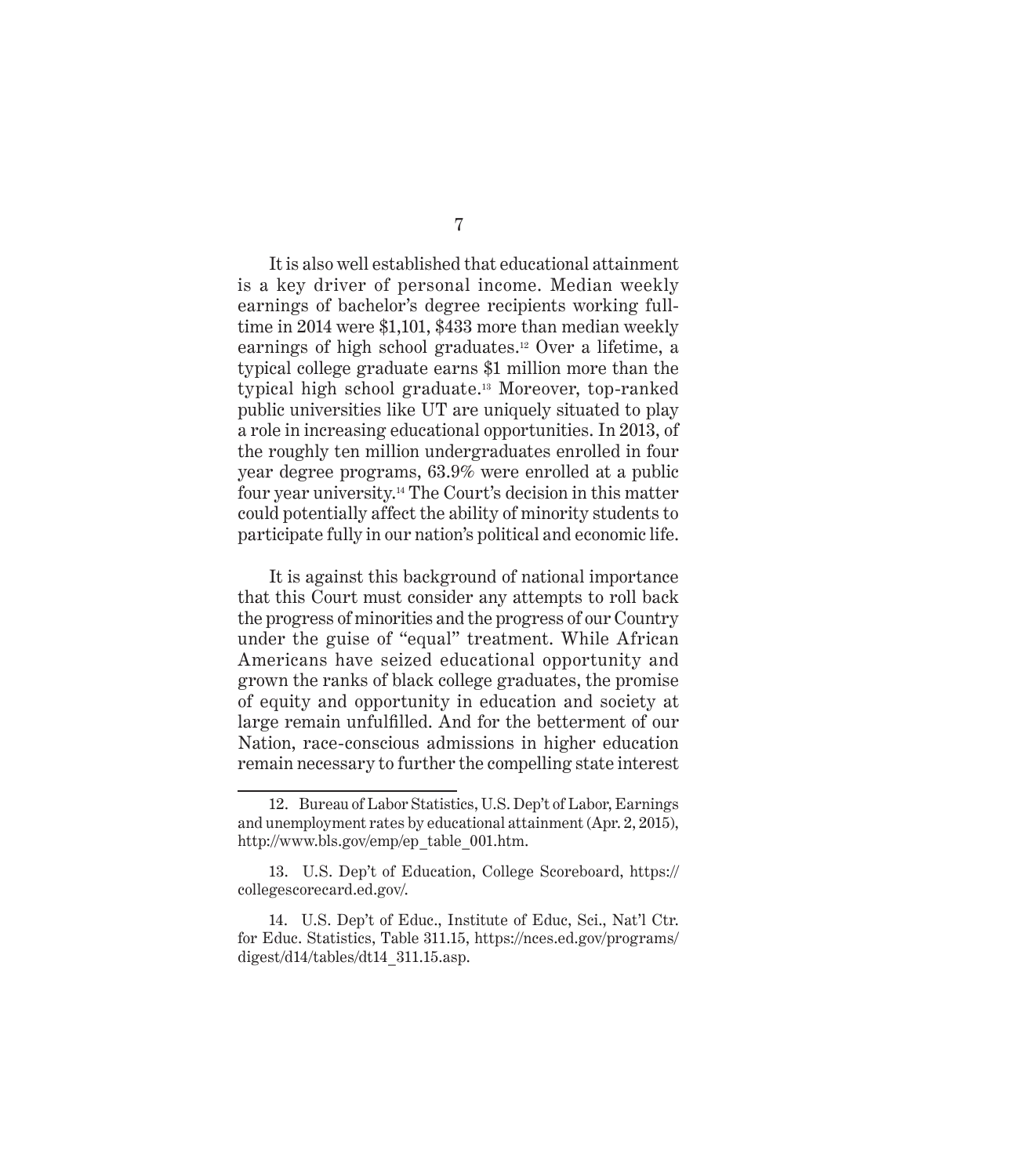of student body diversity. Indeed, affirmative action policies such as those adopted by universities that are consistent with *Grutter* have been crucial to reducing gaps in educational attainment over the past 50 years. If the problem is ever to be remedied, universities must be given the flexibility to adequately address this ongoing problem of national concern.

The *Fisher I* Court clarified that "[r]ace may not be considered unless the admissions process can withstand strict scrutiny" and remanded to the Fifth Circuit to conduct a more exacting analysis. *Fisher I,* 133 S. Ct. at 2418. UT has undoubtedly met the admittedly difficult burden of proving that its admissions program is narrowly tailored to obtain the educational benefits of diversity, a long recognized compelling government interest. The record clearly demonstrates that UT implemented every workable race-neutral effort at its disposable, and only then adopted a race-conscious admissions plan, focusing on the diversity of individual applicants rather than quotas or targets and complementing an automatic admissions system that is color blind. We urge this Court to affirm the decision of the Fifth Circuit, which correctly reasoned that: "an examination that looks exclusively at the percentage of minority students fails before it begins. . . . an emphasis on numbers in a mechanical admissions process is the most pernicious of discriminatory acts because it looks to race alone, treating minority students as fungible commodities that represent a single minority viewpoint." *Fisher II*, 758 F.3d at 656.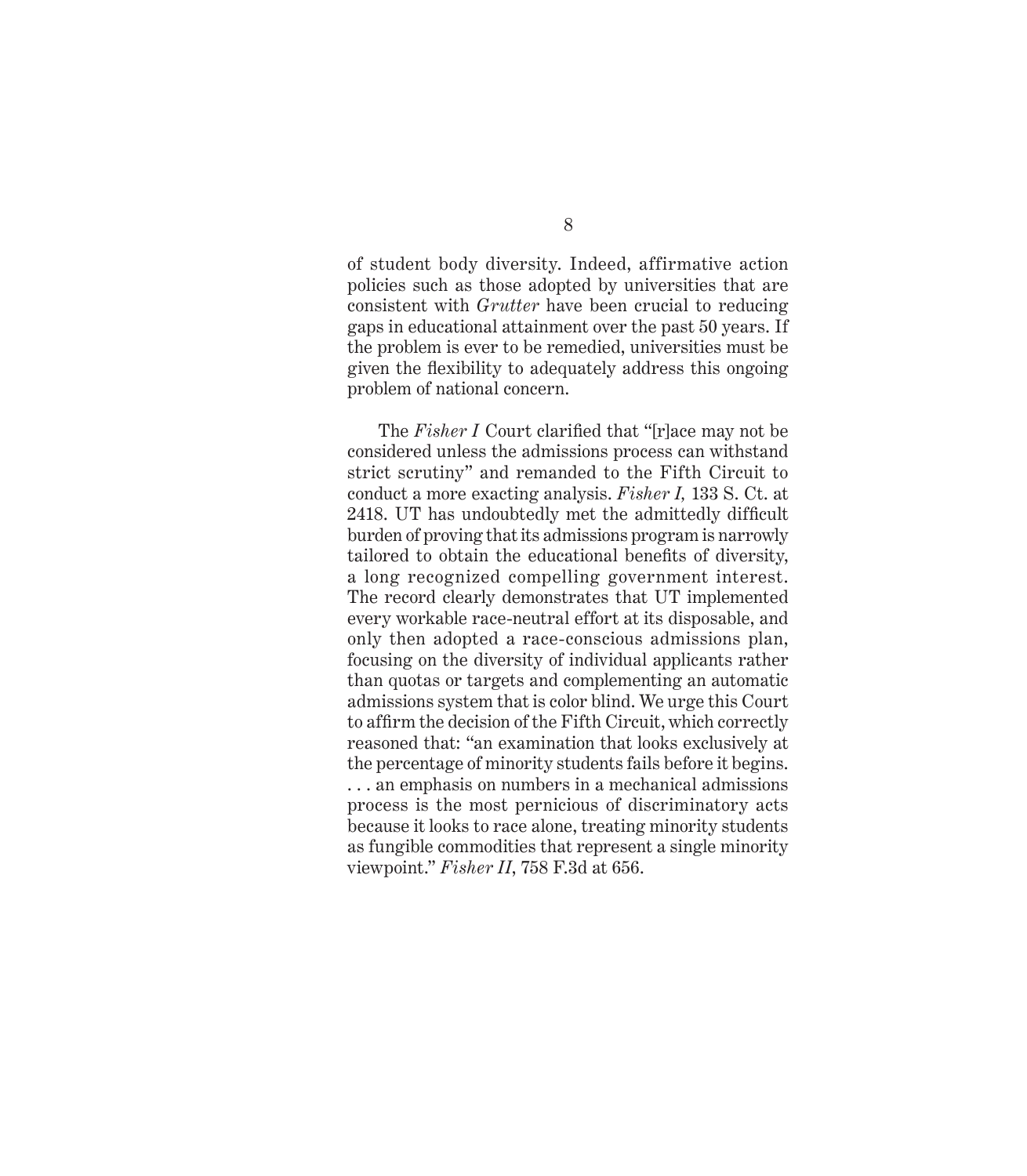#### **ARGUMENT**

#### **IT IS NOT IN THE NATION'S INTEREST TO EXPLICITLY OR IMPLICITLY END RACE-CONSCIOUS ADMISSIONS IN HIGHER EDUCATION**

#### **A. THE EFFECTS OF STATE- SPONSORED DISCRIMINATION ARE NOT MERE HISTORICAL FOOTNOTES**

It is impossible to evaluate colleges' and universities' compelling interest in student body diversity without recognizing the primary reasons that diversity does not occur naturally. There has been a long history of statesponsored and private segregation and discrimination in the United States against African Americans, Native Americans, Hispanics and Asian Americans in almost every area of society. Not only has this segregation and discrimination resulted in limited educational and employment opportunities for these groups, but it has also manifested itself in racially biased police and judicial practices that have underpinned a modern civil rights movement.

As detailed in UNCF's *Fisher I amicus curiae* brief, for the first one hundred years of this Nation's existence, the vast majority of African Americans were barred, by law, from educational institutions throughout the United States. It was not until the 1870s that a true public primary school system and, to a lesser extent, a secondary school system for African Americans began to develop in the South. Those systems were almost entirely segregated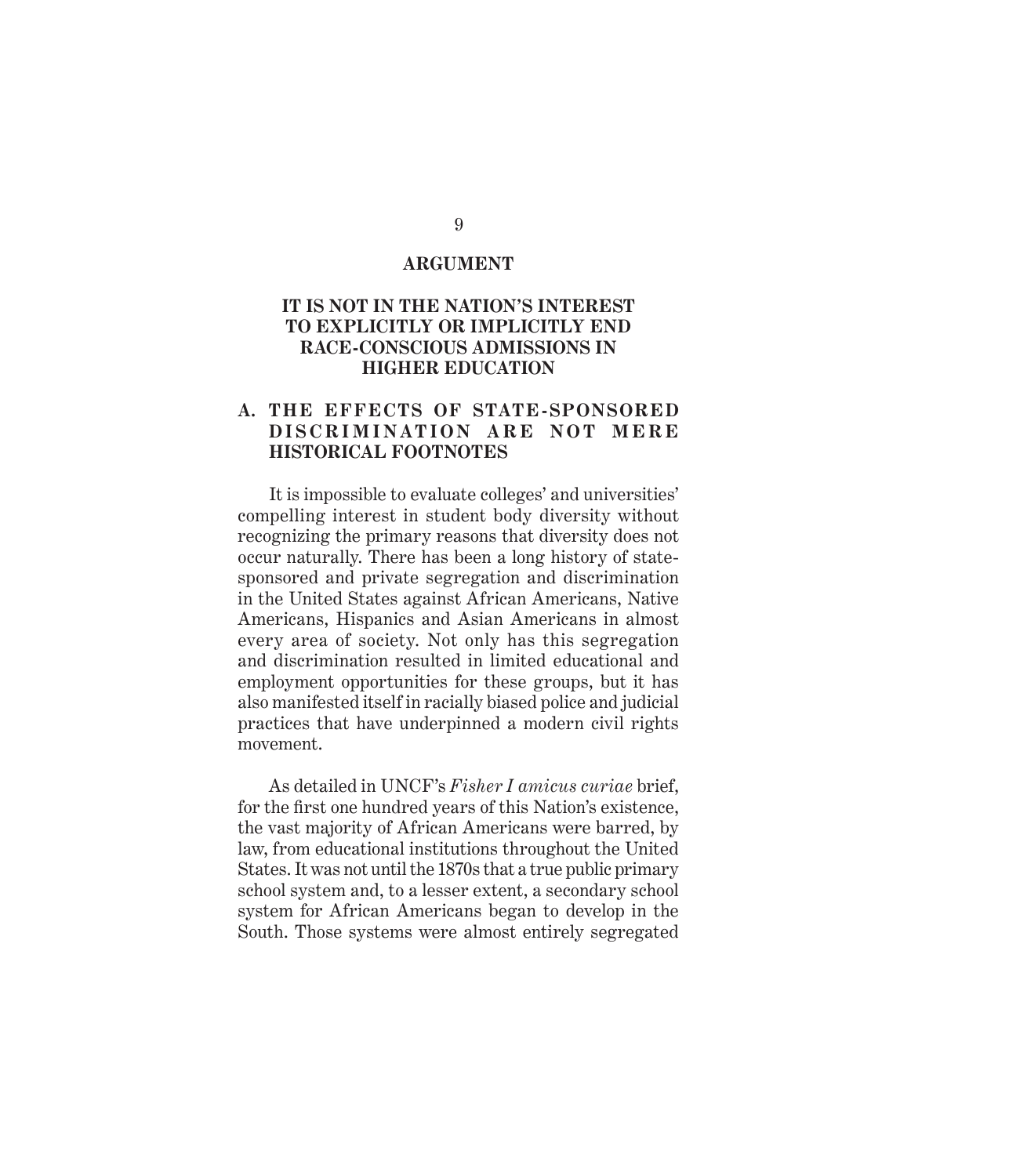and remained so for nearly a century.15 Finally, in 1954, the *Brown* Court declared that segregated schools were inherently unequal. Unfortunately, transforming that decree into reality has proved difficult at all levels. *See, e.g.*, *United States v. Fordice*, 505 U.S. 717, 729, 732-33 (1992) (holding that a State must take affirmative steps to eradicate prior de jure segregation, and "that the adoption and implementation of race-neutral policies alone [do not] suffice to demonstrate that the State has completely abandoned its prior dual system").

#### **1. Lingering Effects of Discrimination: Limited Educational Opportunities**

Notwithstanding the laudable progress since *Brown,* large numbers of minority school children, especially black youth in large urban and smaller rural school settings, remain plagued by segregated learning environments and disproportionately vulnerable to the legacies of racial bias and poverty that produce underachievement.<sup>16</sup>

<sup>15.</sup> Eric Foner, Reconstruction: America's Unfinished Revolution 1863-1877 365-368 (1988); John Hope Franklin & Alfred A. Moss, Jr., From Slavery To Freedom: A History Of African Americans 445-55 (8th Ed. 2000).

<sup>16.</sup> *See* Monique W. Morris, Black Stats: African Americans BY THE NUMBERS IN THE TWENTY-FIRST CENTURY 7 (The New Press, 2014); *see also* Laura Lippman, Shelley Burns & Edith McArthur, Nat'l Ctr. for Educ. Statistics, Urban Schools: The Challenge of Location and Poverty v-xii, 75-80 (1996), http:// nces.ed.gov/pubs/96184all.pdf.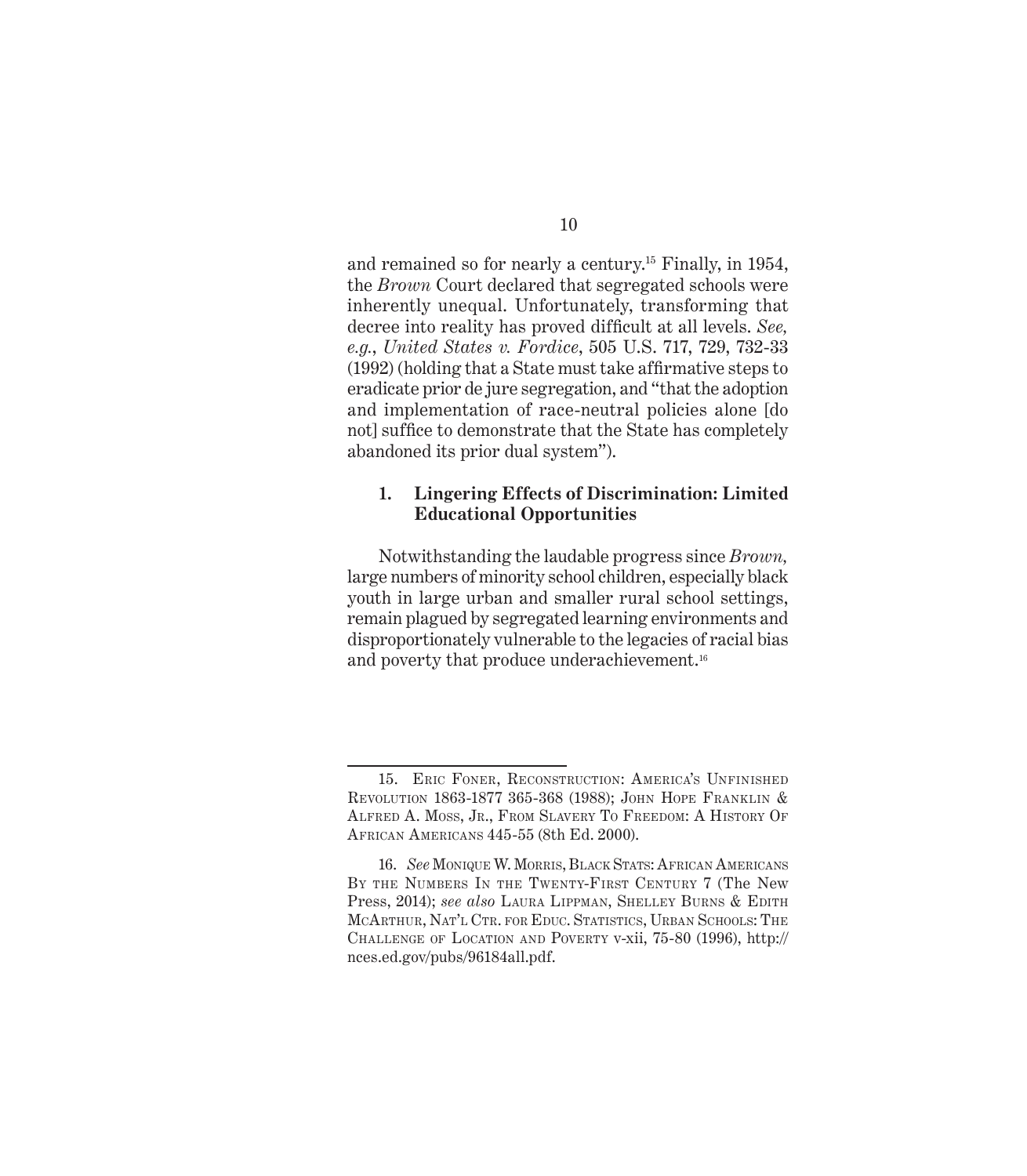Forty-six percent of black students in the United States attend a predominantly black school, $\alpha$ <sup>17</sup> while 39% are educated in "intensely segregated" schools.<sup>18</sup> Nationwide, minority students are disproportionately educated in schools defined as high poverty, meaning that over 75% of attending students qualify for free and reduced-price lunches through the National School Lunch Program.19 Forty-two percent of black children, 38% of Latino children, and 31% of Native American children are educated in all high-poverty schools (both elementary and secondary).<sup>20</sup> By comparison, only 6% of white children are educated in high-poverty schools.<sup>21</sup>

Moreover, significant achievement gaps between minority and white students persist, ranging between 15

- 20. Ross et. al, *supra* note 17.
- 21. *Id.* at 2.

<sup>17.</sup> Terris Ross, Grace Kena, Amy Rathburn, et al., *Higher Education: Gaps in Access and Persistence Study,* NCES 2012- 046 (Washington, D.C.: National Center for Education Statistics, 2012), https://nces.ed.gov/pubs2012/2012046.pdf.

<sup>18.</sup> Gary Orfield, *Reviving the Goal of an Integrated Society: A 21st Century Challenge* (Los Angeles, CA: Civil Rights Project/Proyecto Derechos Civiles at UCLA, 2009), http:// civilrightsproject.ucla.edu/research/k-12-education/integrationand-diversity/reviving-the-goal-of-an-integrated-society-a-21stcentury-challenge/orfield-reviving-the-goal-mlk-2009.pdf.

<sup>&</sup>quot;Intensely segregated" schools are defined as schools in which 90-100% of the total student population is comprised of students of color.

<sup>19.</sup> Morris, *supra* note 16, at 11.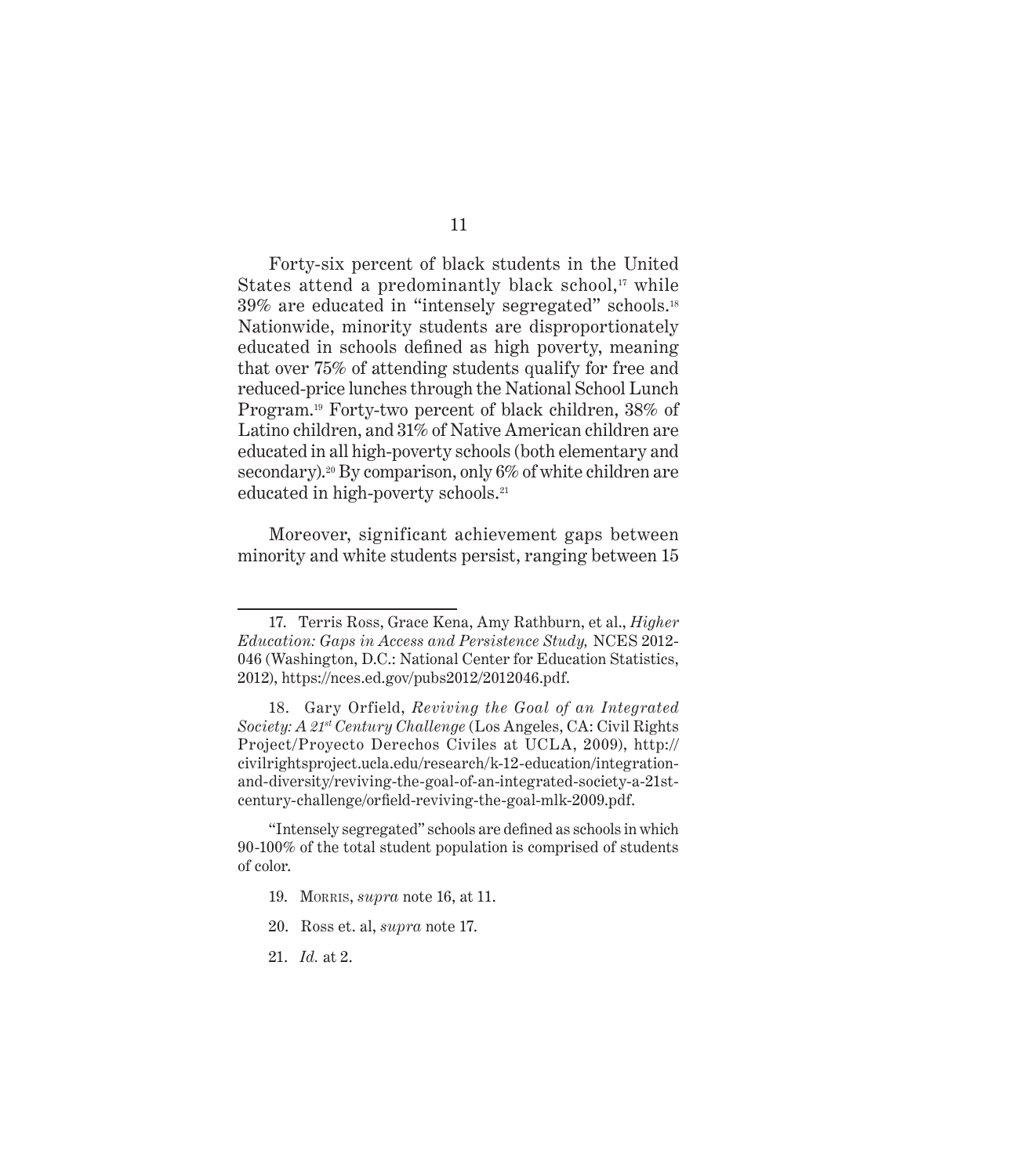and 30 percentage points.<sup>22</sup> At the current rate of progress, the gap still could easily take decades to close.<sup>23</sup>

These trends carry over to the domain of higher education. In 2012, blacks earned 10% of bachelor's degrees, while whites earned  $73\%$  of these degrees.<sup>24</sup> Similarly, blacks composed 7% of Americans with a professional degree, while whites composed 74% of Americans with a professional degree.<sup>25</sup>

#### **2. Lingering Effects of Discrimination: Limited Employment Opportunities**

Equal access to opportunity remains a largely unrealized aspiration for many minorities, as illustrated by underrepresentation in key employment sectors.

At all levels of government, the proportion of minority elected officials trails far behind minorities' share of the

23. *Id.*

25. *Id.*

<sup>22.</sup> Nancy Kober, Naomi Chudowsky & Victor Chudwosky, CTR. ON EDUC. POLICY, STATE TEST SCORE TRENDS THROUGH 2008-2009, PART 2: SLOW AND UNEVEN PROGRESS IN NARROWING GAPS 4 (2010), http://www.cep-dc.org/displayDocument.cfm?DocumentID=334.

The term "achievement gap" refers to the disparity in academic performance as measured by standardized test scores, grades, high school graduation rates and post-secondary enrollment and completion rates.

<sup>24.</sup> National Center for Education Statistics, "Fast Facts: Degrees Conferred by Sex and Race," Institute of Education Sciences, U.S. Department of education, 2012, http://nces.ed.gov/ fastfacts/display.asp?id=72.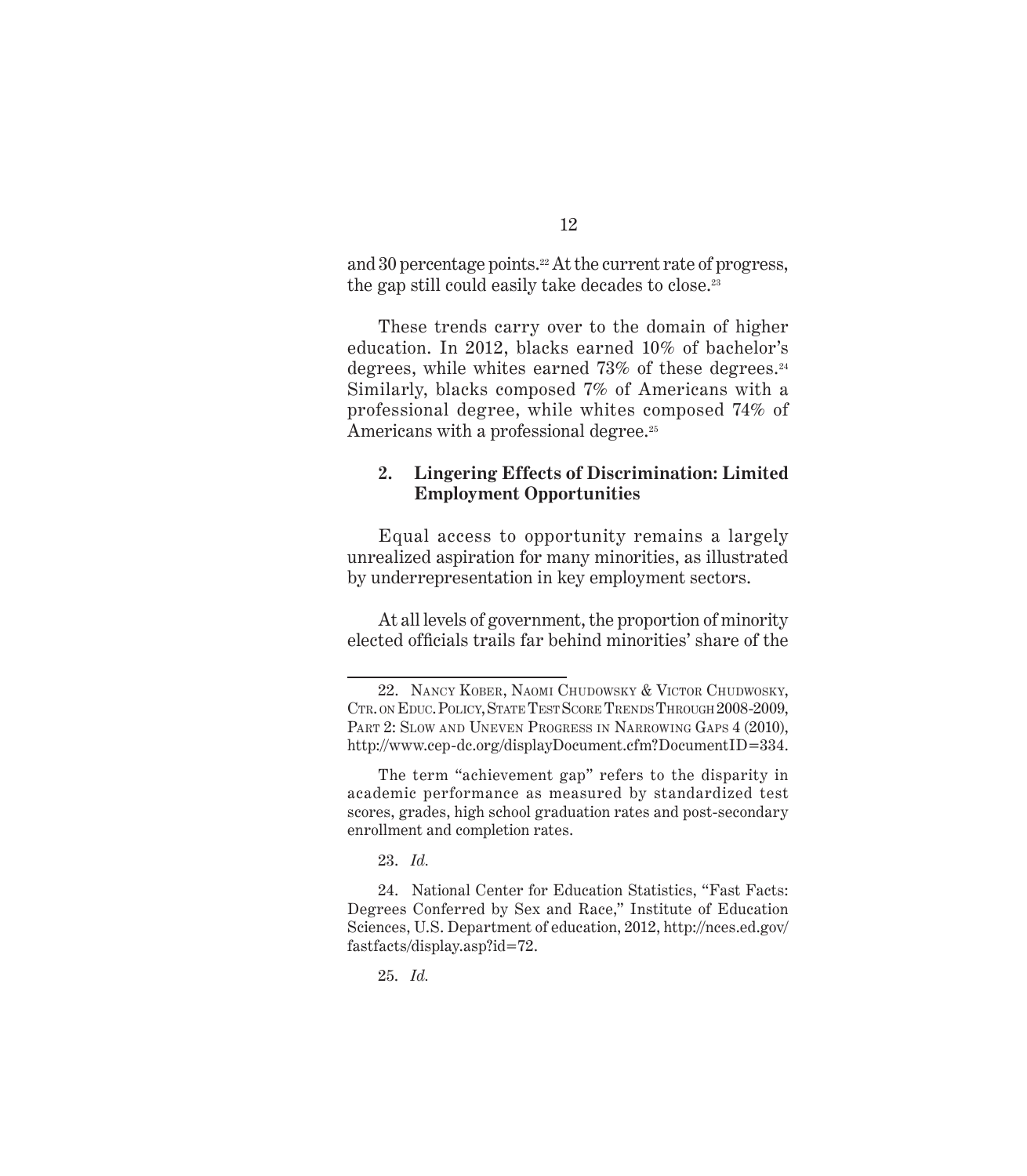electorate. In Congress, roughly 80% of lawmakers are white.<sup>26</sup> There have been a total of only nine black U.S. senators<sup>27</sup> and four black governors.<sup>28</sup> 2013 marked the first year that there were two black U.S. senators serving concurrently.29

Racial and ethnic representation disparities also exist in U.S. military leadership. Despite the widespread recognition that diverse military leadership is critical to U.S. national security,<sup>30</sup> only 15.3%<sup>31</sup> of all officers were black or Latino in 2013, despite making up  $31.0\%$ <sup>32</sup> of all enlisted forces. As of 2014, only 10 black men ever gained four-star rank in the U.S. armed forces.<sup>33</sup>

28. Morris, *supra* note 16, at 117.

29. Breaking New Ground, *supra* note 27.

30. *See* Brief for Lt. Gen. Julius W. Becton, Jr., *et al.* as *Amici Curiae* Supporting Respondents, *Grutter v. Bollinger*, 539 U.S. 306 (2003) (No. 02-241).

31. Dr. Elizabeth Culhane, Annual Demographic Profile of the Department of Defense and United States Coast Guard Fiscal Year 2013; http://www.deomi.org/downloadableFiles/DOD\_USCG\_ Deomographics FY\_2013\_Final\_201406021.pdf (last visited Oct. 29, 2015).

32. *Id.*

33. *Id.*

<sup>26.</sup> Jennifer Manning, *Membership of the 114th Congress: A Profile* (Congressional Research Service, 2015) *available at* https://www.fas.org/sgp/crs/misc/R43869.pdf.

<sup>27.</sup> U.S. Senate, "Breaking New Ground – African American Senators," http://www.senate.gov/pagelayout/history/h\_multi\_ sections\_and\_teasers/Photo\_Exhibit\_African\_American\_ Senators.htm (last visited Oct. 29, 2015).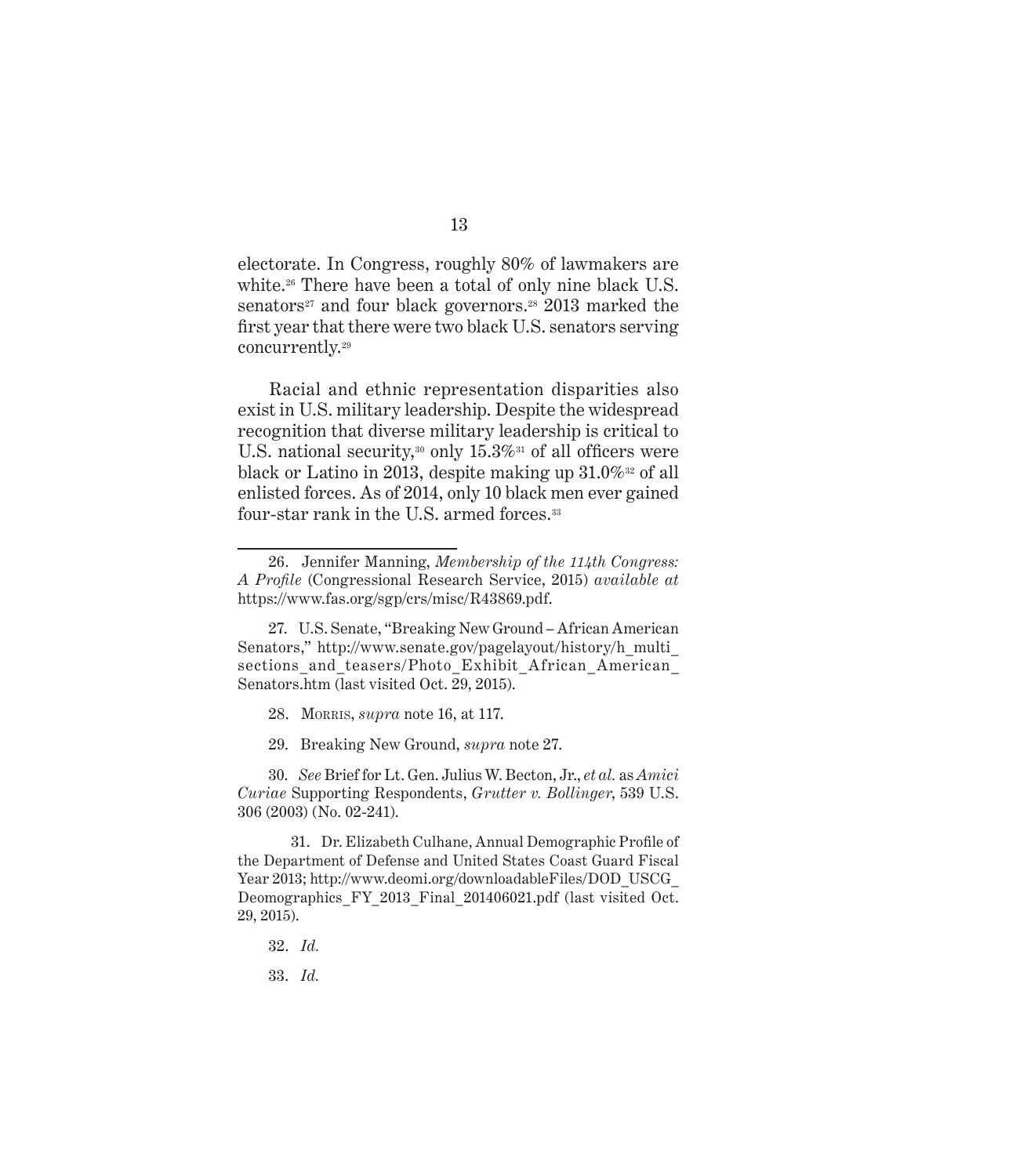This dearth of diversity also exists in the private sector. Of the 5,463 *Fortune 500* corporate board seats available in 2011, minorities only held approximately 10% of such seats, with blacks holding only  $4.6\%$ .<sup>34</sup> Further, minorities were virtually locked out of board leadership roles, as whites held 97% of board chair positions. <sup>35</sup> This underrepresentation exists not just at the highest executive levels – of the 77% of blacks employed in the private sector in 2012, only 3% of executives, senior-level officials, and managers were black.36

Minorities are also noticeably absent from traditional white-collar jobs. In 2010, 9.2% of all physicians were African American, Latino, Native American or Alaska Native.37 Approximately 12% of all attorneys are racial or ethnic minorities.38

36. Morris, *supra* note 16, at 100.

<sup>34.</sup> Alliance for Bd. Diversity Census, Missing Pieces: Women and Minorities on *Fortune* 500 Boards 9 app. 2 (2011), http://theabd.org/Missing\_Pieces\_Women\_and\_Minorities\_on Fortune\_500\_Boards.pdf.

<sup>35.</sup> *Id.* at 10 app 3.

<sup>37.</sup> AMA, Physician Characteristics and Distribution in THE US (2012).

<sup>38.</sup> ABA, Lawyer Demographics, *available at* http://www. americanbar.org/content/dam/aba/administrative/market\_ research/lawyer-demographics-tables-2014.authcheckdam.pdf (last visited Oct. 29, 2015).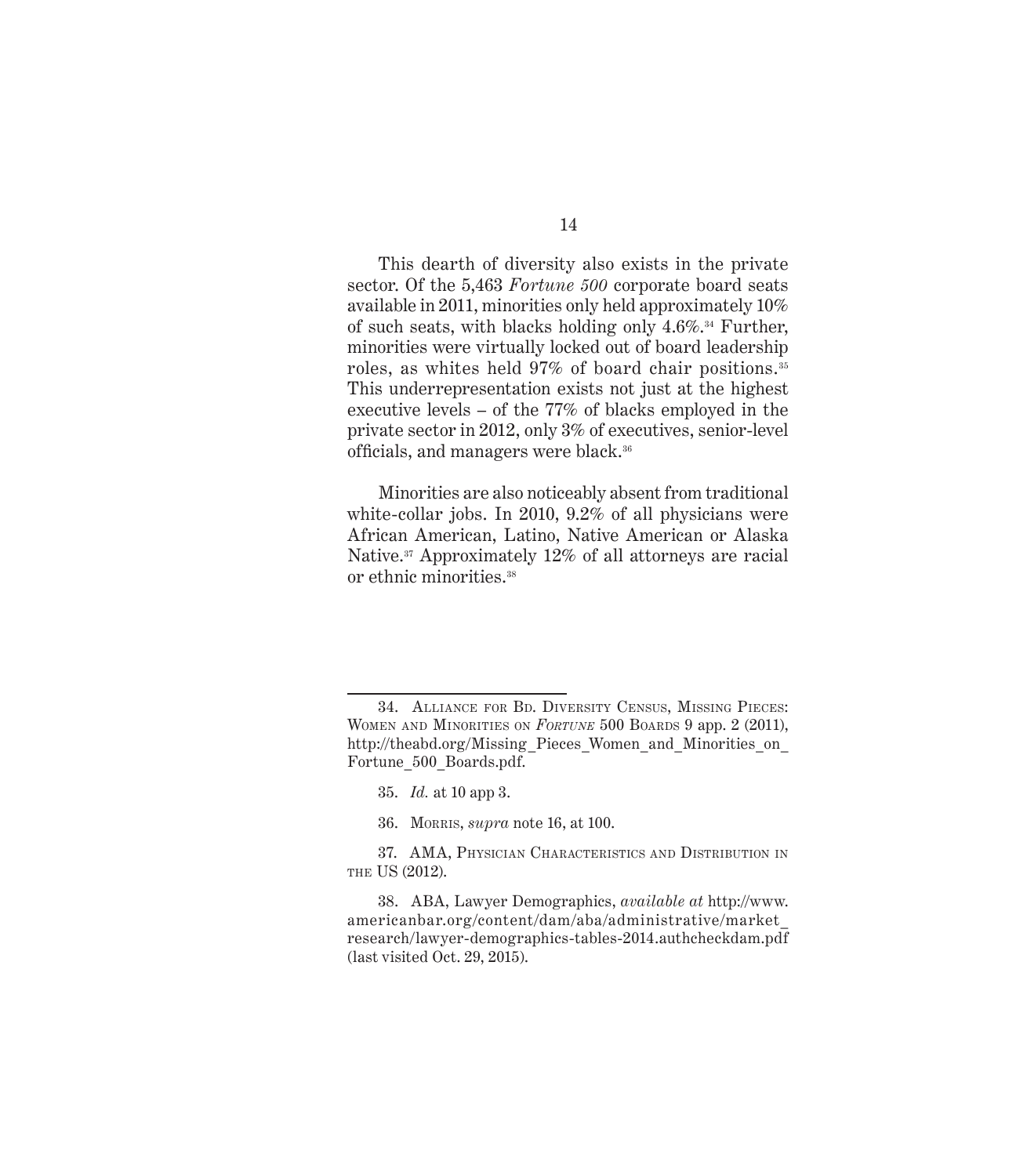#### **3. Lingering Effects of Discrimination: Racially Biased Police and Judicial Practices**

In perhaps no other area are the lingering effects of racial bias and discrimination more pronounced than in the criminal justice system. The penal system in the United States has had a profound impact on the lives of millions of African Americans since the nineteenth century, when blacks were first steered toward the criminal justice system at increasing rates by racially biased police and judicial practices.39 Today, the contentious relationship between many black communities and law enforcement continues.40

The disparate treatment of minorities in the criminal justice system begins at the very first stage of that system: the investigation of suspected criminal activity by law enforcement.41 Racial bias is most acute at the point of entry to the criminal justice system, given the discretion that police officers have to discriminate in policing practices on the basis of race.42 Black communities in the United States have long been subjected to increased

40. *Id.*

<sup>39.</sup> Morris, *supra* note 16, at 58.

<sup>41.</sup> *See* The Leadership Conference, Justice On Trial: Racial Disparities in the American Criminal Justice System, *available at* http://www.civilrights.org/publications/justice-on-trial/ (last visited Oct. 29, 2015).

<sup>42.</sup> MICHELLE ALEXANDER, THE NEW JIM CROW: MASS Incarceration In The Age Of Colorblindness 123 (The New Press, 2010).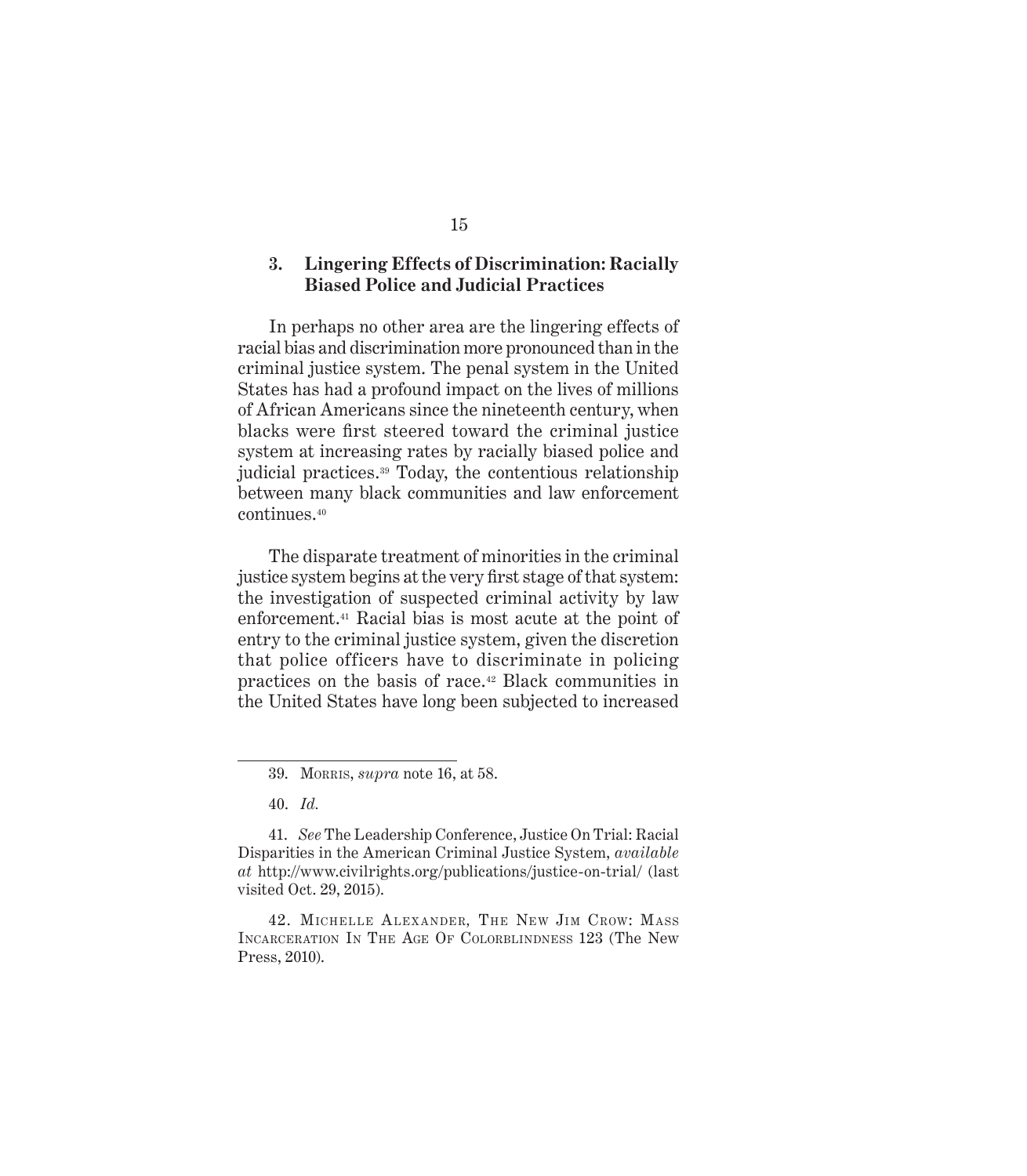surveillance and patrolling.<sup>43</sup> Although blacks make up only 13.2% of the general population in the United States,<sup>44</sup> they account for nearly 28% of the total arrests nationwide.45 Moreover, black motorists are nearly twice as likely to be arrested and nearly three times as likely as white motorists to experience force during interactions with law enforcement.<sup>46</sup>

This overrepresentation also carries over to incarceration. Black males are imprisoned at more than nine times the rate of white males.47 Indeed, blacks account for  $35.4\%$  of all inmates in local jails nationwide<sup>48</sup> and 38.9% of all prisoners under the jurisdiction of the Federal Bureau of Prisons.<sup>49</sup>

45. *See* Federal Bureau of Investigation, "Persons Arrested," *Crime in the United States 2014*, *available at* https://www.fbi.gov/ about-us/cjis/ucr/crime-in-the-u.s./2014/crime-in-the-u.s.-2014/ tables/table-43 (last visited Oct. 29, 2015).

46. Morris, *supra* note 16, at 63.

47. *Id.* at 159.

48. U.S. Department of Justice, Bureau of Justice Statistics, "Jail Inmates at Midyear 2014," http://www.bjs.gov/content/pub/ pdf/jim14.pdf (last visited Oct. 29, 2015).

49. Federal Bureau of Prisons, "State of the Bureau 2010," http://www.bop.gov/resources/pdfs/sob10.pdf.

<sup>43.</sup> Morris, *supra* note 16, at 63.

<sup>44.</sup> United States Census Bureau, "State and County Quick Facts," http://quickfacts.census.gov/qfd/states/00000.html (last visited Oct. 29, 2015).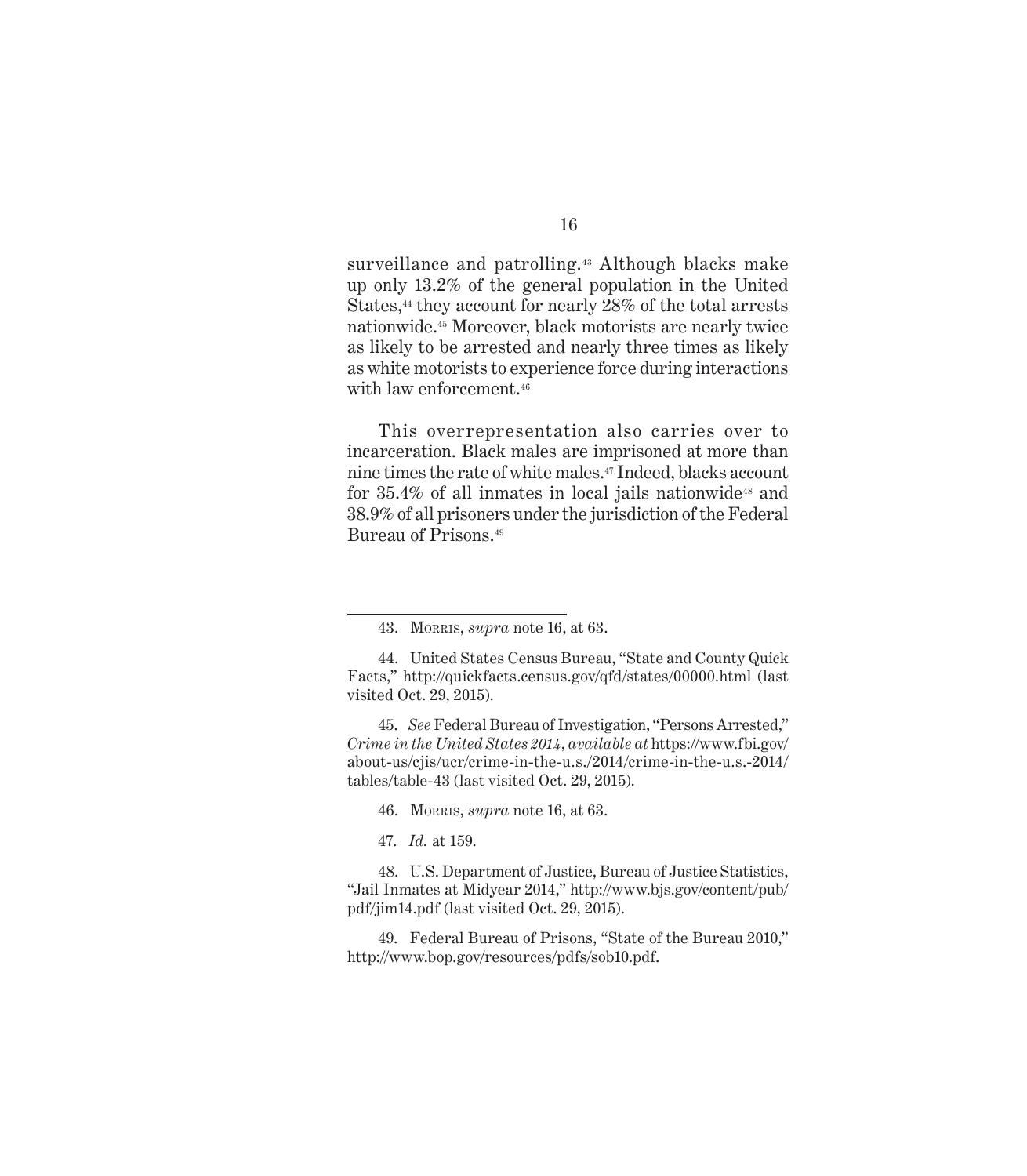#### **4. Lingering Effects of Discrimination: Police Brutality and Extrajudicial Killings**

This disparate treatment of minorities by law enforcement extends beyond racially based traffic stops and profiling.50 Minority citizens are also the prime victims of violence both at the hands of police and private actors.

In a 2011 study, 67% of blacks surveyed reported that there is police brutality practiced in the area where they live, compared with 25% of whites in that same study.51 Allegations of excessive force by law enforcement continue to generate headlines. Indeed, for decades now, almost every major urban uprising or "race riot" in the United States has begun with an interaction, often fatal, between a black man and the police.52 On Staten Island, New York, in July 2014, the death of Eric Garner because of the apparent use of a "chokehold" by an officer sparked public outrage.<sup>53</sup> One month later in the St. Louis suburb of Ferguson, Missouri, the fatal shooting by an officer of Michael Brown, an unarmed teenager, ignited

52. UNITED STATES DEPARTMENT OF JUSTICE, CIVIL RIGHTS Division, The Ferguson Report vii (Introduction by Theodore M. Shaw) (The New Press, 2015).

53. John Wihbey and Leighton Walter Kille, *Excessive or reasonable force by police? Research on law enforcement and racial conflict*, Journalist's Resource, July 1, 2015, http:// journalistsresource.org/studies/government/criminal-justice/ police-reasonable-force-brutality-race-research-review-statistics.

<sup>50.</sup> *See* Justice On Trial, *supra* note 41.

<sup>51. &</sup>quot;Respondents' Perceptions of Police Brutality in Their Area," *Sourcebook of Criminal Justice Statistics*, 2005, www. albany.edu/sourcebook/pdf/t200022005.pdf.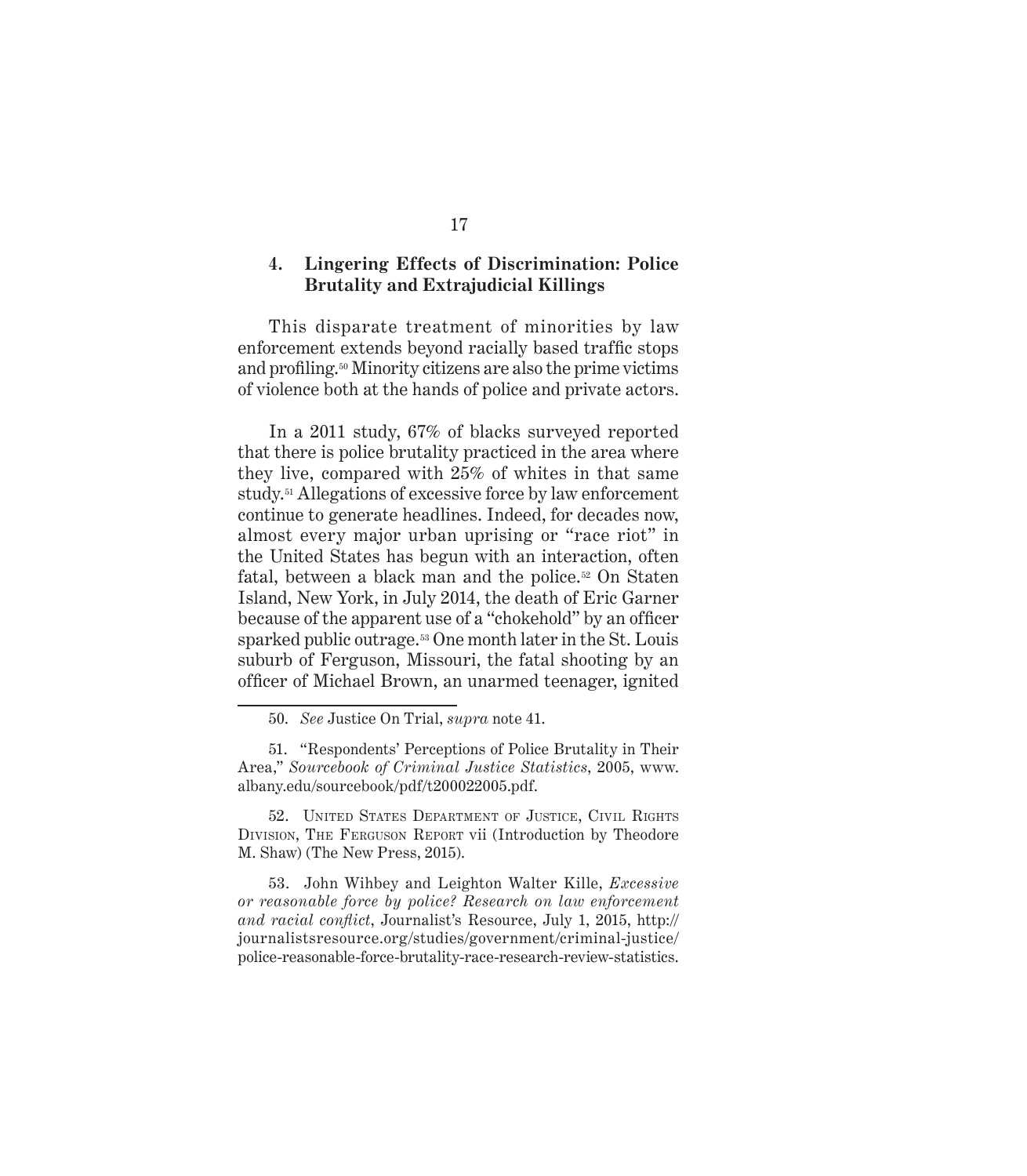nationwide protests; a grand jury's decision not to indict the officer triggered further unrest.54 In November 2014, twelve-year-old Tamir Rice was shot by a police officer in Cleveland, Ohio, while playing with a toy pistol.<sup>55</sup> Since last year alone, the deaths of three African Americans at the hands of law enforcement officers have occurred after drivers were pulled over for minor traffic infractions, including: a broken brake light, $56$  a missing front license plate, and failure to signal a lane change.<sup>57</sup>

On March 4, 2015, the United States Department of Justice, Civil Rights Division, issued a damning 102-page report on policing practices in Ferguson. The report illuminated a municipality that is dependent on "police and municipal court practices that exacerbate existing racial bias, including racial stereotypes".58 Statistical analysis from the Ferguson police department showed, *inter alia*, that blacks are more likely to be searched but less likely to have contraband found on them; more likely to receive a citation following a stop and more likely to receive multiple citations at once; more likely to be arrested; and more

57. Sharon LaFraniere and Andrew W. Lehren, *The Disproportionate Risk of Driving While Black*, N.Y. Times, Oct. 25, 2015, at A1.

58. UNITED STATES DEPARTMENT OF JUSTICE, CIVIL RIGHTS Division, *supra* note 52, at 2.

<sup>54.</sup> *Id.*

<sup>55.</sup> *Id.*

<sup>56.</sup> On April 4, 2015, Walter L. Scott was shot by a police officer after a routine traffic stop in North Charleston, South Carolina. *See* Alan Binder and Manny Fernandez, *North Charleston Set for Weekend of Mourning and Protest*, N.Y. Times, Apr. 11, 2015, at A12.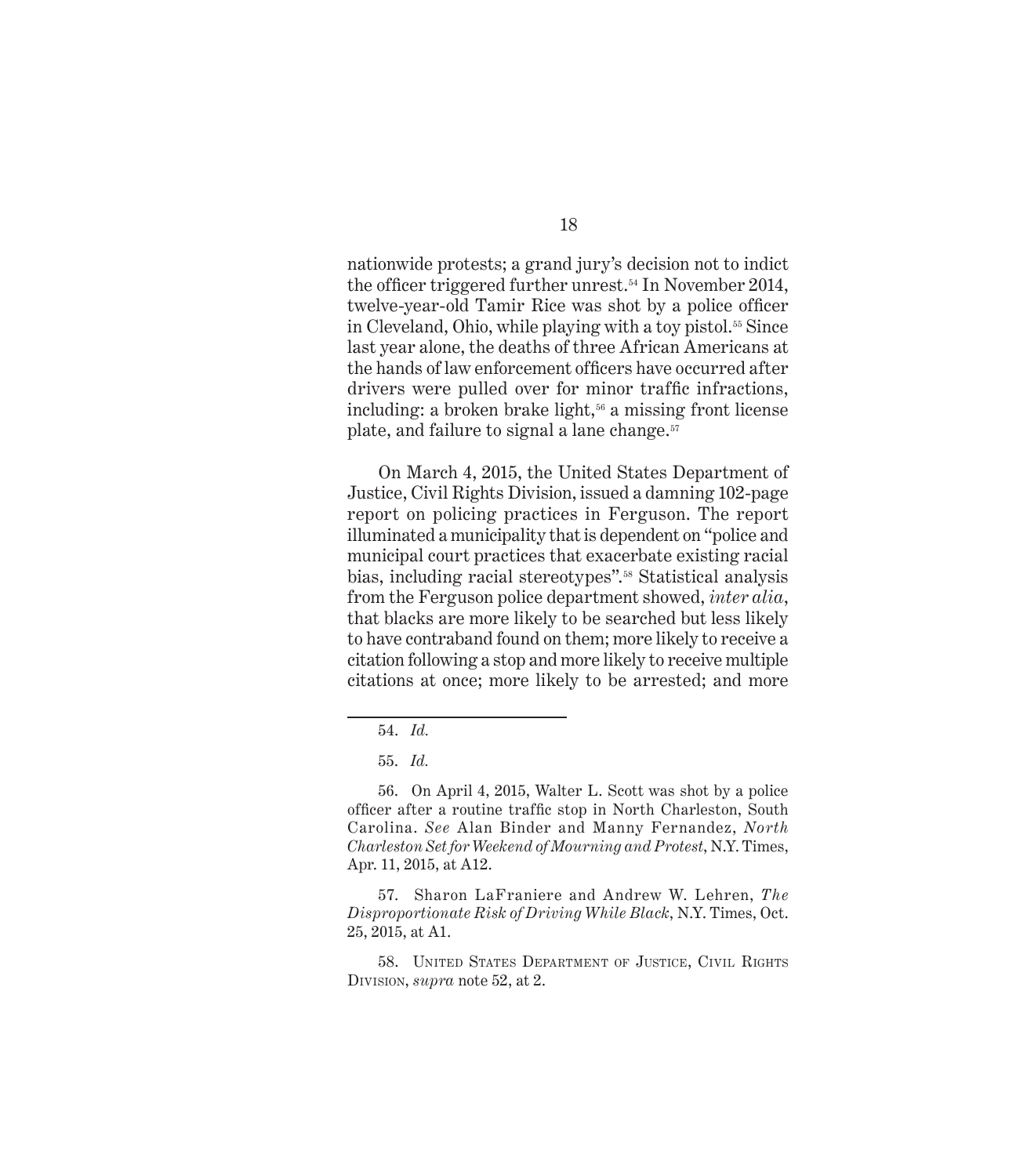likely to have force used against them.<sup>59</sup> The Department calculated that the statistical probability that any of these disparities would occur by chance is less than one time in 1000.60 The report concluded that "[t]hese disparities are unexplainable on grounds other than race".<sup>61</sup>

Race-motivated misconduct is also prevalent at the hands of private actors. In 2013, the FBI identified "3,563" victims of racially motivated hate crime[s]."62 In Florida in 2013, George Zimmerman was found not guilty for the murder of 17-year-old Trayvon Martin, an unarmed black boy.63 These cases and others continue to fuel a debate about gun control, Stand Your Ground laws, and the killing of African Americans deemed "justifiable by law."64 Between 2005 and 2010, white-on-black homicides were most likely among all homicides in Stand Your Ground states to be ruled justified (11.4%), while black-on-white homicides were least likely  $(1.2\%)$  to be ruled justified.<sup>65</sup> As in the case of Trayvon Martin, when there is a firearm involved, a single victim, a single shooter, and both victim and shooter are male and strangers, racial disparities

- 63. Morris, *supra* note 16, at 81.
- 64. *Id.*
- 65. *Id.* at 81-82.

<sup>59.</sup> *Id.* at 111.

<sup>60.</sup> *Id.*

<sup>61.</sup> *Id.*

<sup>62.</sup> Federal Bureau of Investigation, *Uniform Crime Reports – 2013 Hate Crime Statistics*, https://www.fbi.gov/about-us/cjis/ ucr/hate-crime/2013/topic-pages/victims/victims\_final.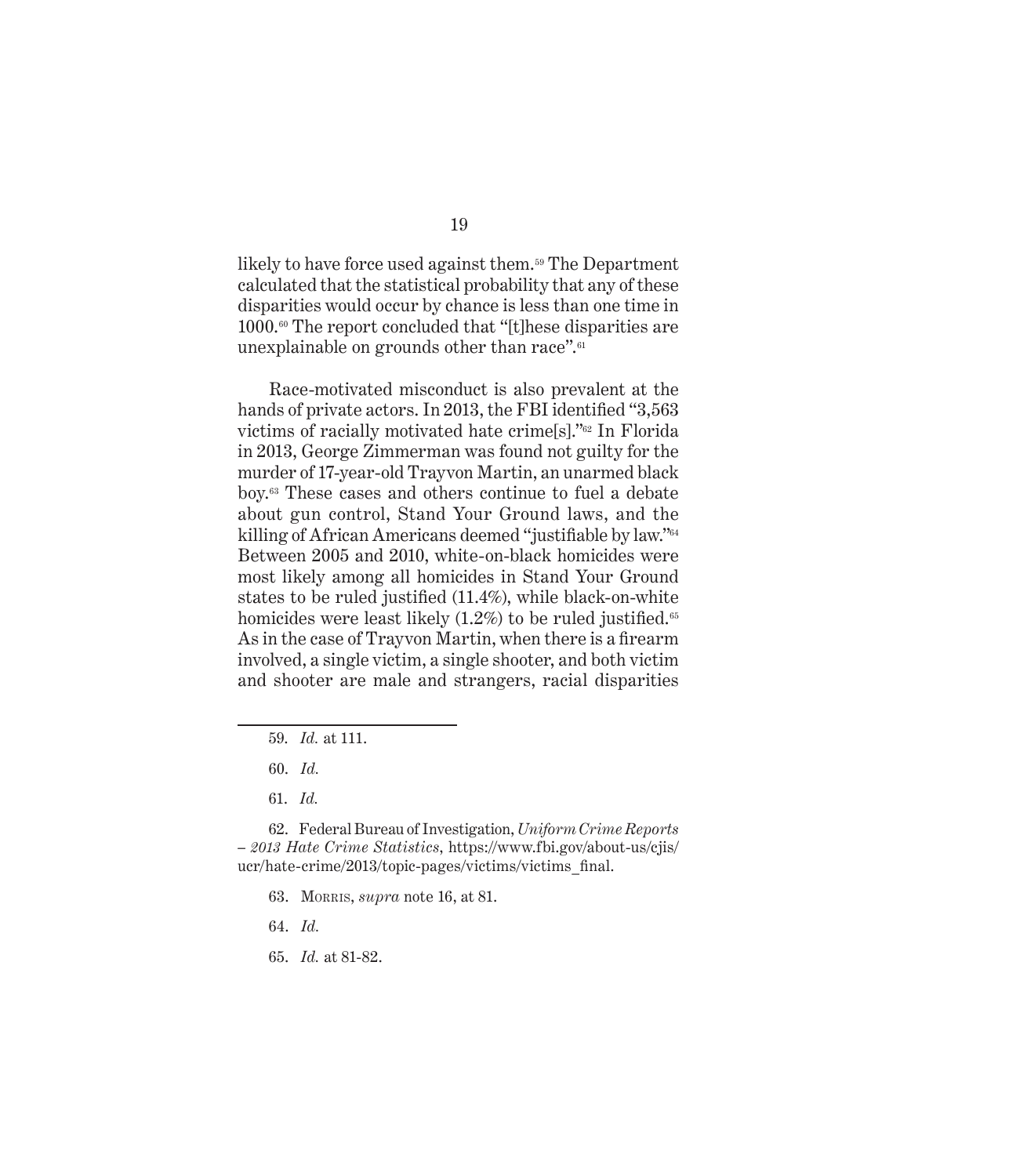are even more pronounced.<sup>66</sup> White-on-black homicides have justifiable findings 33% more often than black-onwhite homicides.<sup>67</sup> White-on-black homicides are  $281\%$ more likely than white-on-white homicides to be found justifiable.<sup>68</sup>

#### **5. Lingering Effects of Discrimination: Violence Against Black Churches**

In addition to violence aimed at individuals, African Americans have long borne a history of violence that has been directed at them *en masse*, and targeted towards their places of worship.

Black churches suffered at the hands of such targeted hate crimes throughout the Civil Rights Era.<sup>69</sup> Such attacks, however, are not just a matter of remote history. In the 1990s, a wave of firebombings hit black churches.<sup>70</sup> Congressional hearings were held in 1996 at the end of a two-year period when such arson spiked across the

68. John Roman, *Race*, *Justifiable Homicide, and Stand Your laws: Analysis of FBI Supplementary Homicide Report Data*, Urban Institute, at 9 (July 2013), http://www.urban.org/ research/publication/race-justifiable-homicide-and-stand-yourground-laws/view/full\_report.

69. Conor Friedersdorf, *Thugs and Terrorists Have Plagued Black Churches for Generations*, THE ATLANTIC (June 18, 2015), http://www.theatlantic.com/politics/archive/2015/06/thugs-andterrorists-have-plagued-black-churches-for-generations/396212/.

70. *Id.*

<sup>66.</sup> *Id.* at 82.

<sup>67.</sup> *Id.*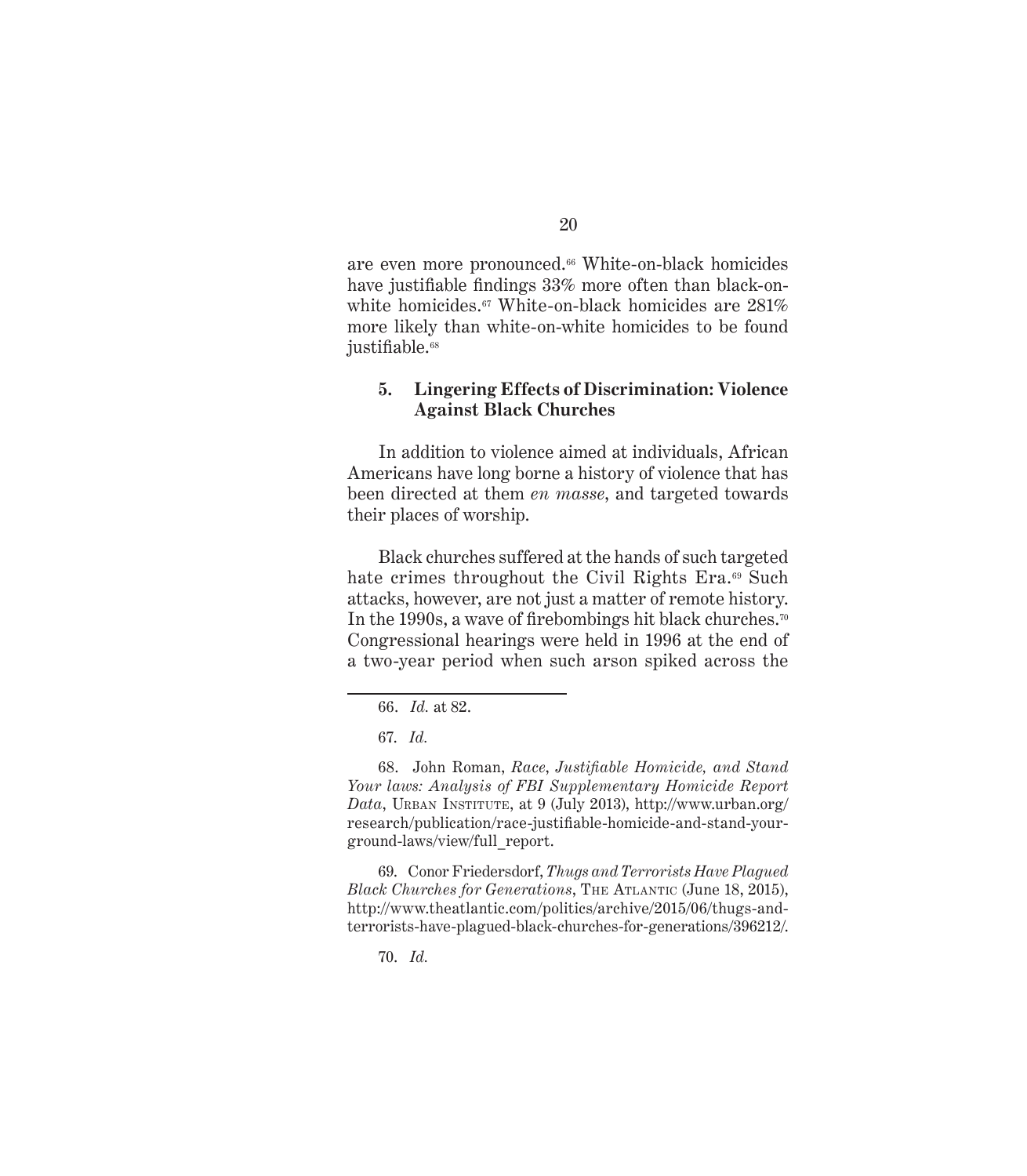Southeast.71 Twenty-three burnings of black churches were cited at the May 1996 hearing to have taken place 17 months prior to the hearing.72 One member of Congress likened these burnings to "the return of a biblical plague."<sup>73</sup>

Recently, on the evening of June 17, 2015, a mass shooting took place at Emanuel African Methodist Episcopal Church in downtown Charleston, South Carolina.74 The police arrested a suspect, Dylann Roof, a white 21-year-old, who later confessed that he committed the shooting in hopes of igniting a race war.75 Roof killed nine church patrons, all black, by multiple gunshots fired at close range.76 In the wake of the Charleston shooting, it has been reported that a string of black churches have

73. *Id.* at 16 (Statement of Hon. Earl F. Hilliard, a Representative in Congress from the State of Alabama).

<sup>71.</sup> *Id.*

<sup>72.</sup> *Church Fires In the Southeast, Hearing Before the Committee on the Judiciary, House of Representatives*, 104th Congress, (1996), (Statement of Hon. Sheila Jackson Lee, a Representative in Congress from the State of Texas), at 18, http:// www.justice.gov/sites/default/files/jmd/legacy/2014/06/03/hear-98-1996.pdf.

<sup>74.</sup> *Charleston Church Shooting,* https://en.wikipedia.org/ wiki/Charleston church shooting#Victims (last visited Oct. 29, 2015).

<sup>75.</sup> *Id.*

<sup>76.</sup> *Id.*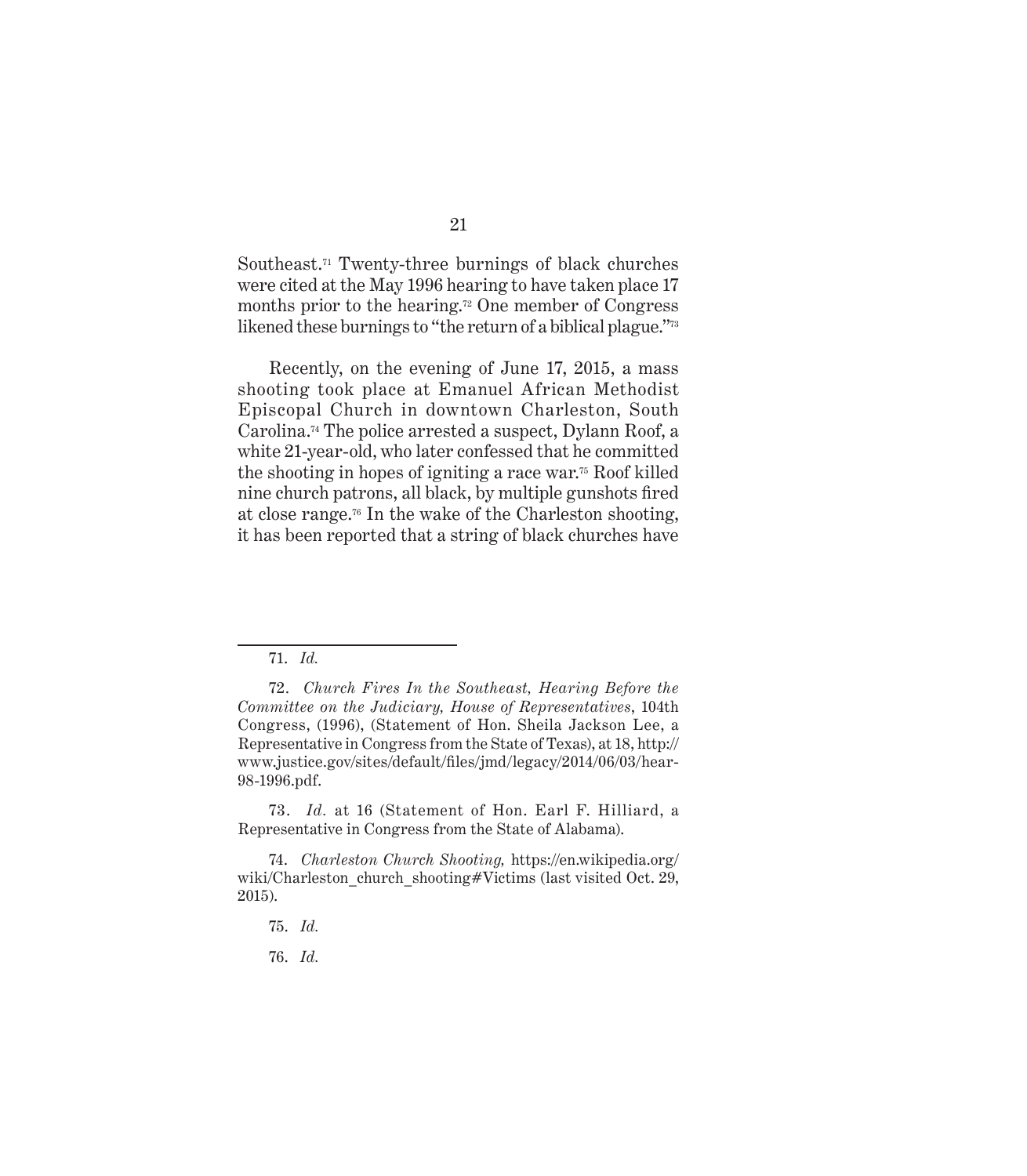been destroyed by fire.<sup>77</sup> Many of these fires are being investigated as arson.<sup>78</sup>

The recent string of violence against African Americans has mobilized into a modern-day civil rights movement, highlighting the continuing effects of segregation, racial discrimination, and unequal opportunity in every aspect of minorities' lives in America. It is against this continuing backdrop of discrimination and its tangible lingering effects – which cannot relegate to a mere footnote in our history – that race-conscious decision making in higher education must be reviewed.

#### **B. THE RAMIFICATIONS OF EXPLICITLY OR IMPLICITLY ELIMINATING RACE-CONSCIOUS DECISION MAKING IN HIGHER EDUCATION ARE SIGNIFICANT**

#### **1. Eliminating Race-Conscious Decision Making Will Decrease Student Body Diversity and the Quality of the Educational Experience for All**

Studies indicate that state prohibitions on raceconscious admissions preferences would widen the minority educational attainment gap in higher education, resulting in statistically significant decreases in minority

<sup>77.</sup> Taryn Finley, *The Charleston Shooting Was At Least*  The 91st Violent Attack on A Black Church Since 1956, HUFF Post Blackvoices (June 23, 2015), http://www.huffingtonpost. com/2015/07/01/black-church-attacks\_n\_7618022.html.

<sup>78.</sup> *Id.*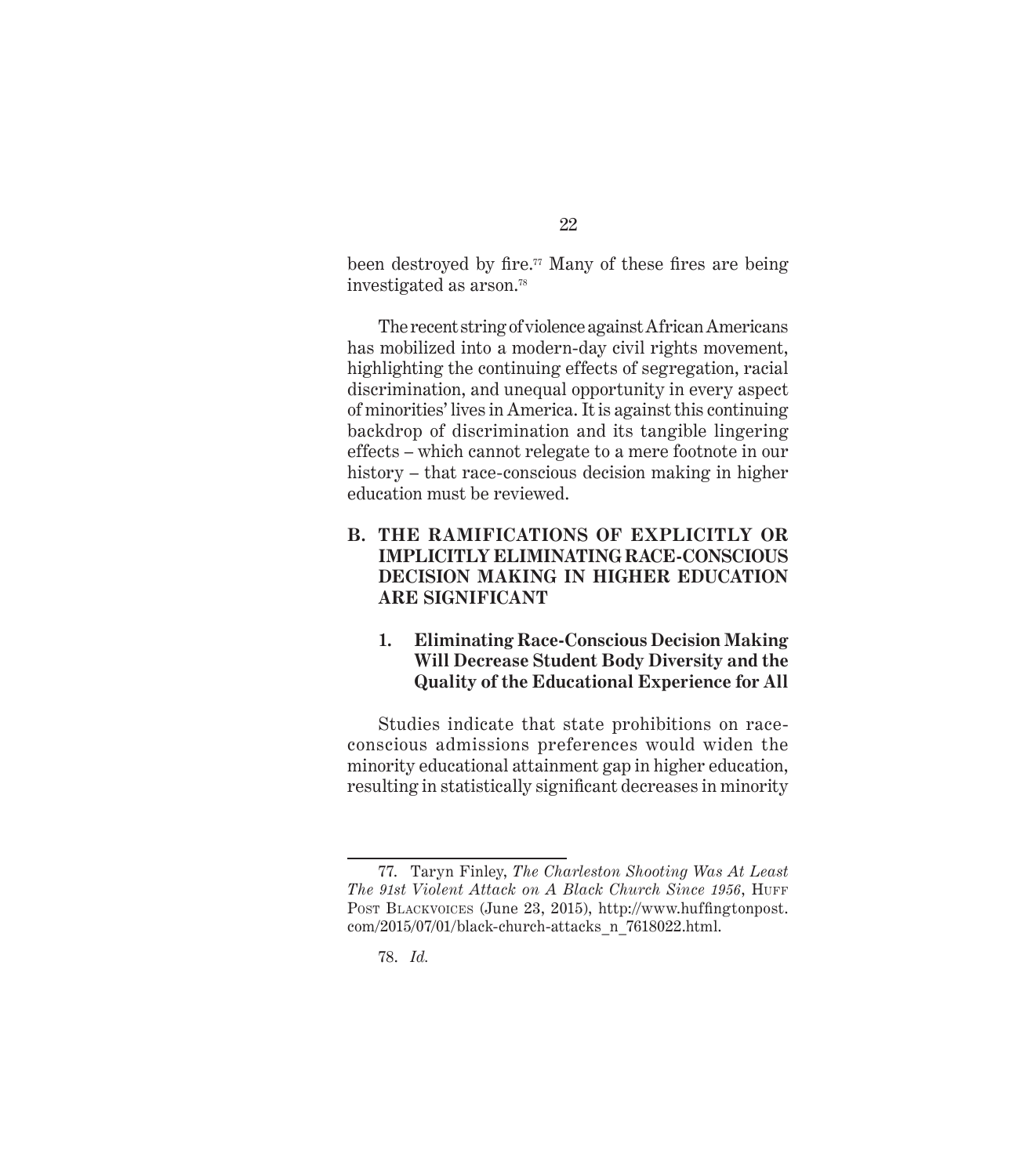representation across certain undergraduate, professional and graduate degree programs.<sup>79</sup>

Where the use of race is flatly prohibited in admissions, underrepresented minorities are less likely to obtain undergraduate degrees, and those who do are less likely to obtain them from selective institutions. Three recent studies, each of which examined the implementation of affirmative bans on undergraduate programs in California, Florida, Texas and Washington have documented this displacement effect. One study suggests that banning affirmative action at a selective public institution would decrease African American enrollment from 5.79% to 4.05% (a 30% decline), decrease Hispanic enrollment from 7.38% to 5.35% (a 27.5% decline) and decrease Native American enrollment from .51% to .04% (a 92% decline).<sup>80</sup> A second recent study noted that, due in large part to this displacement, fewer minority students graduate from selective institutions. 81 A third study likewise found that the affirmative action bans decreased African American enrollment from 5.6% to 4.0% (a 29% decline) and Hispanic enrollment from 14.2% to 11.3% (a 20% decline) at the

<sup>79.</sup> Currently eight states – Arizona, California, Florida, Michigan, Nebraska, New Hampshire, Oklahoma and Washington – prohibit the use of affirmative action in admissions.

<sup>80.</sup> Peter Hinrichs, *The Effects of Affirmative Action Bans on College Enrollment, Educational Attainment, and the Demographic Composition of Universities*, 94 Rev. Econ. & Stat., 712, 717 (2012). The study defined a "selective public institution" as a public institution in the top 50 of the 1995 U.S. News & World Report rankings.

<sup>81.</sup> Peter Hinrichs, *Affirmative Action Bans and College Graduation Rates*, 42 Econ. Educ. Rev. 43, 51 (2014).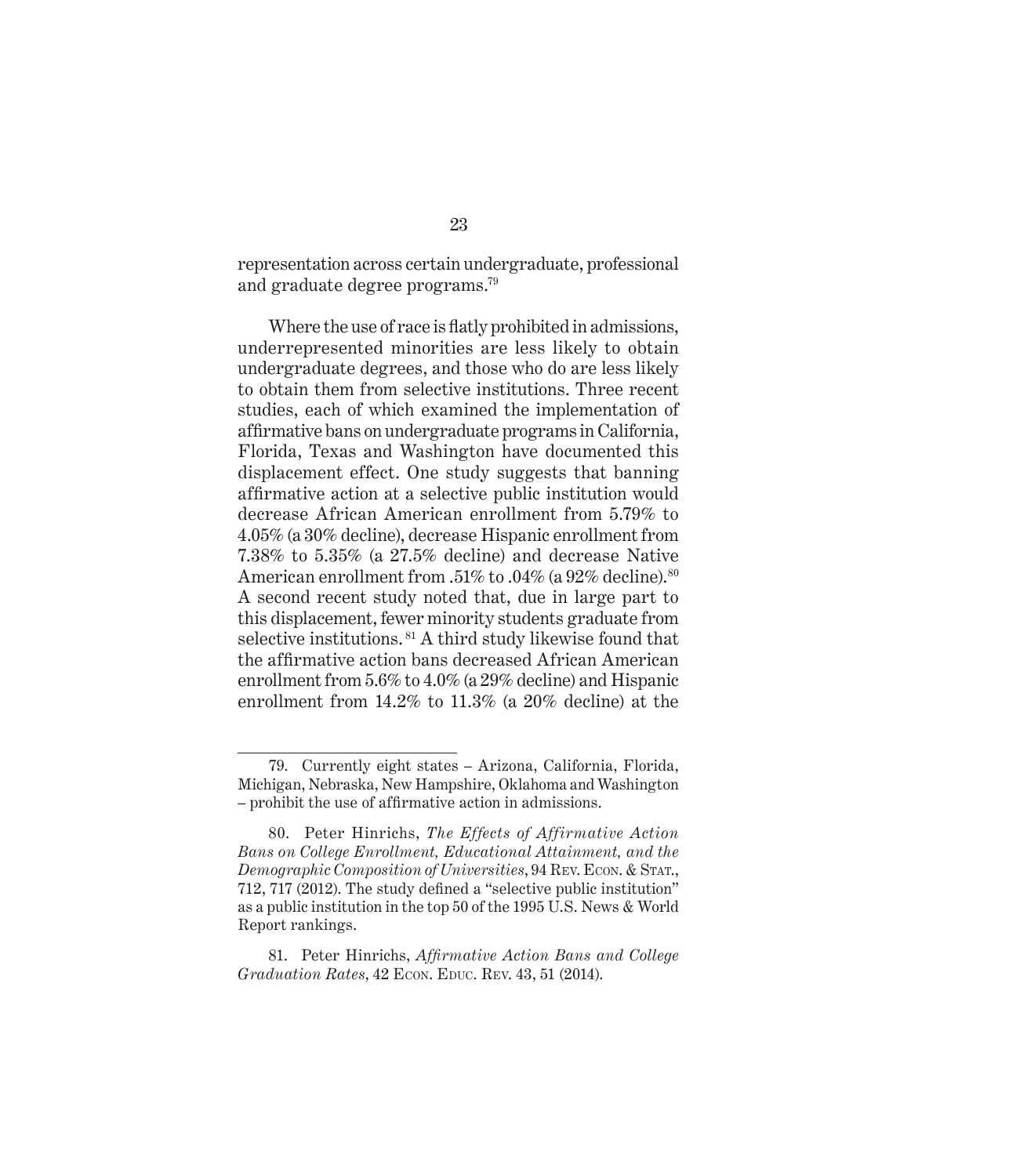most selective universities.<sup>82</sup> The third study further noted that it was unlikely that private institutions, community colleges, less selective public institutions, and institutions in nearby states fully absorbed minority students displaced from selective public institutions.<sup>83</sup>

Affirmative action bans similarly affect minority enrollment in graduate and professional programs. One study found that the bans in California, Florida, Texas and Washington reduced overall minority enrollment in graduate programs at public institutions from 9.9% to 8.7% (a 12.2% decline).<sup>84</sup> Science, technology, engineering, and mathematics (STEM) graduate programs are among the hardest hit, with decreases in the proportion of underrepresented minority students in engineering, natural sciences and social sciences graduate programs of 26%, 19% and 15.7%, respectively.<sup>85</sup> Studies have

<sup>82.</sup> Ben Backes, *Do Affirmative Action Bans Lower Minority College Enrollment and Attainment? Evidence from Statewide Bans*, 47 J. Hum. Resources, 435, 447 (2012). The study defined the "most selective institutions" as those institutions whose mean SAT scores are in the top decile.

<sup>83.</sup> *Id.* at 436-37, 451.

<sup>84.</sup> Liliana M. Garces, *Racial Diversity, Legitimacy and the Citizenry: The Impact of Affirmative Action Bans on Graduate School Enrollment*, 36 Rev. Higher Educ. 99, 122 (2012).

<sup>85.</sup> Liliana M. Garces, Understanding the Impact of Affirmative Action Bans in Different Fields of Studies, 50 Am. Educ. Res. J. 251–284, 274 (2013).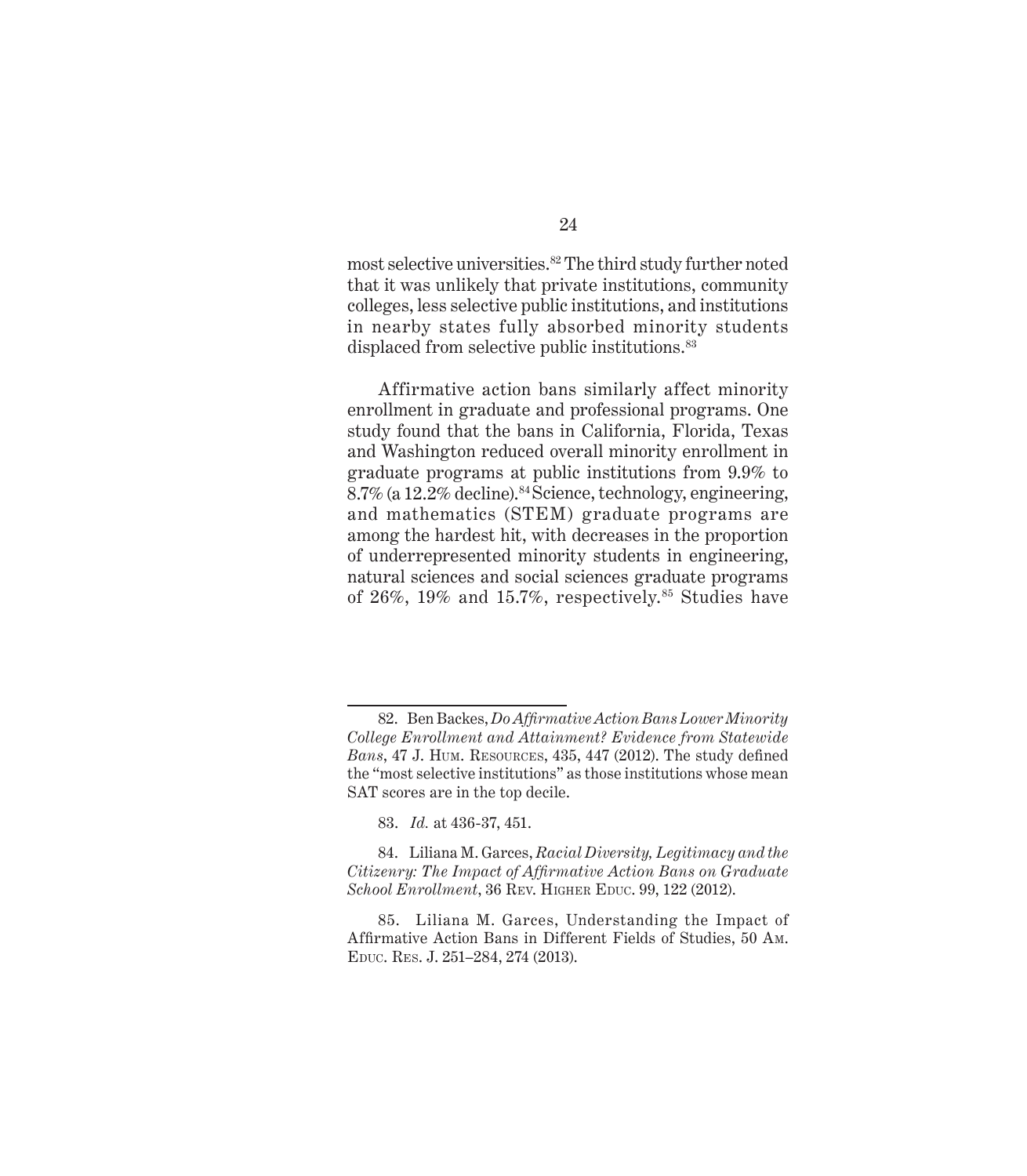documented similar declines in professional programs such as law<sup>86</sup> and medicine.<sup>87</sup>

In most states that have banned affirmative action in post-secondary education, the impact on minority enrollment rates at top public institutions is not only striking, but also immediate. For example, the University of California system was banned from using race conscious admissions beginning in 1998, and its three flagship campuses – the University of California, Berkeley; the University of California, Los Angeles; and the University of California, San Diego – quickly faced notable declines in minority enrollment. 88 Admission rates for black applicants at these three campuses dropped by more than half immediately following the ban, from 45%-55% in

88. David Card & Alan B. Krueger, *Would the Elimination of Affirmative Action Affect Highly Qualified Minority Applicants? Evidence from California and Texas*, 58 Indus. & LAB. REL. Rev., 416, 420-21 (2005) [hereinafter Evidence from California and Texas]. In 2001, California adopted a "Top X Percent" rule, discussed infra Part C.

<sup>86.</sup> William C. Kidder, *Struggle for Access from Sweatt to Grutter: A History of African American, Latino, and American Indian Law School Admissions, 1950-2000* 19 Harvard BLACKLETTER LAW J.,  $1-42$  (2003) (finding the affirmative action bans reduced enrollment in selective law schools 65.4% for black students and 37.3% for Hispanic students).

<sup>87.</sup> Liliana M. Garces and David Mickey-Pabello, *Racial Diversity in the Medical Profession: The Impact of Affirmative Action Bans on Underrepresented Student of Color Matriculation in Medical Schools*, 86 J. HIGHER EDUC. 264, 287 (2015) (finding that affirmative action bans reduced first-time minority enrollment in medical school from 18.5% to 15.3% (a 17.2% decline)).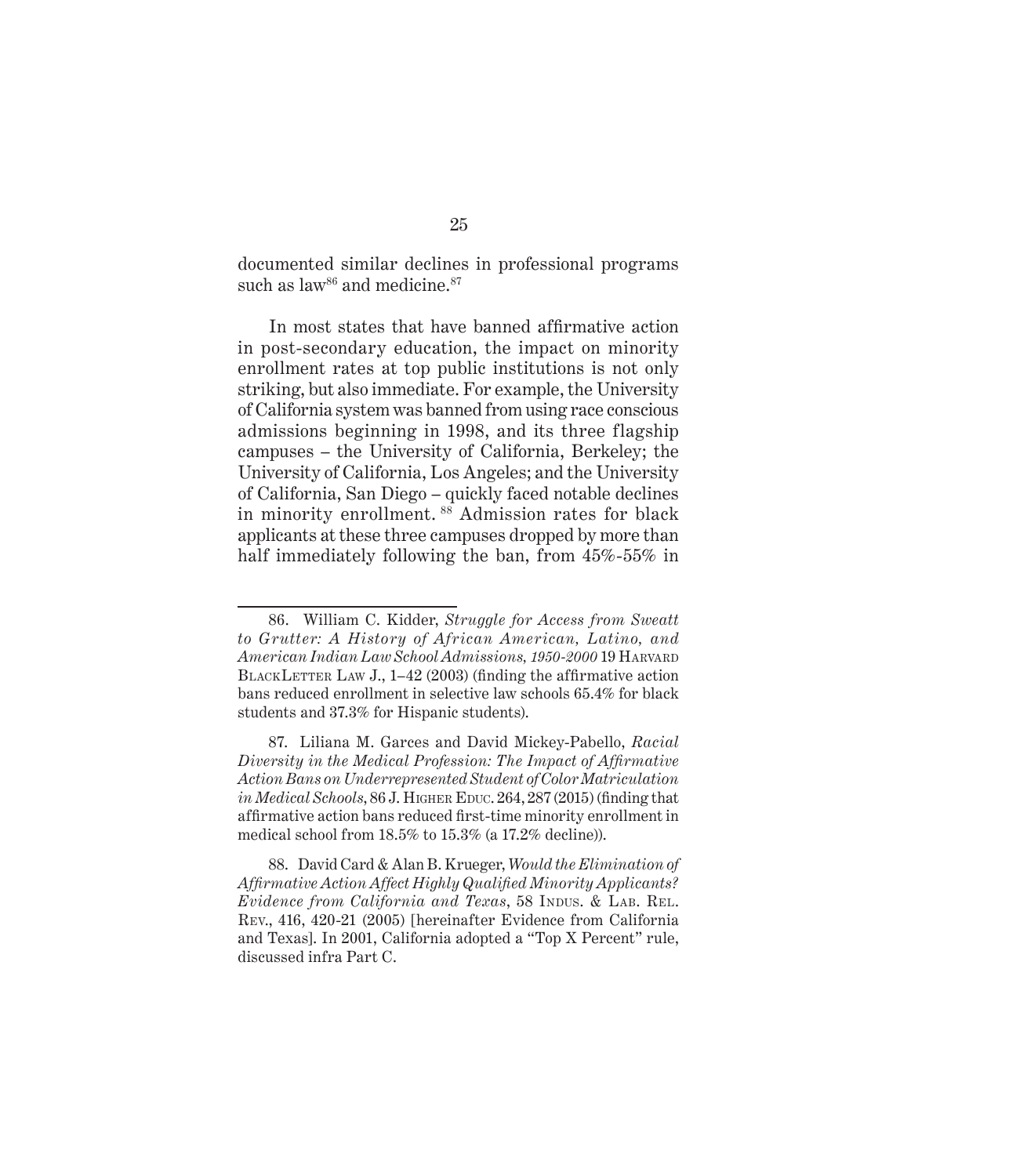1995-1997 to 20-25% in 1998-2001.89 Top public institutions in Texas similarly experienced declining minority enrollment soon after an affirmative action ban.<sup>90</sup> By one estimate, due to the ban, admissions rates for black and Hispanic applicants at the University of Texas at Austin fell 5-7% relative to the admission rates for white and Asian applicants between 1995 and 1997.<sup>91</sup>

While a few states (including Texas and California) have adopted Top X Percent plans in an effort to address declining minority representation, such programs are limited to in-state applicants. The vast majority of students attend undergraduate institutions close to home,<sup>92</sup> and a 2014 study suggests that a state-level affirmative action ban makes admission to selective institutions more difficult for minority applicants from neighboring states, particularly those applicants who reside in states without highly selective schools.<sup>93</sup> For example, a minority student

92. Becky Supiano, *Why Comparing Lots of Colleges Might Not Help as Many Students as You'd Think*, CHRON. HIGHER EDUC., (Dec 19, 2014), http://chronicle.com/article/Why-Comparing-Lotsof-Colleges/150937/ (noting that, in 2013, "fifty-four percent of freshmen attending four-year institutions in 2013 went to one no more than 100 miles from home" and "nearly 30 percent were 101 to 500 miles from home").

93. Grant H. Blume and Mark C. Long, *Changes in Levels of Affirmative Action in College Admissions in Response to* 

<sup>89.</sup> *Id.* 

<sup>90.</sup> In Texas, affirmative action was banned following the Fifth Circuit's decision in *Hopwood v. Texas*, 78 F.3d 932 (5th Cir. 1996), *abrogated by Grutter v. Bollinger*, 539 U.S. 306 (2003).

<sup>91.</sup> Evidence from California and Texas, *supra* note 88, at 422.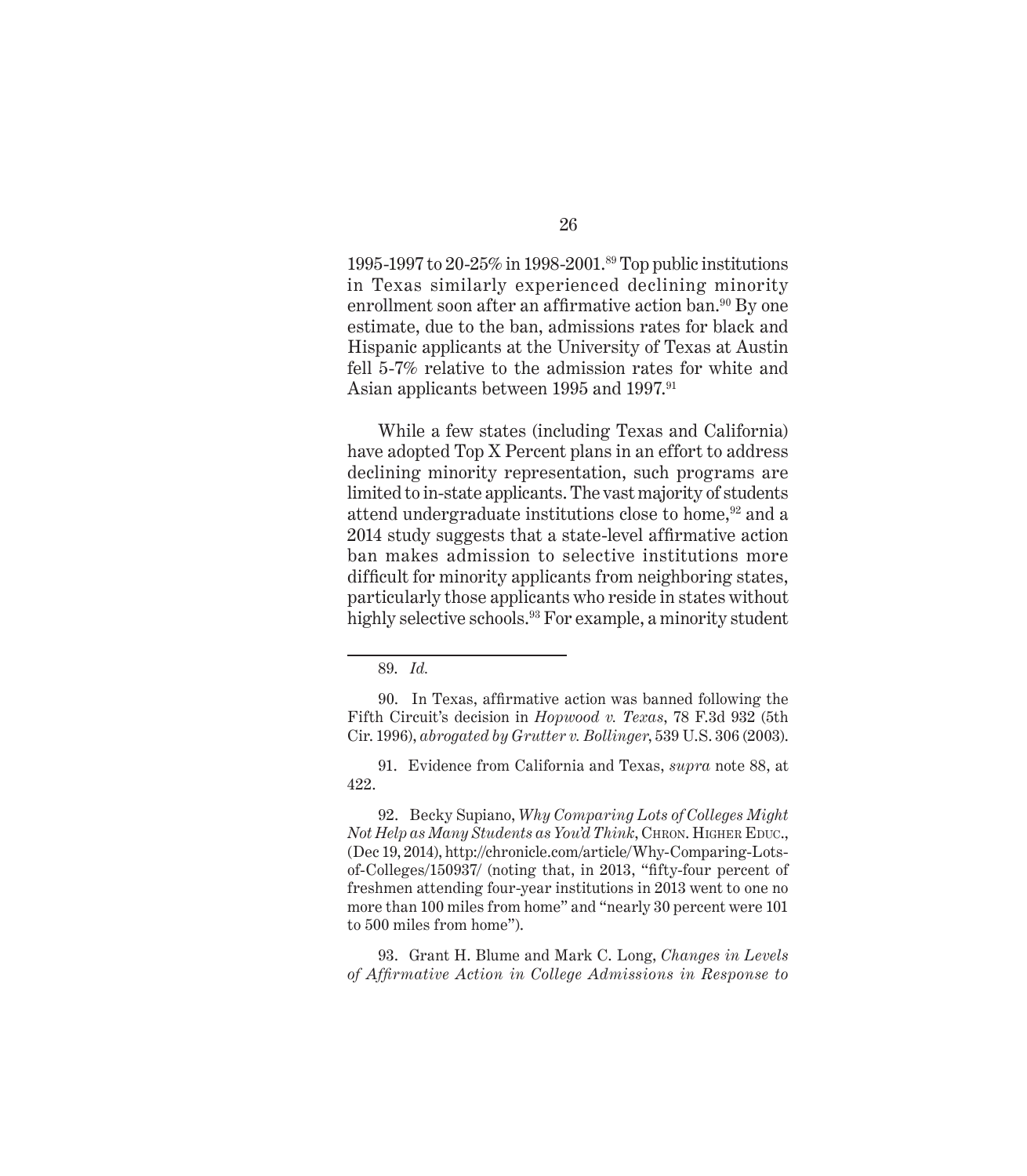in Chicago has a better chance at gaining admission to a nearby top school (even with Michigan's affirmative action ban), than a minority student in Las Vegas, where the nearby selective institutions are all located in California, a state with a ban in place.<sup>94</sup> Thus minority students have varying levels of access to higher education based on whether neighboring states ban affirmative action.<sup>95</sup>

In addition to the negative impact on minority admission, enrollment and graduation rates, affirmative action bans also have a chilling effect on the number of minority students that even consider attending college.

*Statewide Bans and Judicial Rulings*, 36 EDUC. EVALUATION & Pol'y Analysis 228-252, 244-45 (2014). This study defines a selective school as one with a median freshman SAT and ACT score at or above 1,100.

<sup>94.</sup> Grant H. Blume and Mark C. Long, *When Affirmative Action is Banned, Minority Applicants Have a Harder Time – Even in Neighboring State*s, Scholars Strategy Network (2014), http://www.scholarsstrategynetwork.org/sites/default/ files/ssn key findings blume and long on post-affirmative action admissions effects.pdf. In addition to in-state options, the Chicago student can seek admission to selective institutions located in Indiana, Minnesota, and Wisconsin.

<sup>95.</sup> *Id.* An attempt to achieve uniformity in the form of a nationwide affirmative ban also limits access to higher education for underrepresented minority. A study modeled the impact of a nationwide affirmative action ban on minority representation in undergraduate programs; the results indicate that the share of black and Hispanic students at all four year colleges would decline by 2.0%, but that the share of underrepresented minorities at the most selective colleges would decline by 10.2%. Jessie Howell, *Assessing the Impact of Eliminating Affirmative Action in Higher Education*, 28 J. LAB. STAT., 113, 116 (2010).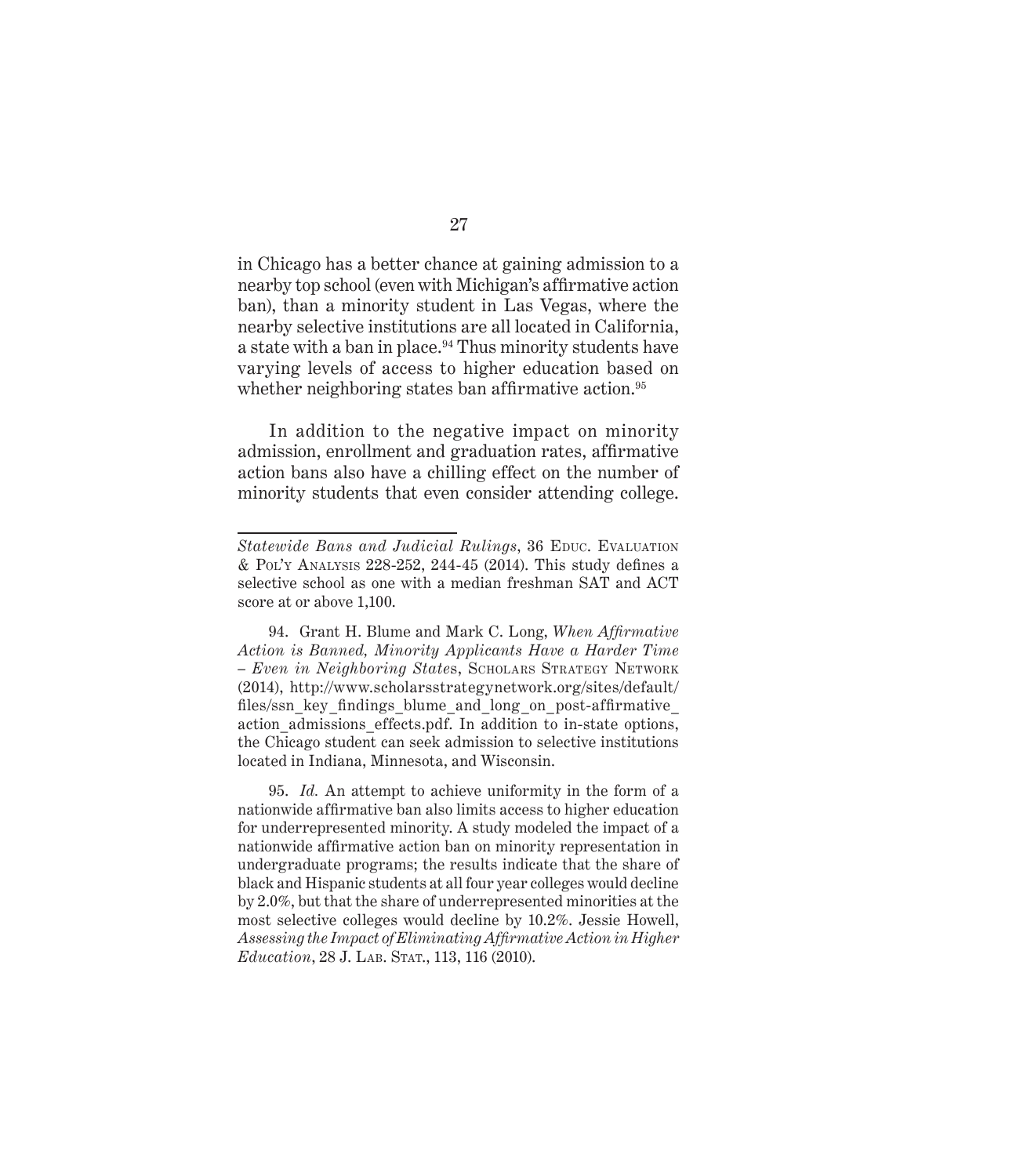One study found that the elimination of affirmative action in Texas led to a statistically significant decline in the numbers of Hispanic and black students taking college entrance exams.<sup>96</sup> The results continued to show a statistically significant decline, even accounting for the implementation of the Top Ten Percent Plan in Texas.<sup>97</sup>

Another study found that underrepresented minorities in California and Texas significantly lowered the number of SAT and ACT score reports they sent to in-state, public colleges following bans on affirmative action.<sup>98</sup> The study concludes that a student's probability of acceptance weighs heavily on the student's application decisions and that "minority applicants will substantially reduce the number of their score reports sent to top-tier colleges after the elimination of affirmative action policies."99 Similarly, in Washington, the rates of admission of minority students to that state's top research schools decreased as a result of a drop in applications submitted by minority students.<sup>100</sup>

The lack of diversity at selective schools will negatively impact both minority and non-minority students who attend, as several studies show that the benefits to a diverse education extend to the entire student body.

100. *Id.*

<sup>96.</sup> Lisa M. Dickson, *Does Ending Affirmative Action in College Admissions Lower the Percent of Minority Students Applying to College?* 25 Econ. Educ. Rev. 109, 114-16 (2006).

<sup>97.</sup> *Id.* at 116.

<sup>98.</sup> Mark C. Long, *College Applications and the Effect of*  Affirmative Action, 121 J. ECONOMETRICS 319, 325 (2004).

<sup>99.</sup> *Id.* at 340.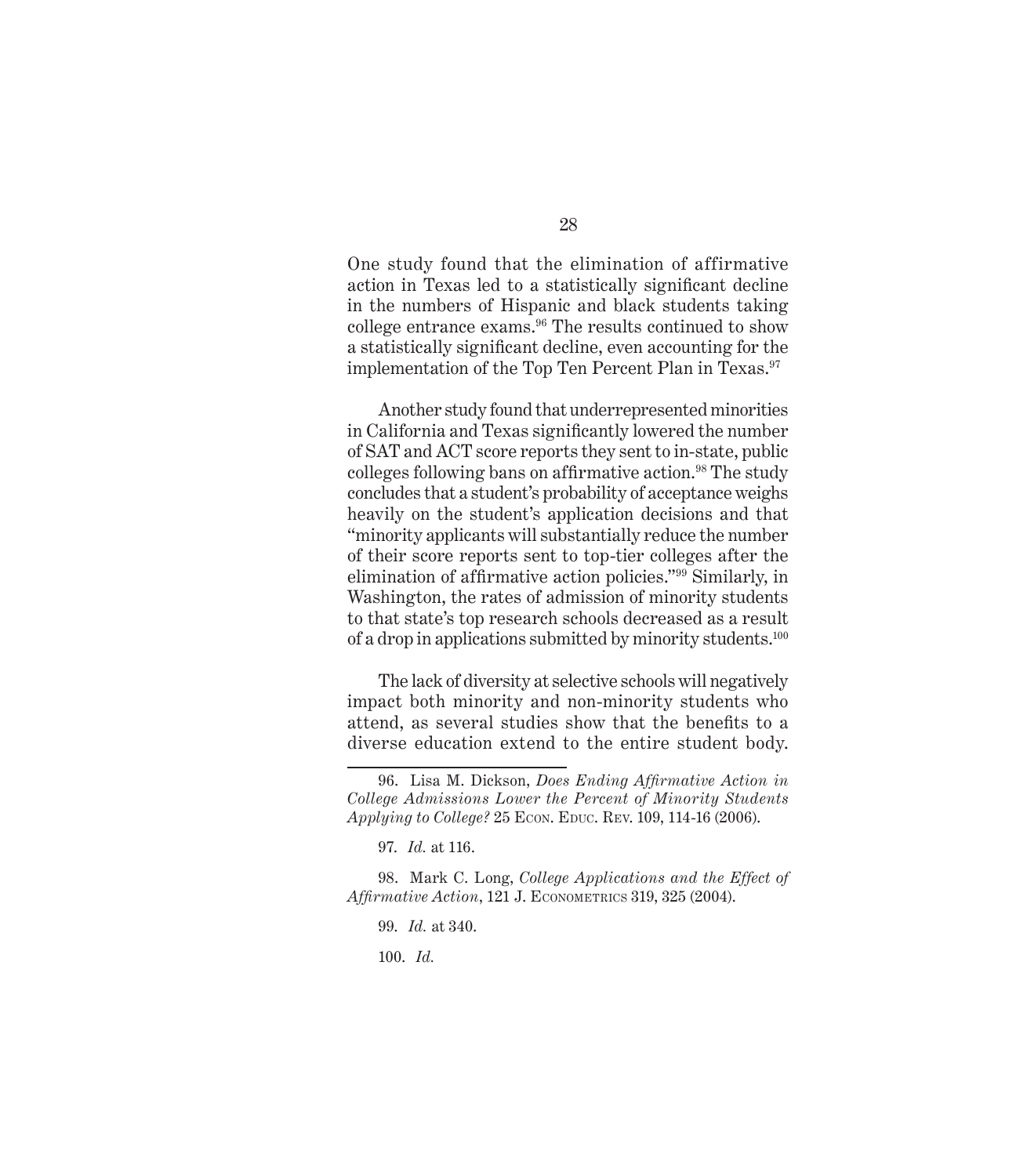Recent studies continue to provide evidence that diversity in a student body promotes learning outcomes, prepares students for an increasingly multicultural workplace (and world), improves leadership and teamwork skills and fosters civic engagement. These results hold true even for students who did not grow up in diverse settings. In her 1999 expert testimony for the University of Michigan, Professor Patricia Gurin noted that most of the students at University of Michigan hailed from schools and neighborhoods that are largely segregated.101 Yet, her findings showed that, in higher education, a diverse student body can successfully broker the "patterns of racial segregation and separation historically rooted in our national life."102 In particular, white students that attended colleges with at least 25% minority enrollment "were much more likely to have diverse friendships after leaving college and to live in diverse neighborhoods and work in settings where co-workers were diverse."<sup>103</sup> More recently, Professor Victor Saenz at the University of Texas showed in a 2010 paper that despite *de facto* segregation in many students' precollege environments, public universities that are more diverse can positively affect students' levels of interactions with diverse peers, which leads to academic benefits and helps to interrupt the "cycle of segregation." <sup>104</sup>

104. Victor B. Saenz, *Breaking the Segregation Cycle: Examining Students' Precollege Racial Environments and* 

<sup>101.</sup> Patricia Gurin, *Expert Report of Patricia Gurin: The Compelling Need for Diversity in Higher Education,* Gratz et al. v. Bollinger et al. *No. 97-75231 (E.D. Mich.),* Grutter et al. v. Bollinger et al. *No. 97-75928 (E.D. Mich.)*, 5 Mich. J. Race & L. 363, 366 (1999).

<sup>102.</sup> *Id.*

<sup>103.</sup> *Id.* at 386.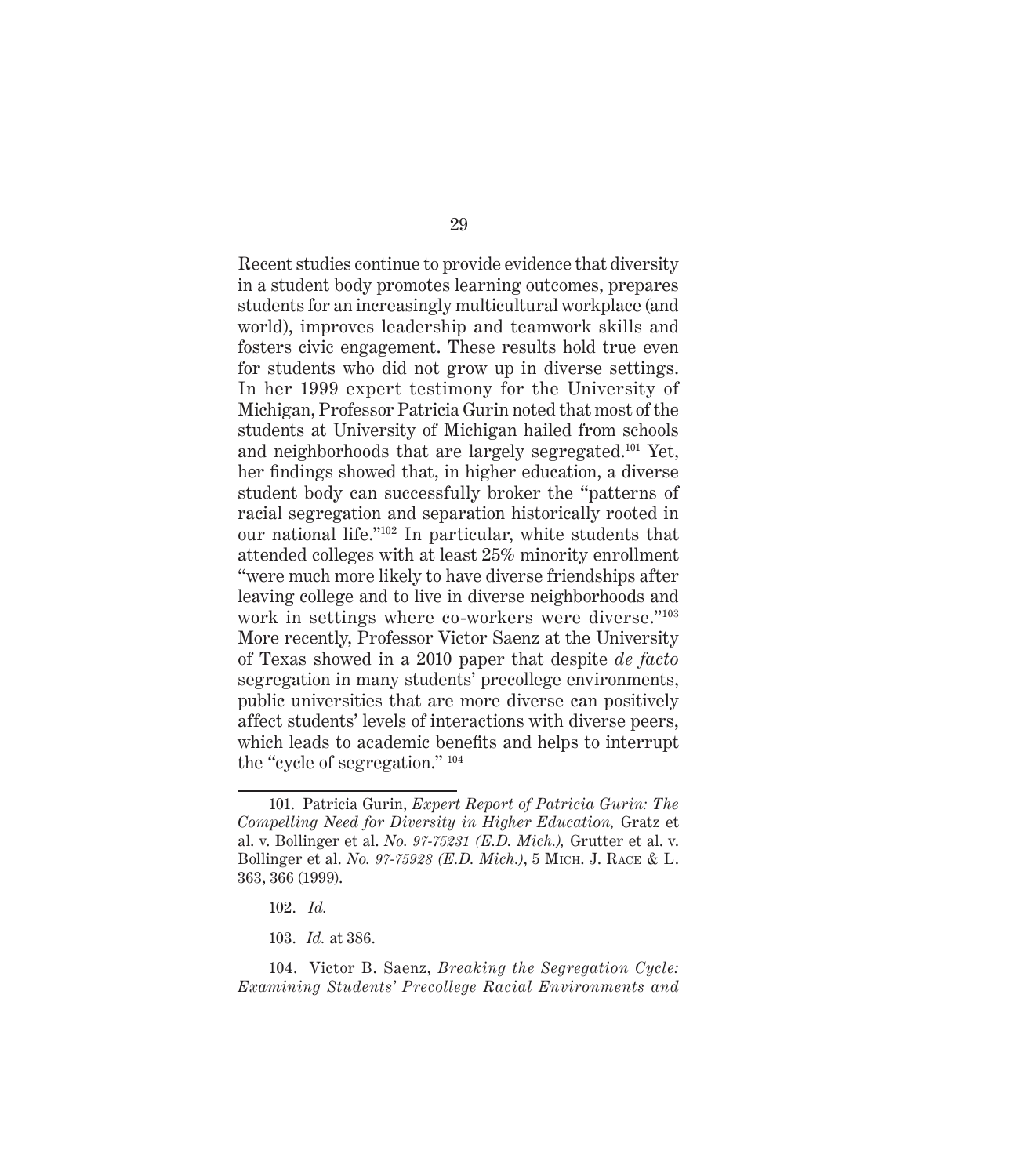#### **2. Eliminating Race-Conscious Decision Making Will Have Negative Consequences for the Nation**

According to the most recent United States Census figures, by 2020, it is anticipated that more than half of the children born in the United States will be part of a racial or ethnic minority group.105 That shift will occur for the nation as a whole by 2044, when non-Hispanic whites will become a minority.<sup>106</sup>

Given the nation's increasingly diverse and global society, not only is it important that the student body at top schools reflect the diversity found in the nation, but it is also critical that students at those top schools have meaningful contact with people from backgrounds different from their own. The path to leadership is often through top programs, and students at these elite schools will be chief among the political, business, military and community leaders of their generation. They must have cross-cultural awareness and be comfortable with different people, perspectives and places. However, as previously stated, due to longstanding racial and ethnic segregation in neighborhoods and secondary schools, the undergraduate setting is often the first opportunity that many of these future leaders will have to interact with those different from them before they enter the global workforce.<sup>107</sup>

107. Gurin, *supra* note, 101; Saenz, *supra* note 104, at 5.

*College Diversity Experiences*, 34 Rev. HIGHER EDUC. 1, 30-32 (2010).

<sup>105.</sup> *Id*.

<sup>106.</sup> *Id*.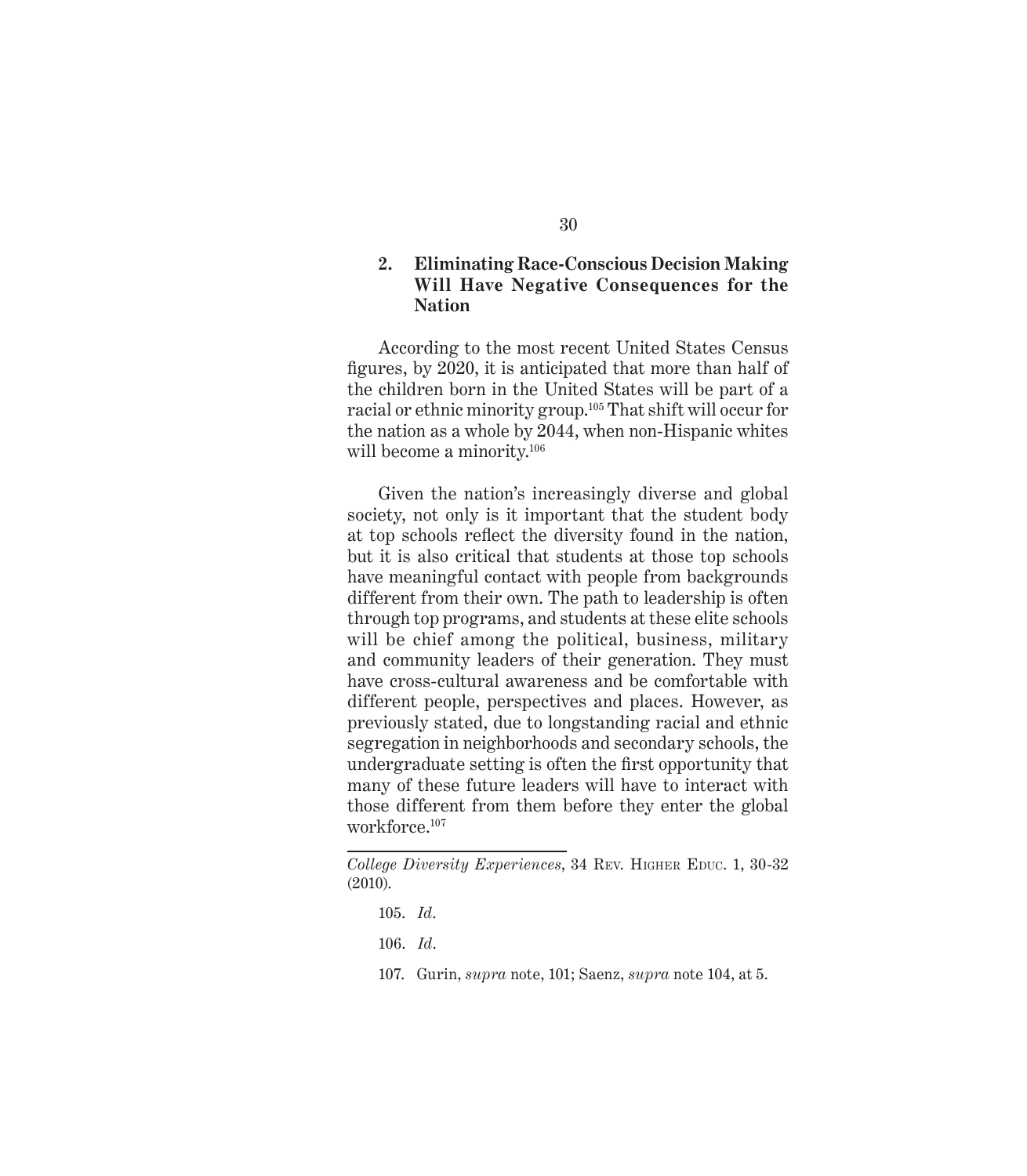Limitations on race-conscious decision making would have the greatest impact on students at the most selective institutions, resulting in national leaders who will have had limited experience interacting with many of the nation's ethnic and racial groups. As stated above, an affirmative action ban would significantly reduce minority enrollment at the nation's most selective schools, displacing minority students, all of whom may not be able to be absorbed by other institutions.108

Importantly, the continued viability of race-conscious decision making is key to the nation's future. The elimination of race-conscious decision making would cause the country to suffer. A highly educated workforce is necessary to navigate the challenges of continued globalization. Against that backdrop, education for all is inferior if it does not offer students ample opportunity to engage with and learn from a wide variety of people, perspectives and beliefs.

Justice Powell recognized the benefit of diversity to society as a whole in *Regents of the University of California v. Bakke*, 438 U.S. 265 (1978), stressing that "the 'nation's future depends upon leaders trained through wide exposure' to the ideas and mores of students as diverse as this Nation of many peoples." *Id.* at 312-13 (quoting *Keyishian v. Bd. of Regents*, 305 U.S. 589 (1967)). Similarly, in *Grutter*, Justice O'Connor noted that "major American businesses have made clear that the skills needed in today's increasingly global marketplace can only be developed through exposure to widely diverse people, cultures, ideas, and viewpoints." *Id. Grutter* at 330.

<sup>108.</sup> Hinrichs, *supra* note 80; Backes, *supra* note 82.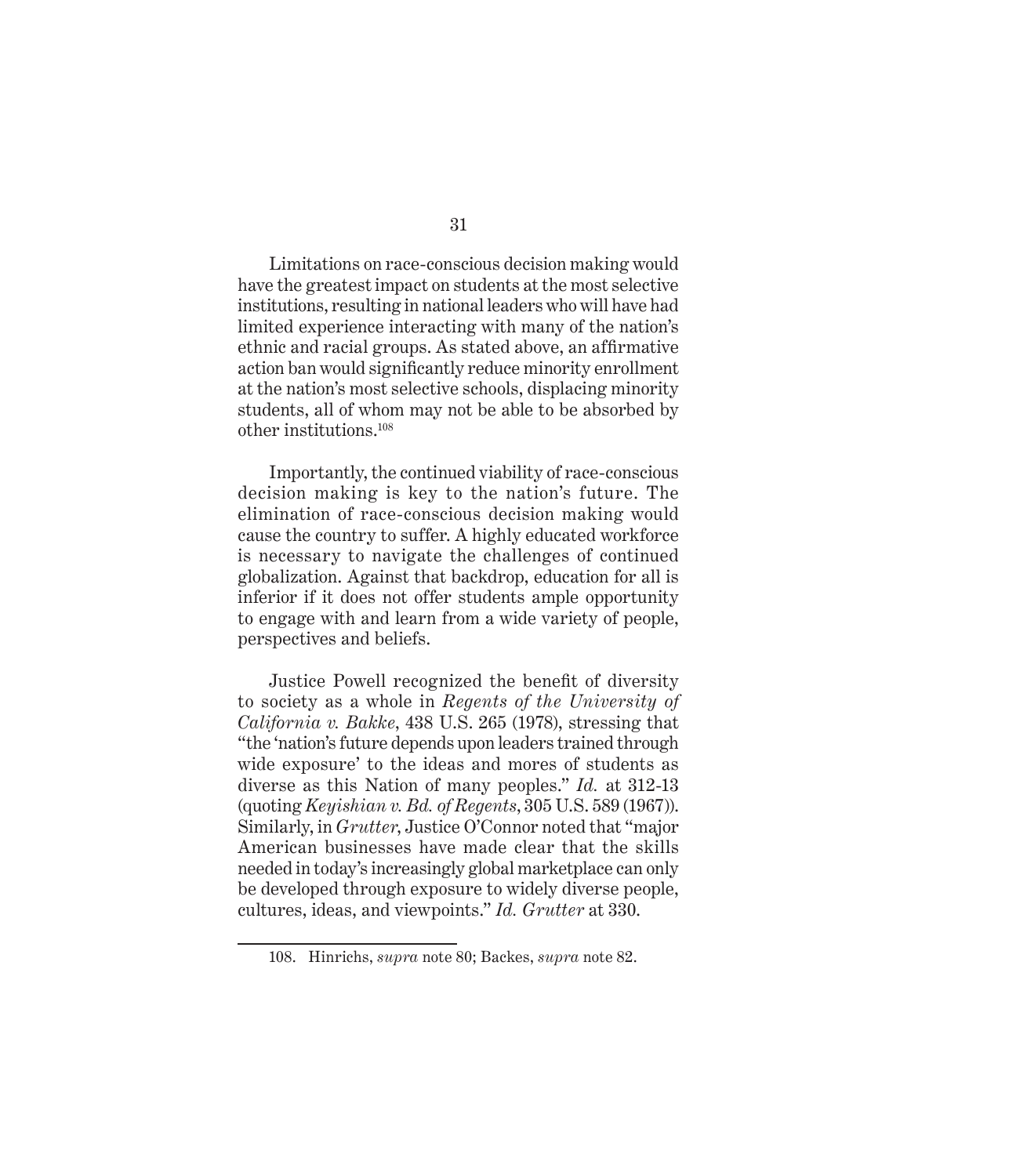The value proposition of diversity resonates even more today. Since *Bakke* and *Grutter* were decided, the world has continued to globalize, and the need for a diverse workforce is even more acute.<sup>109</sup> Employers continue to place a premium on candidates who can successfully interact with and relate to a wide variety of people, and college presents a unique opportunity to nurture this empathy and flexibility.<sup>110</sup> If American students come into contact with only those that are like them, they will be ill-equipped to navigate an ever-globalizing world. American businesses that depend on their employees' diverse perspectives will likewise suffer.

Studies have shown that groups with diverse members performed better than homogenous groups. Diverse groups show improved outcomes because of the varying viewpoints brought to the table. Beyond the introduction of alternative perspectives, the "majority" group members also behave differently in a heterogeneous group. Interestingly, studies have found that the better outcomes were driven by the mere presence of diverse members, and not necessarily because of new perspectives.<sup>111</sup> We

111. A study simulated jury deliberations and found that "[w] hite jurors processed the trial information more systematically when they expected to deliberate with a heterogeneous group." Samuel R. Sommers, *On Racial Diversity and Group Decision* 

<sup>109.</sup> *See* Scott E. Page, The Difference: How the Power of Diversity Creates Better Groups, Firms, Schools, and Societies (2007).

<sup>110.</sup> David Thomas, *Making Diversity Part of the Organization, in What do leaders need to understand about diversity?*, Q8: Publication Yale Sch. Mgmt., Winter 2011, at 90, 92, ("[I]f our customer base is diverse, we need diversity in our workforce so that we can learn from our own diversity to make ourselves more effective at meeting the needs of our clients.").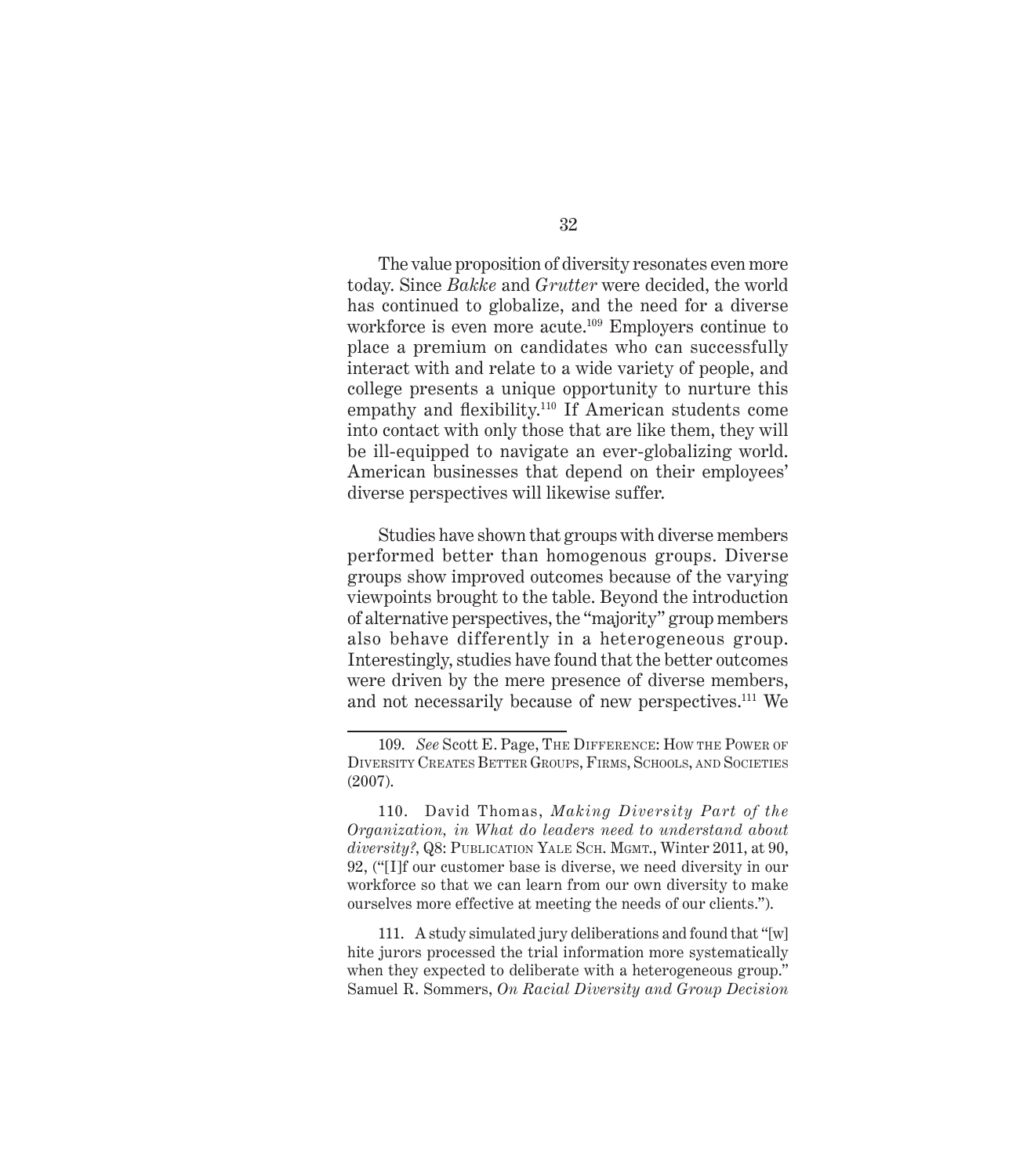will not reach our full potential as a nation if we resist heterogeneous groups.

#### **3. Race-Conscious Decision Making Positively Impacts Today's Minority Students and Future Generation**

Access to higher education has a positive impact on minorities' career success. One study found that undergraduate degree attainment and college quality increase both earnings and labor force participation, with evidence of larger increases for black and Hispanic workers relative to their white counterparts.<sup>112</sup>

For students who attend elite institutions, the career impact can be readily quantified. Students who graduate from the top-ranked public colleges earn at least 30% more than their counterparts who graduate from the bottomranked public colleges.113 Black and Latino students,

*Making: Identifying Multiple Effects of Racial Composition on Jury Deliberations*, 90 J. Personality & Soc. Psychol. 597, 607 (2006), http://papers.ssrn.com/sol3/papers.cfm?abstract\_ id=940788 (click "Open PDF in Browser"). The author concluded the "present data suggest that racial heterogeneity can have observable decision-making benefits for groups as a whole and can also lead majority individuals to demonstrate improved performance." *Id.* at 608.

112. Mark C. Long, *Changes in the Returns to Education and College Quality, 29 Econ. Educ. Rev., 338 (2010).* 

113. Dominic J. Brewer, Eric R. Eide & Ronald G. Eherenberg, *Does it Pay to Attend an Elite Private College? Cross-Cohort Evidence on the Effects of College Type on Earnings*, 34 J. Human Res. 104 (1999). Black and Hispanic students at selective colleges have higher retention and graduation rates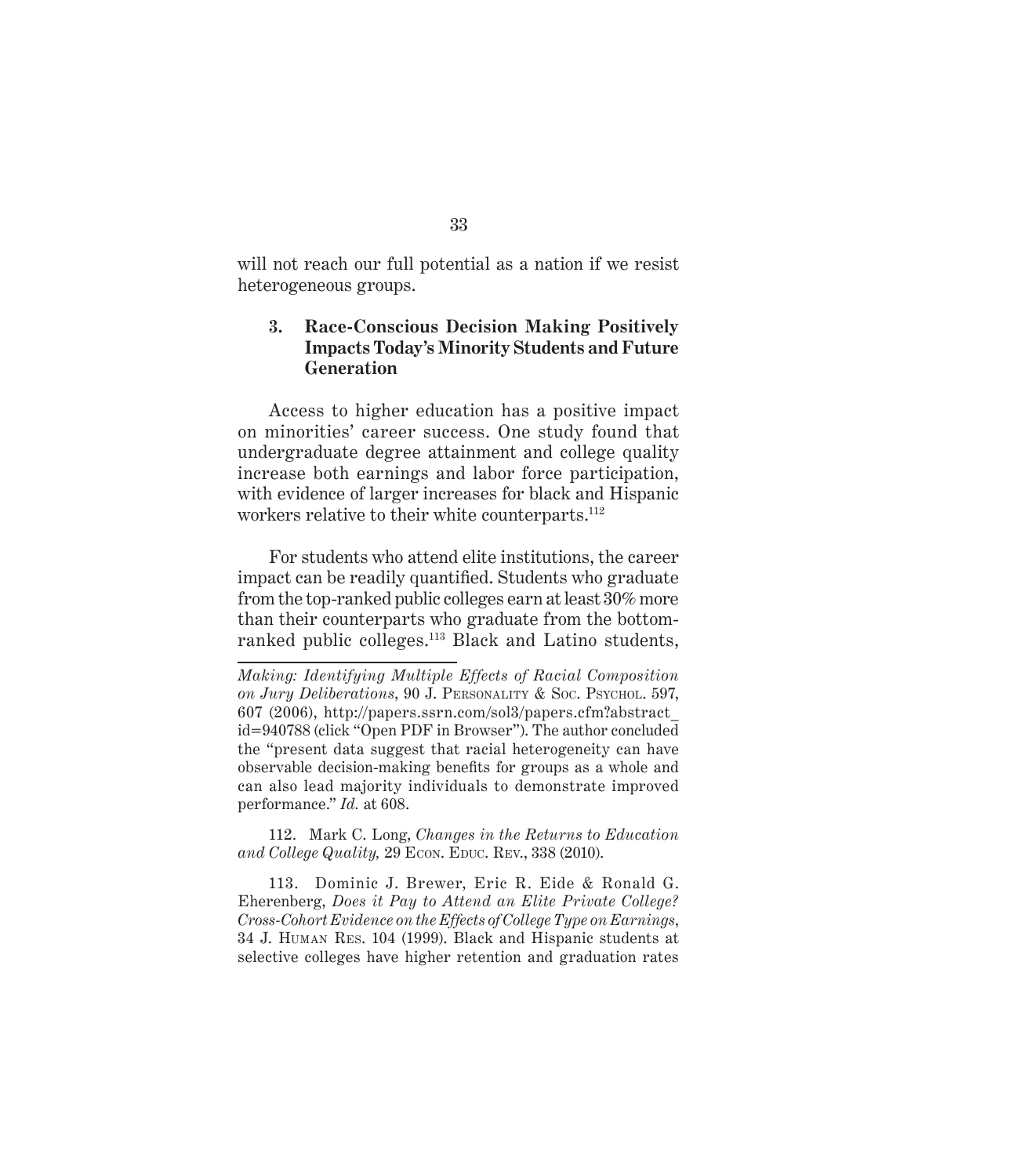as well as students from disadvantaged backgrounds experienced an earnings increase from attending an elite institution.114 In addition to earnings, minorities and disadvantaged students who attend elite institutions gain access to valuable networks and opportunities that ability alone could not have garnered them.115 In many cases, mere attendance at an elite institution significantly factored into a student's career trajectory.<sup>116</sup>

This access to education transcends today's individual students. A number of studies have highlighted the correlation between education and poverty. Specifically, these studies show that education tends to break the cycle of poverty through increased employment opportunities and income. Hence, improving the quality of education and encouraging educational attainment has been noted as an important strategy for reducing poverty.<sup>117</sup>

115. *Id.*

than those at less selective schools. Kalena E. Cortes, *Do bans on affirmative action hurt minority students? Evidence from the Texas Top 10% Plan*, 29 Econ. Educ. Rev. 1110 (2010).

<sup>114.</sup> Stacy Berg Dale & Alan B. Krueger, *Estimating the Payoff to Attending a More Selective College: An Application of Selection on Observables and Unobservables*, 117 Q.J. Econ. 1491 (2002).

<sup>116.</sup> Richard O. Lempert, David L. Chambers & Terry K. Adams, *Michigan's Minority Graduates in Practice: The River Runs Through Law School*, 25 L. & Soc. Inquiry 395, 502-03 (2000).

<sup>117.</sup> Bruce Weber *et al.*, *Education's Effect on Poverty: The Role of Migration*, 29 Rev. Agric. Econ. 437, 437 (2007), http:// naldc.nal.usda.gov/download/3970/PDF.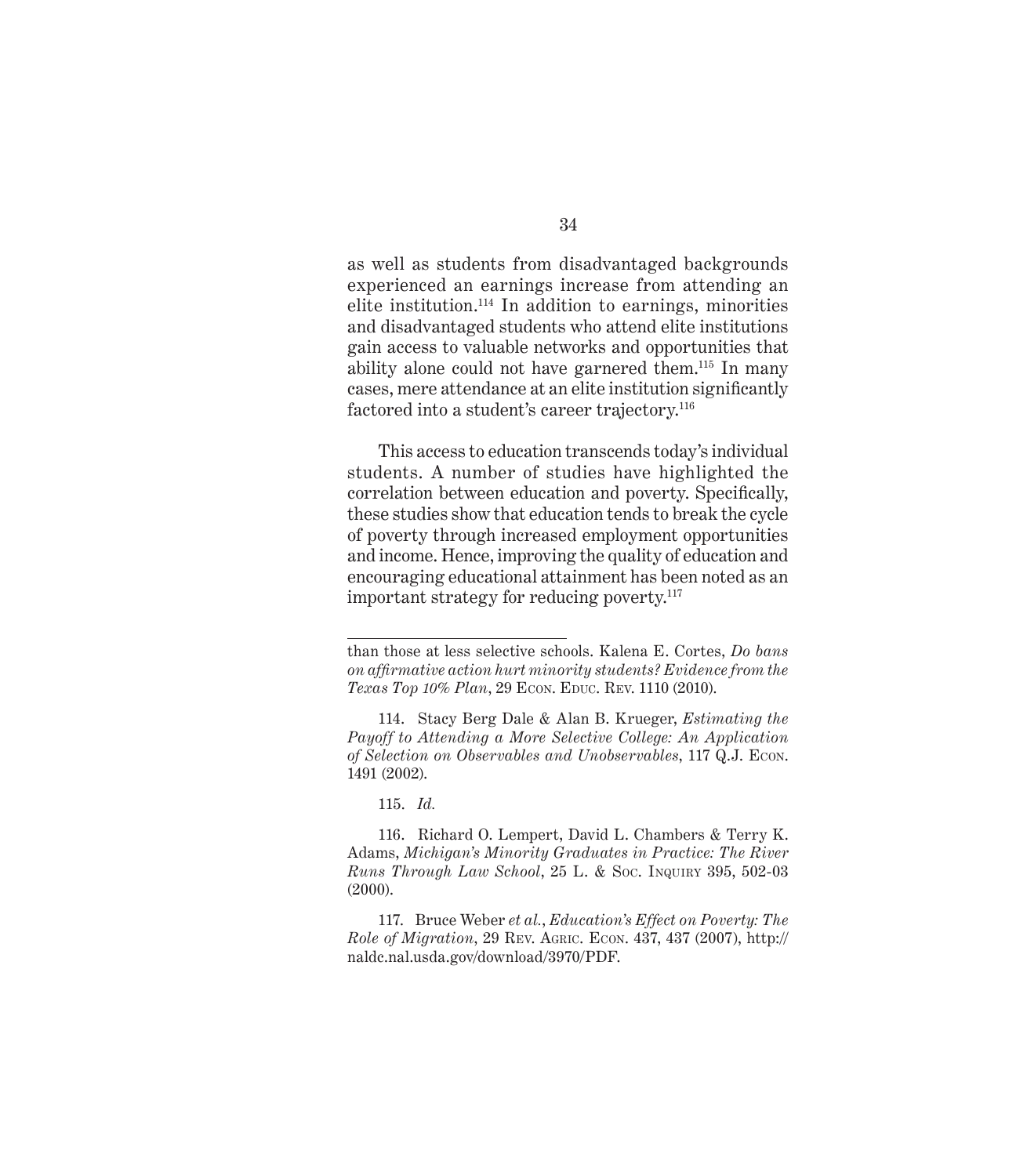#### **C. A COURT RULING THAT ENCOURAGES STATES TO ADOPT "TOP TEN PERCENT" LAWS IS DETRIMENTAL**

Multiple studies demonstrate that "Top X Percent" laws have failed to generate increases in the enrollment of underrepresented minority students at public universities.118 Florida's policy guarantees admission to the top 20% of Florida public high school students to a university within the Florida state university system.119 California's policy for several years guaranteed admission to a California university to students who were either in the top 4% of their high school's graduating class or the top 12.5% of the state admissions index (based on GPA and SAT/ACT scores).120 Unlike Texas, however, both Florida and California are "race neutral" states and cannot consider race as a factor in admission decisions. Generally, the result has been a reduction in the number of underrepresented minority students in the most selective schools. In California, the number of underrepresented minority students admitted to UC Berkeley dropped 58% between 1995 (the year that SP-1, implementing race

<sup>118.</sup> Long, *supra* note 112, at 322-23; Jessica S. Howell, *Assessing the Impact of Eliminating Affirmative Action in Higher Education*, 28 J. LAB. ECON. 113 (2010).

<sup>119.</sup> Fla. Admin. Code Ann. r. 6C-6.0029(c)(5) (2012).

<sup>120.</sup> California now guarantees admission to a California university if the student is either within the top 9% of her high school's graduating class or within the top 9% of the state admissions index. Regents of the Univ. of Cal., Minutes for the Regents of the University of California, attach. 8 at C(2) (Feb. 5, 2009), http://www.universityofcalifornia.edu/regents/ minutes/2009/board2.pdf.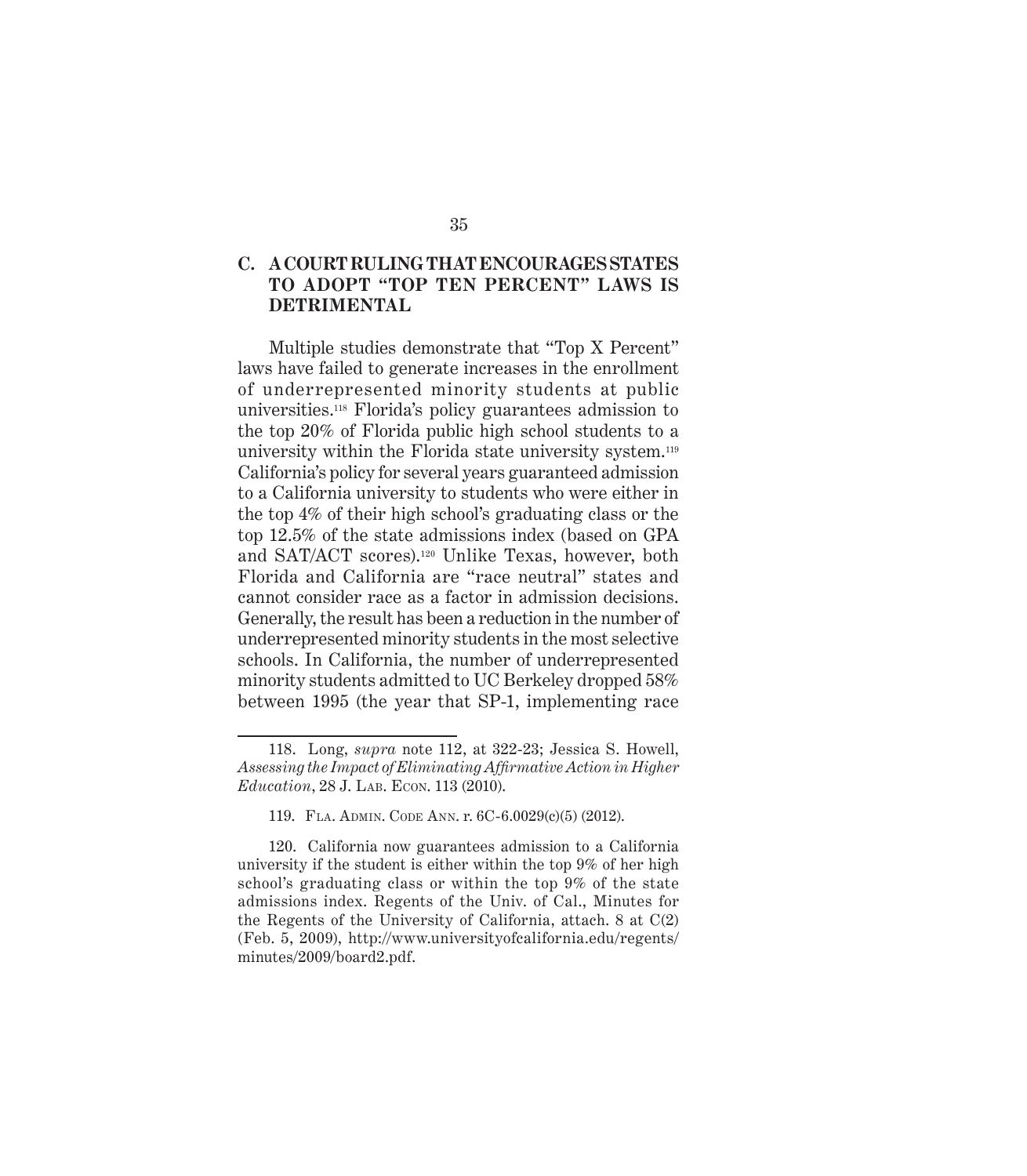neutrality, was adopted) and 1998 (the class for which SP-1 first took effect).<sup>121</sup> At UCLA, the number of admitted underrepresented minority students dropped 53% during that same period.122 Prior to Prop. 209, minority students were close to 30% of UC Berkeley and UCLA's admitted student population. After Prop. 209 was passed, they made up only 12% and 13% of each school's respective admitted pools.123 In Florida, a study of enrollment data from 1994 to 2005 showed that the first class admitted to the University of Florida, without affirmative action showed significant losses for African-American students.<sup>124</sup> For Hispanic students, enrollment shares stayed fairly flat after the affirmative action ban and during the implementation of the Talented Twenty program, despite a broader increase in Hispanic enrollment at statewide institutions of higher education.125 In short, "Top X Percent" laws only guarantee success in diversifying college entrant bodies if high schools are and remain largely segregated.

- 122. Perez, *supra* note 121.
- 123. *Id*.
- 124. *Id*. at 13-14.
- 125. *Id*.

<sup>121.</sup> Erica Perez, *Despite diversity efforts, UC minority enrollment down since Prop. 209*, California Watch, Feb. 24, 2012, http://californiawatch.org/dailyreport/despite-diversityefforts-uc-minority-enrollment-down-prop-209-15031. So-called "race-neutral" admissions policies following state bans on affirmative action have generally been demonstrated to result in reduced minority admission at flagship public universities. *See* Ben Backes, *Do Affirmative Action Bans Lower Minority College Enrollment and Attainment? Evidence from Statewide Bans*, 47 J. Hum. Resources 435, 447 (2012).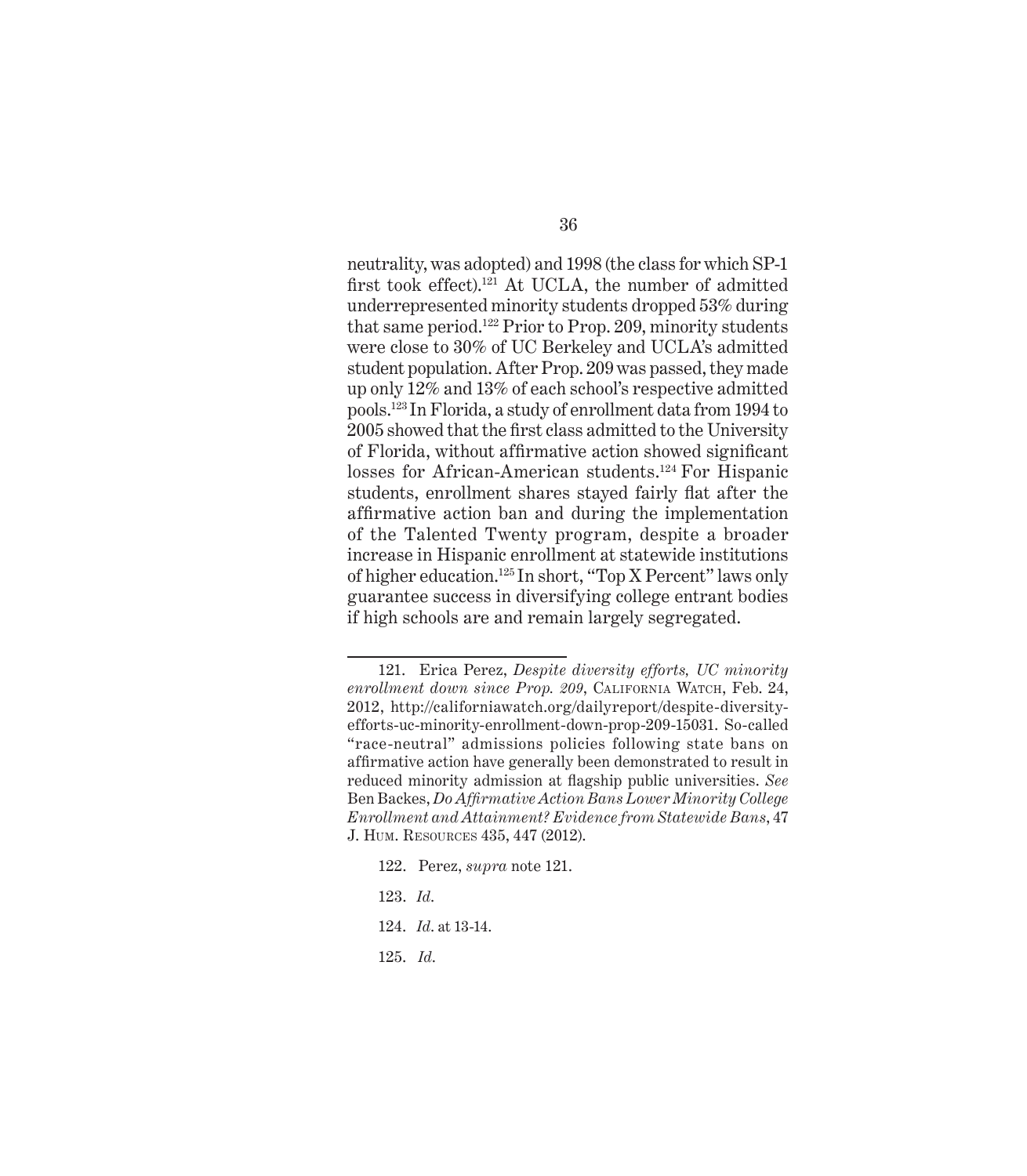"Top X Percent" laws also are inefficient because they incentivize strategic behavior that result in white students displacing minority students in the "Top X" pool. In Texas, researchers found that as many as 25% of students with motive and opportunity to increase their chances of being in the top 10% by moving to a different high school did so.126 The net effect of this type of gamesmanship is that white students tend to displace minority students.127 Thus, since the "Top X Percent" policies attract offsetting behavior that reduce their effectiveness in the long run, they are a poor policy option to rely on for achieving long-term diversity. As Justice Ginsburg explained in *Gratz*, percentage plans "encourage parents to keep their children in low-performing segregated schools, and discourage students from taking challenging classes that might lower their grade point averages." *Gratz v. Bollinger*, 539 U.S. 244, 303 n.10 (2003). Moreover, to escape offsetting strategic behavior, the "Top X Percent" laws would also require the restriction of student mobility. This in turn could also have the adverse effect of entrenching homogeneity and disincentivizing intellectual curiosity at the secondary school level.

<sup>126.</sup> Julie Berry Cullen, Mark C. Long, and Randall Reback, *Jockeying for Position: Strategic High School Choice Under Texas' Top Ten Percent Plan* 3 (Nat'l Bureau of Econ. Research, Working Paper No. 16663 2011), http://www.nber.org/papers/w16663.pdf.

<sup>127.</sup> *Id*. at 23.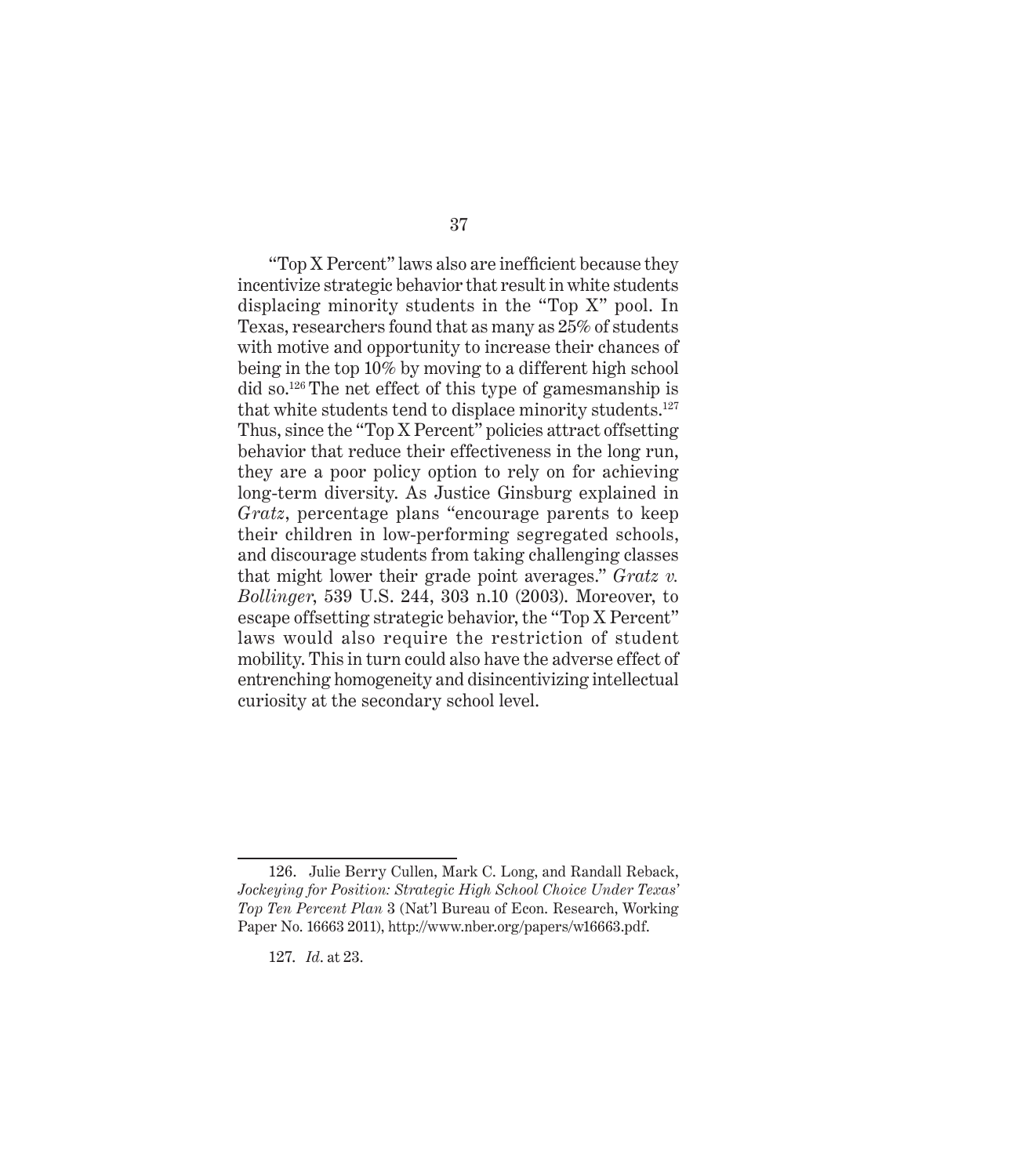#### **D. THE FIFTH CIRCUIT SATISFIED THE STANDARDS SET BY THIS COURT**

In *Fisher I*, this Court held that:

[T]he Court of Appeals must assess whether the University has offered sufficient evidence that would prove that its admissions program is narrowly tailored to obtain the educational benefits of diversity. Whether this record – and not 'simple . . . assurance of good intention,' – is sufficient is a question for the Court of Appeals in the first instance . . .. In order for judicial review to be meaningful, a university must make a showing that its plan is narrowly tailored to achieve . . . the benefits of a student body diversity that 'encompasses a . . . broa[d] array of qualifications and characteristics of which racial or ethnic origin is but a single though important element.'

*Fisher I*, 133 S. Ct. at 2421 (citations omitted). On remand, the Fifth Circuit reviewed the record in great detail and concluded that UT Austin's approach was narrowly tailored to achieve student body diversity and that "to deny UT Austin its limited use of race in its search for holistic diversity would hobble the richness of the educational experience in contradiction of the plain teachings in *Bakke* and *Grutter*." *Fisher II*, 758 F.3d at 659-60.

In sum, the Fifth Circuit plainly met the standard set by this Court and its decision should be affirmed.